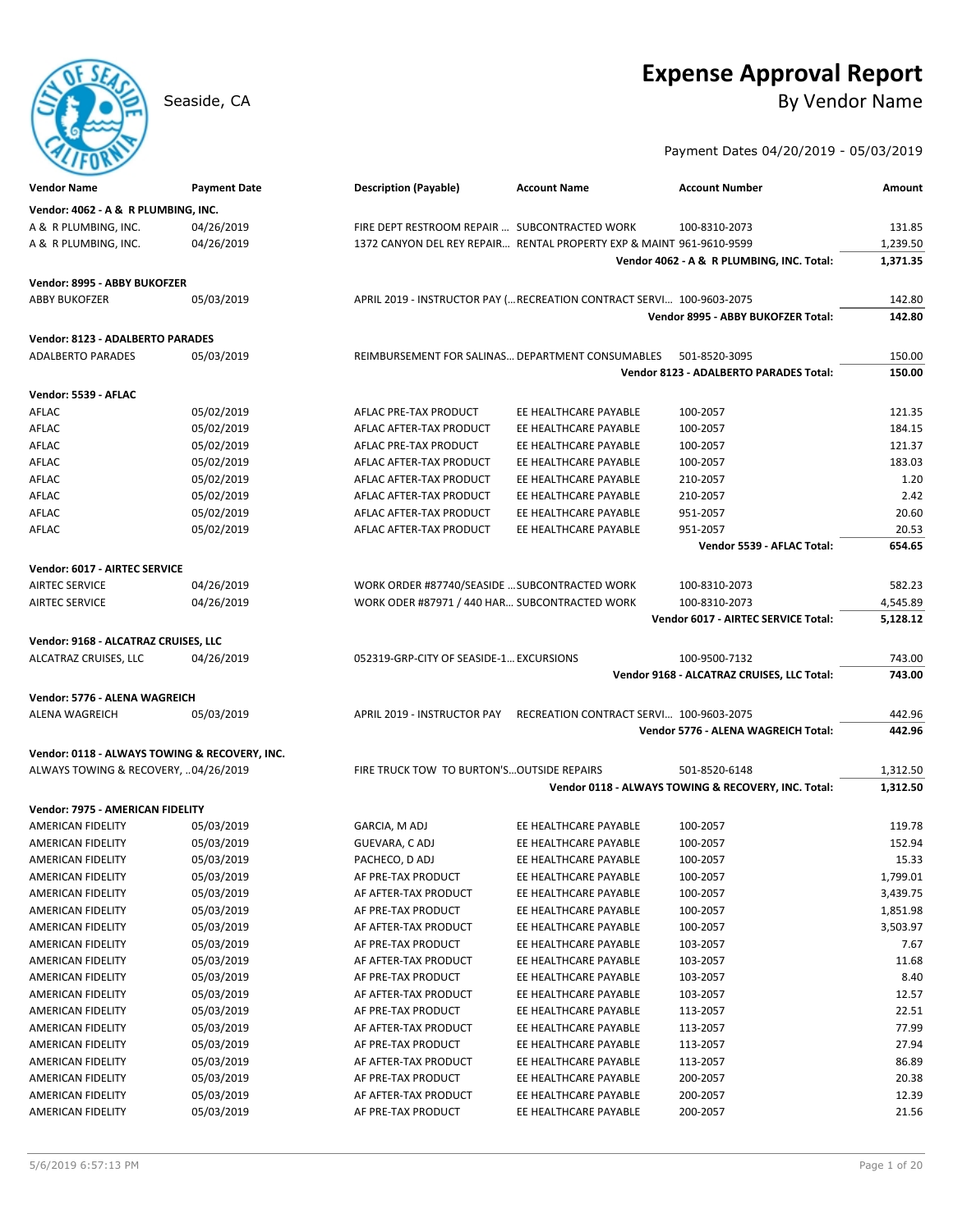| <b>Vendor Name</b>                     | <b>Payment Date</b> | <b>Description (Payable)</b>                      | <b>Account Name</b>    | <b>Account Number</b>                        | Amount    |
|----------------------------------------|---------------------|---------------------------------------------------|------------------------|----------------------------------------------|-----------|
| <b>AMERICAN FIDELITY</b>               | 05/03/2019          | AF AFTER-TAX PRODUCT                              | EE HEALTHCARE PAYABLE  | 200-2057                                     | 13.10     |
| <b>AMERICAN FIDELITY</b>               | 05/03/2019          | AF PRE-TAX PRODUCT                                | EE HEALTHCARE PAYABLE  | 210-2057                                     | 56.48     |
| AMERICAN FIDELITY                      | 05/03/2019          | AF AFTER-TAX PRODUCT                              | EE HEALTHCARE PAYABLE  | 210-2057                                     | 61.74     |
| AMERICAN FIDELITY                      | 05/03/2019          | AF PRE-TAX PRODUCT                                | EE HEALTHCARE PAYABLE  | 210-2057                                     | 66.11     |
| AMERICAN FIDELITY                      | 05/03/2019          | AF AFTER-TAX PRODUCT                              | EE HEALTHCARE PAYABLE  | 210-2057                                     | 93.80     |
| AMERICAN FIDELITY                      | 05/03/2019          | AF PRE-TAX PRODUCT                                | EE HEALTHCARE PAYABLE  | 271-2057                                     | 43.75     |
| AMERICAN FIDELITY                      | 05/03/2019          | AF AFTER-TAX PRODUCT                              | EE HEALTHCARE PAYABLE  | 271-2057                                     | 110.75    |
| AMERICAN FIDELITY                      | 05/03/2019          | AF PRE-TAX PRODUCT                                | EE HEALTHCARE PAYABLE  | 271-2057                                     | 35.42     |
| <b>AMERICAN FIDELITY</b>               | 05/03/2019          | AF AFTER-TAX PRODUCT                              | EE HEALTHCARE PAYABLE  | 271-2057                                     | 85.60     |
| AMERICAN FIDELITY                      | 05/03/2019          | AF PRE-TAX PRODUCT                                | EE HEALTHCARE PAYABLE  | 401-2057                                     | 54.06     |
| AMERICAN FIDELITY                      | 05/03/2019          | AF AFTER-TAX PRODUCT                              | EE HEALTHCARE PAYABLE  | 401-2057                                     | 116.09    |
| AMERICAN FIDELITY                      | 05/03/2019          | AF PRE-TAX PRODUCT                                | EE HEALTHCARE PAYABLE  | 401-2057                                     | 37.10     |
| AMERICAN FIDELITY                      | 05/03/2019          | AF AFTER-TAX PRODUCT                              | EE HEALTHCARE PAYABLE  | 401-2057                                     | 92.91     |
| AMERICAN FIDELITY                      | 05/03/2019          | AF PRE-TAX PRODUCT                                | EE HEALTHCARE PAYABLE  | 501-2057                                     | 65.69     |
| AMERICAN FIDELITY                      | 05/03/2019          | AF AFTER-TAX PRODUCT                              | EE HEALTHCARE PAYABLE  | 501-2057                                     | 44.84     |
| AMERICAN FIDELITY                      | 05/03/2019          | AF PRE-TAX PRODUCT                                | EE HEALTHCARE PAYABLE  | 501-2057                                     | 65.70     |
| <b>AMERICAN FIDELITY</b>               | 05/03/2019          | AF AFTER-TAX PRODUCT                              | EE HEALTHCARE PAYABLE  | 501-2057                                     | 44.86     |
| AMERICAN FIDELITY                      | 05/03/2019          | AF PRE-TAX PRODUCT                                | EE HEALTHCARE PAYABLE  | 503-2057                                     | 20.39     |
| AMERICAN FIDELITY                      | 05/03/2019          | AF AFTER-TAX PRODUCT                              | EE HEALTHCARE PAYABLE  | 503-2057                                     | 44.47     |
| AMERICAN FIDELITY                      | 05/03/2019          | AF PRE-TAX PRODUCT                                | EE HEALTHCARE PAYABLE  | 503-2057                                     | 20.39     |
| AMERICAN FIDELITY                      | 05/03/2019          | AF AFTER-TAX PRODUCT                              | EE HEALTHCARE PAYABLE  | 503-2057                                     | 44.47     |
| AMERICAN FIDELITY                      | 05/03/2019          | AF PRE-TAX PRODUCT                                | EE HEALTHCARE PAYABLE  | 951-2057                                     | 55.43     |
| AMERICAN FIDELITY                      | 05/03/2019          | AF AFTER-TAX PRODUCT                              | EE HEALTHCARE PAYABLE  | 951-2057                                     | 47.28     |
| AMERICAN FIDELITY                      | 05/03/2019          | AF PRE-TAX PRODUCT                                | EE HEALTHCARE PAYABLE  | 951-2057                                     | 56.25     |
| AMERICAN FIDELITY                      | 05/03/2019          | AF AFTER-TAX PRODUCT                              | EE HEALTHCARE PAYABLE  | 951-2057                                     | 47.78     |
|                                        |                     |                                                   |                        | Vendor 7975 - AMERICAN FIDELITY Total:       | 12,617.20 |
| Vendor: 7976 - AMERICAN FIDELITY       |                     |                                                   |                        |                                              |           |
| AMERICAN FIDELITY                      | 05/03/2019          | GARCIA, M ADJ                                     | EE HEALTHCARE PAYABLE  | 100-2057                                     | 20.83     |
| AMERICAN FIDELITY                      | 05/03/2019          | AF FLEX SEC 125                                   | EE HEALTHCARE PAYABLE  | 100-2057                                     | 2,466.82  |
| AMERICAN FIDELITY                      | 05/03/2019          | AF FLEX SEC 125                                   | EE HEALTHCARE PAYABLE  | 100-2057                                     | 2,492.68  |
| AMERICAN FIDELITY                      | 05/03/2019          | AF FLEX SEC 125                                   | EE HEALTHCARE PAYABLE  | 103-2057                                     | 4.57      |
| AMERICAN FIDELITY                      | 05/03/2019          | AF FLEX SEC 125                                   | EE HEALTHCARE PAYABLE  | 103-2057                                     | 4.57      |
| AMERICAN FIDELITY                      | 05/03/2019          | AF FLEX SEC 125                                   | EE HEALTHCARE PAYABLE  | 113-2057                                     | 20.83     |
| AMERICAN FIDELITY                      | 05/03/2019          | AF FLEX SEC 125                                   | EE HEALTHCARE PAYABLE  | 113-2057                                     | 24.13     |
| AMERICAN FIDELITY                      | 05/03/2019          | AF FLEX SEC 125                                   | EE HEALTHCARE PAYABLE  | 200-2057                                     | 51.92     |
| AMERICAN FIDELITY                      | 05/03/2019          | AF FLEX SEC 125                                   | EE HEALTHCARE PAYABLE  | 200-2057                                     | 54.93     |
| AMERICAN FIDELITY                      | 05/03/2019          | AF FLEX SEC 125                                   | EE HEALTHCARE PAYABLE  | 210-2057                                     | 21.97     |
| AMERICAN FIDELITY                      | 05/03/2019          | AF FLEX SEC 125                                   | EE HEALTHCARE PAYABLE  | 210-2057                                     | 26.45     |
| AMERICAN FIDELITY                      | 05/03/2019          | AF FLEX SEC 125                                   | EE HEALTHCARE PAYABLE  | 271-2057                                     | 57.93     |
| AMERICAN FIDELITY                      | 05/03/2019          | AF FLEX SEC 125                                   | EE HEALTHCARE PAYABLE  | 271-2057                                     | 57.93     |
| AMERICAN FIDELITY                      | 05/03/2019          | AF FLEX SEC 125                                   | EE HEALTHCARE PAYABLE  | 401-2057                                     | 90.65     |
| AMERICAN FIDELITY                      | 05/03/2019          | AF FLEX SEC 125                                   | EE HEALTHCARE PAYABLE  | 401-2057                                     | 80.72     |
| AMERICAN FIDELITY                      | 05/03/2019          | AF FLEX SEC 125                                   | EE HEALTHCARE PAYABLE  | 501-2057                                     | 50.00     |
| <b>AMERICAN FIDELITY</b>               | 05/03/2019          | AF FLEX SEC 125                                   | EE HEALTHCARE PAYABLE  | 501-2057                                     | 50.00     |
| <b>AMERICAN FIDELITY</b>               | 05/03/2019          | AF FLEX SEC 125                                   | EE HEALTHCARE PAYABLE  | 503-2057                                     | 110.41    |
| AMERICAN FIDELITY                      | 05/03/2019          | AF FLEX SEC 125                                   | EE HEALTHCARE PAYABLE  | 503-2057                                     | 110.41    |
| <b>AMERICAN FIDELITY</b>               | 05/03/2019          | AF FLEX SEC 125                                   | EE HEALTHCARE PAYABLE  | 951-2057                                     | 15.28     |
| <b>AMERICAN FIDELITY</b>               | 05/03/2019          | AF FLEX SEC 125                                   | EE HEALTHCARE PAYABLE  | 951-2057                                     | 9.39      |
|                                        |                     |                                                   |                        | Vendor 7976 - AMERICAN FIDELITY Total:       | 5,822.42  |
| Vendor: 0126 - AMERICAN LOCK & KEY     |                     |                                                   |                        |                                              |           |
| AMERICAN LOCK & KEY                    | 05/03/2019          | (3) PRIMUS LEYS                                   | DEPARTMENT CONSUMABLES | 100-8310-3095                                | 27.86     |
| AMERICAN LOCK & KEY                    | 05/03/2019          | DUPL KEYS FOR POWER TOOLS  DEPARTMENT CONSUMABLES |                        | 100-8310-3095                                | 21.85     |
|                                        |                     |                                                   |                        | Vendor 0126 - AMERICAN LOCK & KEY Total:     | 49.71     |
| Vendor: 0144 - AMERICAN SUPPLY COMPANY |                     |                                                   |                        |                                              |           |
| AMERICAN SUPPLY COMPANY                | 05/03/2019          | (1 CASE) BWL CLNR, (1 CASE) M JANITORIAL SUPPLIES |                        | 100-6640-3093                                | 95.34     |
| AMERICAN SUPPLY COMPANY                | 04/26/2019          | (1) 300Z BULK SOAP DISP - SMKJANITORIAL SUPPLIES  |                        | 100-8420-3093                                | 27.49     |
|                                        |                     |                                                   |                        | Vendor 0144 - AMERICAN SUPPLY COMPANY Total: | 122.83    |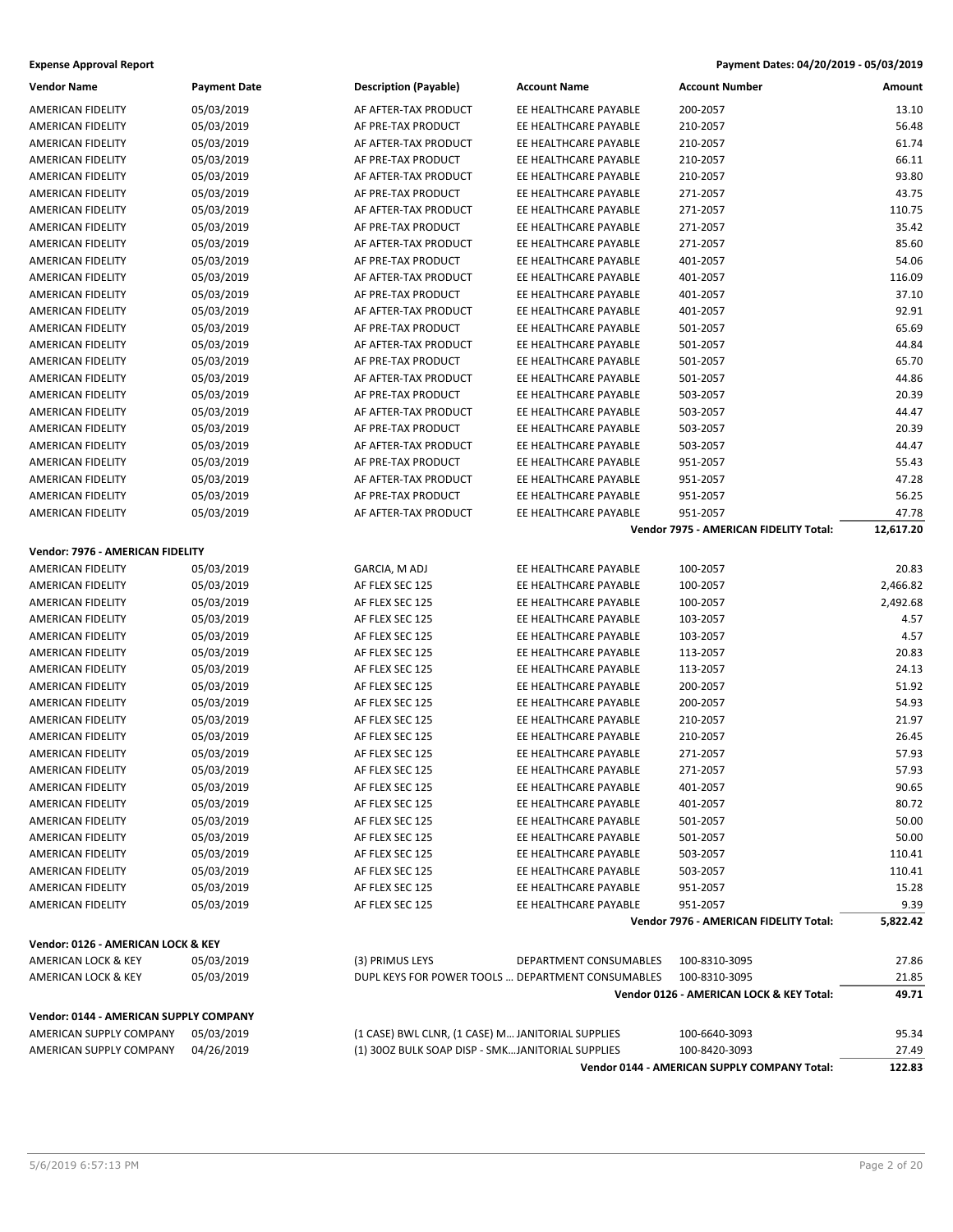**Vendor Name Payment Date Description (Payable) Account Name Account Number Amount Vendor: 1615 - ANTHONY J. NOCITA** ANTHONY J. NOCITA 05/03/2019 SOUND SYSTEM SVCS FOR SPRI... EASTER EGG HUNT 100-9200-7186 650.00 **Vendor 1615 - ANTHONY J. NOCITA Total: 650.00 Vendor: 0187 - ARROWHEAD EMBLEMS** ARROWHEAD EMBLEMS 04/26/2019 (100) SEASIDE POLICE SHOULD… UNIFORM SERVICE/LAUNDRY 100-6110-2049 256.81 **Vendor 0187 - ARROWHEAD EMBLEMS Total: 256.81 Vendor: 7112 - ART BLACK** ART BLACK 05/03/2019 JOB #119158 - URBAN LEAF 680…TEMPORARY CONTRACT SERVIC…100-6610-2043 415.00 **Vendor 7112 - ART BLACK Total: 415.00 Vendor: 6747 - AT&T MOBILITY** AT&T MOBILITY 04/26/2019 ACCT #287272498122/ INV #28... TELEPHONE 100-6110-5132 558.20 AT&T MOBILITY 04/26/2019 ACCT #287021335618/INV #28… MOBILE COMMUNICATIONS 503-4010-5135 640.69 AT&T MOBILITY 04/26/2019 ACCT #287256319516/INV #28... MOBILE COMMUNICATIONS 503-4010-5135 4010-5135 **Vendor 6747 - AT&T MOBILITY Total: 2,362.80 Vendor: 8980 - ATHENA OCCMED** ATHENA OCCMED 05/03/2019 (1) HZMT FIRE 40+, (2) FIRE ANN. MEDICAL EXAMS 100-6640-1026 1,950.50 ATHENA OCCMED 05/03/2019 (1) HAZMAT FIRE ANNUAL, (1) F... MEDICAL EXAMS 100-6640-1026 1,282.00 **Vendor 8980 - ATHENA OCCMED Total: 3,232.50 Vendor: 9173 - AVC SATELITE** AVC SATELITE **12.2000 BM 2010 AUDIO TRANSFER - CASSETTE T... ART PROGRAM** 100-9200-7190 595.00 **Vendor 9173 - AVC SATELITE Total: 595.00 Vendor: 6440 - AXON ENTERPRISE, INC.** AXON ENTERPRISE, INC.  $04/26/2019$  POLICE BODY CAMS & TASERS (... BODY CAMERAS 100-6120-8134 59,115.60 **Vendor 6440 - AXON ENTERPRISE, INC. Total: 59,115.60 Vendor: 9174 - AYMAN ADEEB** AYMAN ADEEB 05/03/2019 DEPOSIT REFUND FOR 220 COE… CENTER RENTAL DEPOSITS 252-2345 431.63 AYMAN ADEEB 05/03/2019 DEPOSIT REFUND FOR 220 COE... RENTAL DEPOSITS 257-2345 257-2345 235.50 **Vendor 9174 - AYMAN ADEEB Total: 667.13 Vendor: 7324 - BEAR ELECTRICAL SOLUTIONS, INC.** BEAR ELECTRICAL SOLUTIONS, I... 04/26/2019 MARCH 2019 - ROUTINE TRAFFI... DEPARTMENT CONSUMABLES 113-8730-3095 190.00 BEAR ELECTRICAL SOLUTIONS, I… 04/26/2019 MARCH 2019 - RESPONSE TRAFF..DEPARTMENT CONSUMABLES 113-8730-3095 540.00 BEAR ELECTRICAL SOLUTIONS, I... 04/26/2019 MARCH 2019 - ROUTINE TRAFFI... TRAFFIC SIGNAL MAINTENANCE 210-8210-2077 1,785.00 BEAR ELECTRICAL SOLUTIONS, I… 04/26/2019 MARCH 2019 - RESPONSE TRAFF…TRAFFIC SIGNAL MAINTENANCE 210-8210-2077 4,321.00 **Vendor 7324 - BEAR ELECTRICAL SOLUTIONS, INC. Total: 6,836.00 Vendor: 6290 - BURKE,WILLIAMS & SORENSEN, LLP** BURKE,WILLIAMS & SORENSEN,…04/26/2019 MARCH 2019 - LABOR RELATIO… LEGAL SERVICES - SPECIAL 100-3010-1023 165.00 **Vendor 6290 - BURKE,WILLIAMS & SORENSEN, LLP Total: 165.00 Vendor: 0530 - CA. STATE DISBURSEMENT UNIT** CA. STATE DISBURSEMENT UNIT 04/25/2019 CASE NO.: 0530033626-01 GARNISHMENT PAYABLE 100-2059 240.71 CA. STATE DISBURSEMENT UNIT 04/25/2019 CASE NO.: 200000001441634 GARNISHMENT PAYABLE 100-2059 1,499.54 CA. STATE DISBURSEMENT UNIT 04/25/2019 CASE NO: 200000000125769 GARNISHMENT PAYABLE 100-2059 142.61 CA. STATE DISBURSEMENT UNIT 04/25/2019 CASE NO.: 200000001549267 GARNISHMENT PAYABLE 100-2059 321.69 CA. STATE DISBURSEMENT UNIT 04/25/2019 PARTICIPANT ID: 04700000902… GARNISHMENT PAYABLE 100-2059 16.85 CA. STATE DISBURSEMENT UNIT 04/25/2019 CASE NO.: 0530033626-01 GARNISHMENT PAYABLE 210-2059 58.36 **Vendor 0530 - CA. STATE DISBURSEMENT UNIT Total: 2,279.76 Vendor: 9111 - CALIFORNIA COASTAL RURAL DEVELOPMENT CORP.** CALIFORNIA COASTAL RURAL D… 05/03/2019 MARCH 2019 - SBDC CONSULTI… MICROBUSINESS ASSISTANCE 200-5410-7500 1,666.67 **Vendor 9111 - CALIFORNIA COASTAL RURAL DEVELOPMENT CORP. Total: 1,666.67 Vendor: 8920 - California Police Accreditation Coalition, Inc.** California Police Accreditation ... 05/03/2019 MEMBERSHIP RENEWAL , REGU... CALEA PROGRAM 100-6110-4202 100.00 **Vendor 8920 - California Police Accreditation Coalition, Inc. Total: 100.00 Vendor: 8996 - CASEY PRINTING, INC.** CASEY PRINTING, INC. 05/03/2019 SUMMER/FALL 2019 RECREATI… PUBLISHING & LEGAL ADVERTIS…100-9200-2063 3,940.01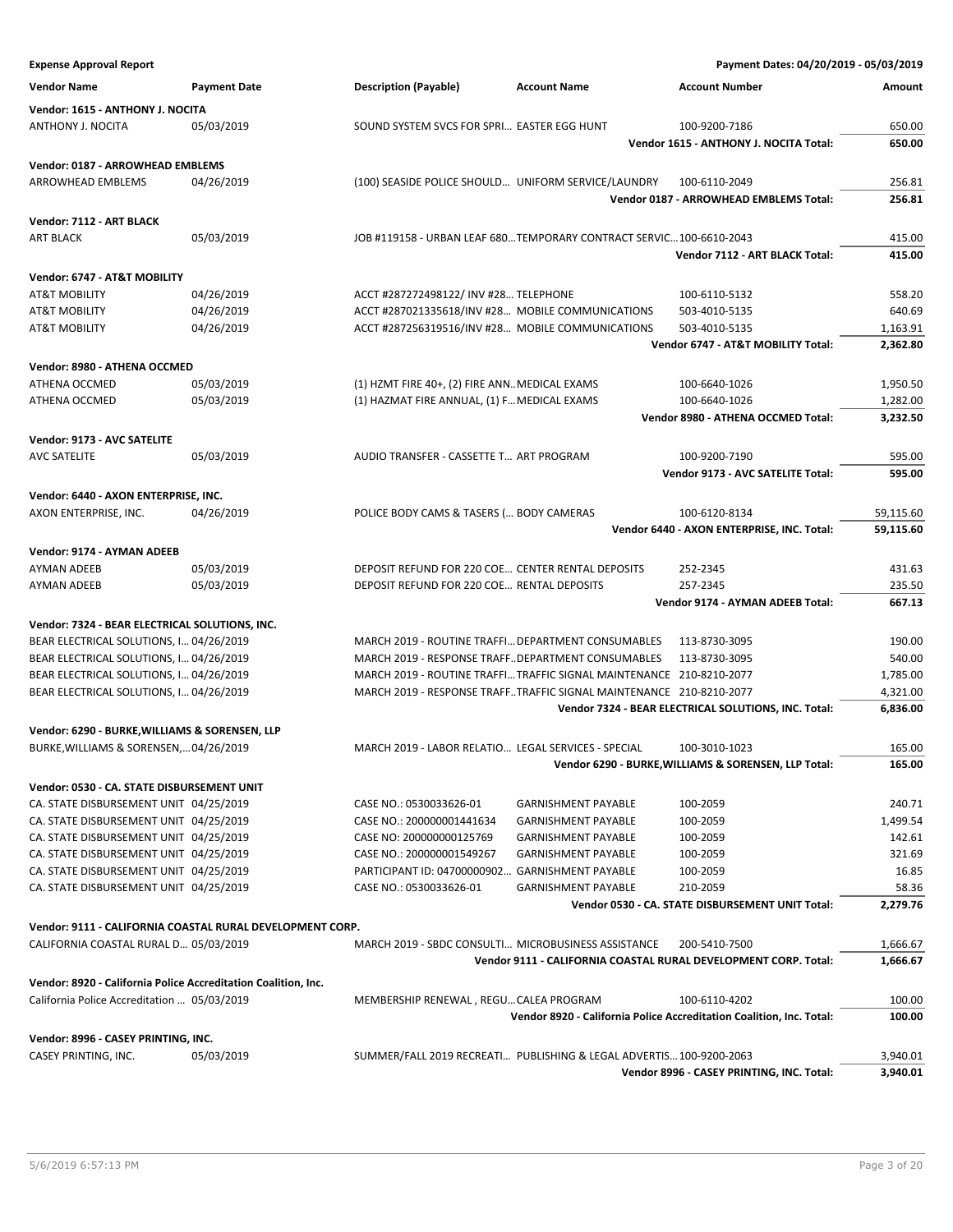| <b>Expense Approval Report</b>                                |                     |                                                        |                                                                    | Payment Dates: 04/20/2019 - 05/03/2019              |                      |
|---------------------------------------------------------------|---------------------|--------------------------------------------------------|--------------------------------------------------------------------|-----------------------------------------------------|----------------------|
| <b>Vendor Name</b>                                            | <b>Payment Date</b> | <b>Description (Payable)</b>                           | <b>Account Name</b>                                                | <b>Account Number</b>                               | Amount               |
| Vendor: 1133 - CHARLES R. ELLICOTT                            |                     |                                                        |                                                                    |                                                     |                      |
| CHARLES R. ELLICOTT                                           | 04/26/2019          |                                                        | DEPOSIT FOR LYDIA PENSE ON 8 SUMMER PARK CONCERTS                  | 100-9200-7175                                       | 1,250.00             |
|                                                               |                     |                                                        |                                                                    | Vendor 1133 - CHARLES R. ELLICOTT Total:            | 1,250.00             |
| Vendor: 0701 - CHEVRON AND TEXACO                             |                     |                                                        |                                                                    |                                                     |                      |
| CHEVRON AND TEXACO                                            | 05/03/2019          | ACCT #7898196360/STATEMEN VEHICLE FUEL                 |                                                                    | 501-8520-6145                                       | 150.02               |
|                                                               |                     |                                                        |                                                                    | Vendor 0701 - CHEVRON AND TEXACO Total:             | 150.02               |
| Vendor: 9169 - CHRISTINA HUYNH                                |                     |                                                        |                                                                    |                                                     |                      |
| <b>CHRISTINA HUYNH</b>                                        | 04/26/2019          |                                                        | REFUND FOR OLDEMEYER CTR  CENTER RENTAL DEPOSITS                   | 252-2345                                            | 1,159.75             |
|                                                               |                     |                                                        |                                                                    | Vendor 9169 - CHRISTINA HUYNH Total:                | 1,159.75             |
| Vendor: 7996 - CIVICPLUS                                      |                     |                                                        |                                                                    |                                                     |                      |
| <b>CIVICPLUS</b>                                              | 05/03/2019          |                                                        | 1/1/19-12/31/19 ANNUAL FEE  COMPUTER SUPPLIES/SOFTWA 503-4010-3102 |                                                     | 6,287.40             |
| <b>CIVICPLUS</b>                                              | 05/03/2019          |                                                        | FINACE CHARGE ON OVERDUE  COMPUTER SUPPLIES/SOFTWA 503-4010-3102   |                                                     | 86.82                |
| <b>CIVICPLUS</b>                                              | 05/03/2019          |                                                        | FINANCE CHARGE ON OVERDUECOMPUTER SUPPLIES/SOFTWA 503-4010-3102    |                                                     | 96.12                |
|                                                               |                     |                                                        |                                                                    | Vendor 7996 - CIVICPLUS Total:                      | 6,470.34             |
| Vendor: 7644 - COMCAST BUSINESS                               |                     |                                                        |                                                                    |                                                     |                      |
| <b>COMCAST BUSINESS</b>                                       | 04/26/2019          |                                                        |                                                                    | 503-4010-5138                                       | 4,609.13             |
|                                                               |                     | ACCT #939827683; 4/15/19 BILL DATA COMMUNICATION       |                                                                    | Vendor 7644 - COMCAST BUSINESS Total:               | 4,609.13             |
|                                                               |                     |                                                        |                                                                    |                                                     |                      |
| Vendor: 4560 - CONTE'S GENERATOR SERVICE                      |                     |                                                        |                                                                    |                                                     |                      |
| <b>CONTE'S GENERATOR SERVICE</b>                              | 04/26/2019          |                                                        | SERVICE CALL (RANGE 32) GEN DEPARTMENT CONSUMABLES                 | 113-8730-3095                                       | 391.00               |
| <b>CONTE'S GENERATOR SERVICE</b>                              | 04/26/2019          |                                                        | FEB 2019 - MONTHLY SVC ON  DEPARTMENT CONSUMABLES                  | 113-8730-3095                                       | 1,200.00             |
|                                                               |                     |                                                        |                                                                    | Vendor 4560 - CONTE'S GENERATOR SERVICE Total:      | 1,591.00             |
| Vendor: 7173 - CORIX WATER PRODUCTS (US) INC.                 |                     |                                                        |                                                                    |                                                     |                      |
| CORIX WATER PRODUCTS (US)  04/26/2019                         |                     |                                                        | MISC SUPPLIES / ORDER #1791 DEPARTMENT CONSUMABLES                 | 401-8620-3095                                       | 376.38               |
| CORIX WATER PRODUCTS (US)  04/26/2019                         |                     |                                                        | 8" FITTING REPLACE / ORDER # DEPARTMENT CONSUMABLES                | 401-8620-3095                                       | 89.04                |
| CORIX WATER PRODUCTS (US)  04/26/2019                         |                     |                                                        | CYN DEL REY JOB / ORDER #179 DEPARTMENT EQUIPMENT                  | 401-8620-8187                                       | 187.47               |
| CORIX WATER PRODUCTS (US)  04/26/2019                         |                     |                                                        | CYN DEL REY JOB / ORDER #179 DEPARTMENT EQUIPMENT                  | 401-8620-8187                                       | 341.04               |
|                                                               |                     |                                                        |                                                                    | Vendor 7173 - CORIX WATER PRODUCTS (US) INC. Total: | 993.93               |
| Vendor: 8493 - CORODATA RECORDS MGMT., INC.                   |                     |                                                        |                                                                    |                                                     |                      |
| CORODATA RECORDS MGMT., I 05/03/2019                          |                     | FEB 2019 - STORAGE SERVICES /CONTRACT SERVICES         |                                                                    | 100-2021-2075                                       | 575.13               |
|                                                               |                     |                                                        |                                                                    | Vendor 8493 - CORODATA RECORDS MGMT., INC. Total:   | 575.13               |
| Vendor: 0855 - COUNTY OF MONTEREY                             |                     |                                                        |                                                                    |                                                     |                      |
| <b>COUNTY OF MONTEREY</b>                                     | 05/03/2019          | FY 2018/2019 Q4 NGEN O & M                             | <b>COUNTY COMMUNICATIONS</b>                                       | 100-6110-2041                                       | 7,708.00             |
| <b>COUNTY OF MONTEREY</b>                                     | 05/03/2019          | FY 2018/2019 Q4 NGEN O & M                             | <b>COUNTY COMMUNICATIONS</b>                                       | 100-6610-2041                                       | 5,355.00             |
| <b>COUNTY OF MONTEREY</b>                                     | 05/03/2019          | FY 2018/2019 Q4 NGEN O & M                             | <b>COUNTY COMMUNICATIONS</b>                                       | 100-8420-2041                                       | 1,292.00             |
|                                                               |                     |                                                        |                                                                    | <b>Vendor 0855 - COUNTY OF MONTEREY Total:</b>      | 14,355.00            |
| Vendor: 0888 - CRISTANDO HOUSE, INC.                          |                     |                                                        |                                                                    |                                                     |                      |
| CRISTANDO HOUSE, INC.                                         | 05/03/2019          | APR 2019 - TITLE 15 UPDT - J. WIL TRAINING & EDUCATION |                                                                    | 100-6110-1029                                       | 200.00               |
|                                                               |                     |                                                        |                                                                    | Vendor 0888 - CRISTANDO HOUSE, INC. Total:          | 200.00               |
|                                                               |                     |                                                        |                                                                    |                                                     |                      |
| Vendor: 7044 - CSG CONSULTANTS, INC.<br>CSG CONSULTANTS, INC. | 04/26/2019          | 2/23/19 - 3/29/19 SERVICE FOR SUBCONTRACTED WORK       |                                                                    | 100-7210-2073                                       |                      |
|                                                               |                     |                                                        |                                                                    | Vendor 7044 - CSG CONSULTANTS, INC. Total:          | 3,420.00<br>3,420.00 |
|                                                               |                     |                                                        |                                                                    |                                                     |                      |
| Vendor: 6664 - CULLIGAN WATER CONDITIONING                    |                     |                                                        |                                                                    |                                                     |                      |
| CULLIGAN WATER CONDITIONI 05/03/2019                          |                     |                                                        | MAY 2019 - POU RENTAL LOC 0 DEPARTMENT CONSUMABLES                 | 100-8310-3095                                       | 216.00               |
| CULLIGAN WATER CONDITIONI 05/03/2019                          |                     |                                                        | MAY 2019 - POU RENTAL LOC 0 DEPARTMENT CONSUMABLES                 | 113-8730-3095                                       | 68.00                |
|                                                               |                     |                                                        |                                                                    | Vendor 6664 - CULLIGAN WATER CONDITIONING Total:    | 284.00               |
| Vendor: 0922 - CYPRESS COAST FORD-LINCOLN                     |                     |                                                        |                                                                    |                                                     |                      |

| Vendor: 0922 - CYPRESS COAST FORD-LINCOLN |  |                                             |                      |               |          |  |  |
|-------------------------------------------|--|---------------------------------------------|----------------------|---------------|----------|--|--|
| CYPRESS COAST FORD-LINCOLN 05/03/2019     |  | (1) SOCKET ASY                              | <b>VEHICLE PARTS</b> | 501-8520-6144 | 35.27    |  |  |
| CYPRESS COAST FORD-LINCOLN 05/03/2019     |  | TAG #T7228R: 1999 FORD E250 OUTSIDE REPAIRS |                      | 501-8520-6148 | 432.82   |  |  |
| CYPRESS COAST FORD-LINCOLN 05/03/2019     |  | TRANSMISSION REPAIR - 2014  OUTSIDE REPAIRS |                      | 501-8520-6148 | 5.919.40 |  |  |

## **Vendor: 0981 - DEL MAR FRENCH LAUNDRY, INC.**

DEL MAR FRENCH LAUNDRY, IN… 05/03/2019 RECREATION DEPT - 23 TABLE C…SENIOR ACTIVITIES 251-9500-7125 149.50

**Vendor 0922 - CYPRESS COAST FORD-LINCOLN Total: 6,387.49**

**Vendor 0981 - DEL MAR FRENCH LAUNDRY, INC. Total: 149.50**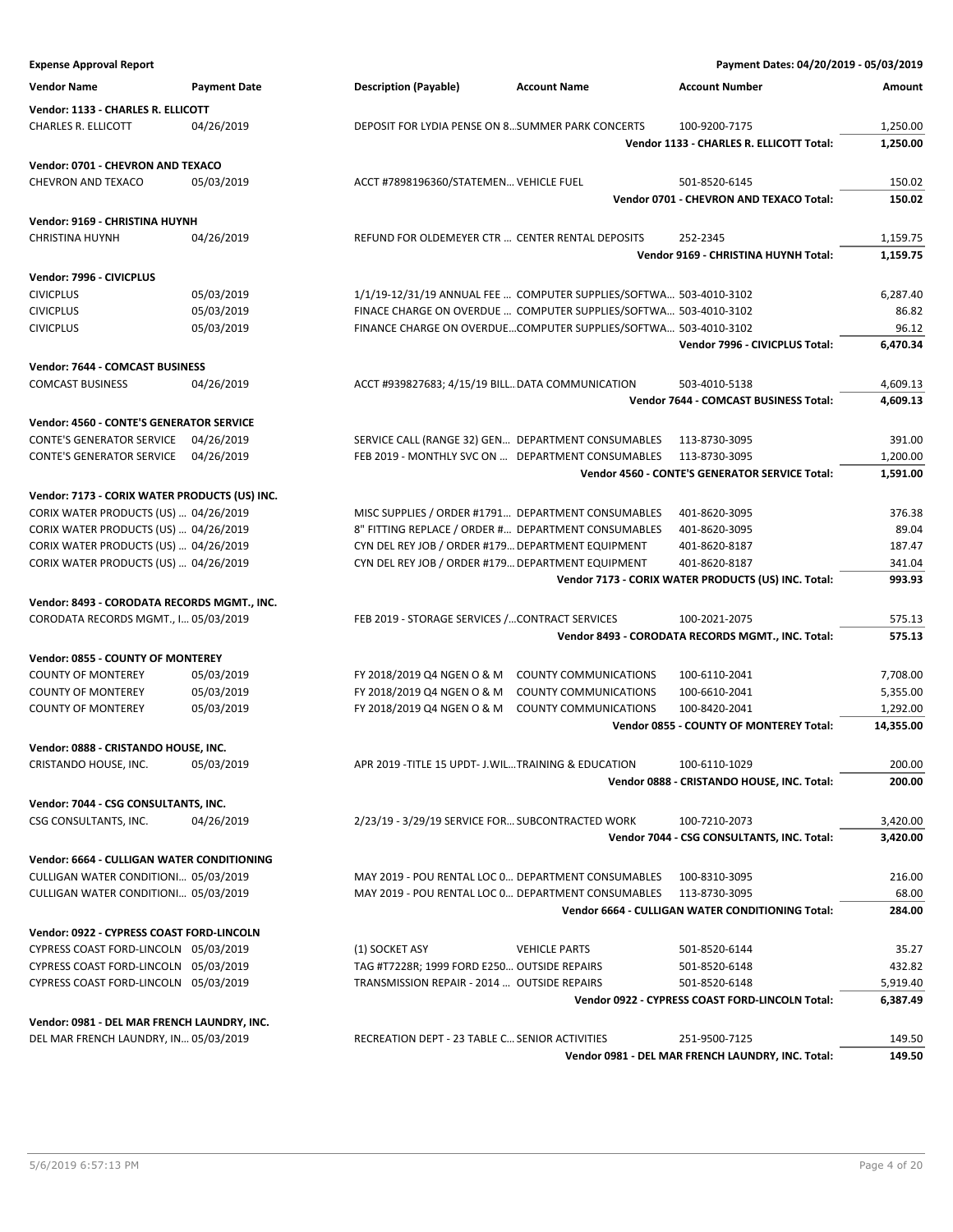| <b>Expense Approval Report</b>                                                     |                     |                                                       |                                                                        | Payment Dates: 04/20/2019 - 05/03/2019                   |            |
|------------------------------------------------------------------------------------|---------------------|-------------------------------------------------------|------------------------------------------------------------------------|----------------------------------------------------------|------------|
| <b>Vendor Name</b>                                                                 | <b>Payment Date</b> | <b>Description (Payable)</b>                          | <b>Account Name</b>                                                    | <b>Account Number</b>                                    | Amount     |
| Vendor: 8568 - DEL MONTE MANOR                                                     |                     |                                                       |                                                                        |                                                          |            |
| DEL MONTE MANOR                                                                    | 04/26/2019          |                                                       | CDBG - SECURITY EQUIPMENT  DEL MONTE MANOR - SECURITY 200-5410-7601    |                                                          | 14,077.00  |
|                                                                                    |                     |                                                       |                                                                        | Vendor 8568 - DEL MONTE MANOR Total:                     | 14,077.00  |
| <b>Vendor: 1020 - DEPARTMENT OF TRANSPORTATION</b>                                 |                     |                                                       |                                                                        |                                                          |            |
| DEPARTMENT OF TRANSPORTA 05/03/2019                                                |                     |                                                       | JAN - MARCH 2019, SIGNALS & LTRAFFIC SIGNAL MAINTENANCE 210-8210-2077  |                                                          | 1,315.21   |
|                                                                                    |                     |                                                       |                                                                        | <b>Vendor 1020 - DEPARTMENT OF TRANSPORTATION Total:</b> | 1,315.21   |
| Vendor: 5163 - DON CHAPIN COMPANY, INC.                                            |                     |                                                       |                                                                        |                                                          |            |
| DON CHAPIN COMPANY, INC.                                                           | 04/26/2019          |                                                       | THRU 11/30/18 - CUTINO PK-A CUTINO PARK ADA IMPRVMNTS 348-8910-9571    |                                                          | 140,065.63 |
| DON CHAPIN COMPANY, INC.                                                           | 04/26/2019          |                                                       | THRU 1/31/19 -CUTINO PK-ADA  CUTINO PARK ADA IMPRVMNTS 348-8910-9571   |                                                          | 6,460.00   |
| DON CHAPIN COMPANY, INC.                                                           | 04/26/2019          |                                                       | THRU 3/31/19 - CUTINO PK-ADACUTINO PARK ADA IMPRVMNTS 348-8910-9571    |                                                          | 8,424.06   |
| DON CHAPIN COMPANY, INC.                                                           | 04/26/2019          |                                                       | RETENTION THRU 3/31/19 - CUTCUTINO PARK ADA IMPRVMNTS 348-8910-9571    |                                                          | 9,639.62   |
|                                                                                    |                     |                                                       |                                                                        | Vendor 5163 - DON CHAPIN COMPANY, INC. Total:            | 164,589.31 |
| Vendor: 7266 - E2 CONSULTING ENGINEERS, INC                                        |                     |                                                       |                                                                        |                                                          |            |
| E2 CONSULTING ENGINEERS, INC 04/26/2019                                            |                     |                                                       | 2/25/19-3/29/19 LIFT STATION  DEL MONTE LIFT STATION UPG 953-8820-9201 |                                                          | 6,022.50   |
|                                                                                    |                     |                                                       |                                                                        | Vendor 7266 - E2 CONSULTING ENGINEERS, INC Total:        | 6,022.50   |
| Vendor: 7358 - EAN SERVICES, LLC                                                   |                     |                                                       |                                                                        |                                                          |            |
| EAN SERVICES, LLC                                                                  | 05/03/2019          | RENTAL AGREEMENT #5JW4YZ TRAINING & EDUCATION         |                                                                        | 100-6110-1029                                            | 84.83      |
| EAN SERVICES, LLC                                                                  | 05/03/2019          | RENTAL AGREEMENT #9430046 TRAINING & EDUCATIONS       |                                                                        | 100-6120-1029                                            | 202.05     |
|                                                                                    |                     |                                                       |                                                                        | Vendor 7358 - EAN SERVICES, LLC Total:                   | 286.88     |
|                                                                                    |                     |                                                       |                                                                        |                                                          |            |
| Vendor: 4892 - EDGES ELECTRICAL GROUP<br><b>EDGES ELECTRICAL GROUP</b>             | 05/03/2019          | MISC SUPPLIES - SEASIDE PD OF DEPARTMENT CONSUMABLES  |                                                                        | 100-8310-3095                                            | 50.81      |
| <b>EDGES ELECTRICAL GROUP</b>                                                      | 04/26/2019          | (1) VOLTAGE TESTER, (3) HTR EL DEPARTMENT CONSUMABLES |                                                                        | 113-8730-3095                                            | 205.20     |
| <b>EDGES ELECTRICAL GROUP</b>                                                      | 04/26/2019          | (1) GRN DTAPKIT DRILL/TAP KT DEPARTMENT CONSUMABLES   |                                                                        | 113-8730-3095                                            | 39.31      |
| <b>EDGES ELECTRICAL GROUP</b>                                                      | 05/03/2019          | MISC SUPPLIES - BLDG 4235                             | DEPARTMENT CONSUMABLES                                                 | 113-8730-3095                                            | 18.40      |
| <b>EDGES ELECTRICAL GROUP</b>                                                      | 05/03/2019          | (5) PHIL C70S62/M/P/H/12PK                            | DEPARTMENT CONSUMABLES                                                 | 113-8730-3095                                            | 116.59     |
|                                                                                    |                     |                                                       |                                                                        | Vendor 4892 - EDGES ELECTRICAL GROUP Total:              | 430.31     |
|                                                                                    |                     |                                                       |                                                                        |                                                          |            |
| Vendor: 8622 - EDWARDS TRUCK CENTER, INC.<br>EDWARDS TRUCK CENTER, INC. 04/26/2019 |                     | 2014 PETERBILT TRUCK REPAIR OUTSIDE REPAIRS           |                                                                        | 501-8520-6148                                            | 1,422.12   |
|                                                                                    |                     |                                                       |                                                                        | Vendor 8622 - EDWARDS TRUCK CENTER, INC. Total:          | 1,422.12   |
|                                                                                    |                     |                                                       |                                                                        |                                                          |            |
| Vendor: 1152 - ENTENMANN-ROVIN COMPANY                                             |                     |                                                       |                                                                        |                                                          |            |
| ENTENMANN-ROVIN COMPANY 04/26/2019                                                 |                     | (1) SEASIDE DOME BADGE / SHI OTHER EXPENSE            |                                                                        | 100-6110-2078                                            | 124.44     |
|                                                                                    |                     |                                                       |                                                                        | Vendor 1152 - ENTENMANN-ROVIN COMPANY Total:             | 124.44     |
| Vendor: 5969 - FASTENAL COMPANY                                                    |                     |                                                       |                                                                        |                                                          |            |
| <b>FASTENAL COMPANY</b>                                                            | 05/03/2019          | (1) XL LIME HOOD SWTSHRT                              | DEPARTMENT CONSUMABLES                                                 | 100-8310-3095                                            | 17.69      |
| <b>FASTENAL COMPANY</b>                                                            | 05/03/2019          | MISC SUPPLIES - POMA                                  | DEPARTMENT CONSUMABLES                                                 | 113-8730-3095                                            | 920.42     |
| <b>FASTENAL COMPANY</b>                                                            | 05/03/2019          | MISC SUPPLIES FOR STREETS D DEPARTMENT CONSUMABLES    |                                                                        | 210-8110-3095                                            | 180.16     |
| <b>FASTENAL COMPANY</b>                                                            | 05/03/2019          | $(1)$ SPAS 7/8                                        | DEPARTMENT CONSUMABLES                                                 | 210-8110-3095                                            | 35.35      |
| <b>FASTENAL COMPANY</b>                                                            | 05/03/2019          | (2) 208-24 UCF BEARING                                | <b>VEHICLE PARTS</b>                                                   | 501-8520-6144                                            | 43.91      |
|                                                                                    |                     |                                                       |                                                                        | Vendor 5969 - FASTENAL COMPANY Total:                    | 1,197.53   |
| Vendor: 8338 - FEDEX                                                               |                     |                                                       |                                                                        |                                                          |            |
| <b>FEDEX</b>                                                                       | 05/03/2019          | ACCT #1750-2541-3/ SHIPMENTMAIL SERVICES              |                                                                        | 100-6110-4124                                            | 166.63     |
|                                                                                    |                     |                                                       |                                                                        | Vendor 8338 - FEDEX Total:                               | 166.63     |
| Vendor: 1188 - FERGUSON ENTERPRISES INC #686                                       |                     |                                                       |                                                                        |                                                          |            |
| FERGUSON ENTERPRISES INC # 04/26/2019                                              |                     | JOB NAME - TEST                                       | DEPARTMENT CONSUMABLES                                                 | 100-8310-3095                                            | 52.92      |
| FERGUSON ENTERPRISES INC # 04/26/2019                                              |                     | <b>JOB NAME - 4283</b>                                | DEPARTMENT CONSUMABLES                                                 | 113-8730-3095                                            | 63.47      |
| FERGUSON ENTERPRISES INC # 04/26/2019                                              |                     | <b>JOB NAME - 7693</b>                                | DEPARTMENT CONSUMABLES                                                 | 113-8730-3095                                            | 16.14      |
| FERGUSON ENTERPRISES INC # 04/26/2019                                              |                     | JOB - 435144                                          | DEPARTMENT CONSUMABLES                                                 | 113-8730-3095                                            | 19.40      |
|                                                                                    |                     |                                                       |                                                                        | Vendor 1188 - FERGUSON ENTERPRISES INC #686 Total:       | 151.93     |
| Vendor: 1224 - FIRST ALARM                                                         |                     |                                                       |                                                                        |                                                          |            |
| <b>FIRST ALARM</b>                                                                 | 05/03/2019          | 5/1/19 - 7/31/19 MONITORING  ALARM SERVICE            |                                                                        | 100-8310-2070                                            | 1,717.80   |
| FIRST ALARM                                                                        | 04/26/2019          | 5/1/19 - 7/31/19 - SEASIDE POL POLICE EQUIPMENT       |                                                                        | 221-6120-8184                                            | 194.22     |
|                                                                                    |                     |                                                       |                                                                        | Vendor 1224 - FIRST ALARM Total:                         | 1,912.02   |
| Vendor: 7088 - FITNESS EVOLUTION                                                   |                     |                                                       |                                                                        |                                                          |            |
| <b>FITNESS EVOLUTION</b>                                                           | 04/25/2019          | <b>GYM MEMBERSHIP</b>                                 | MISC PAYROLL PAYABLES                                                  | 100-2062                                                 | 45.00      |
|                                                                                    |                     |                                                       |                                                                        | Vendor 7088 - FITNESS EVOLUTION Total:                   | 45.00      |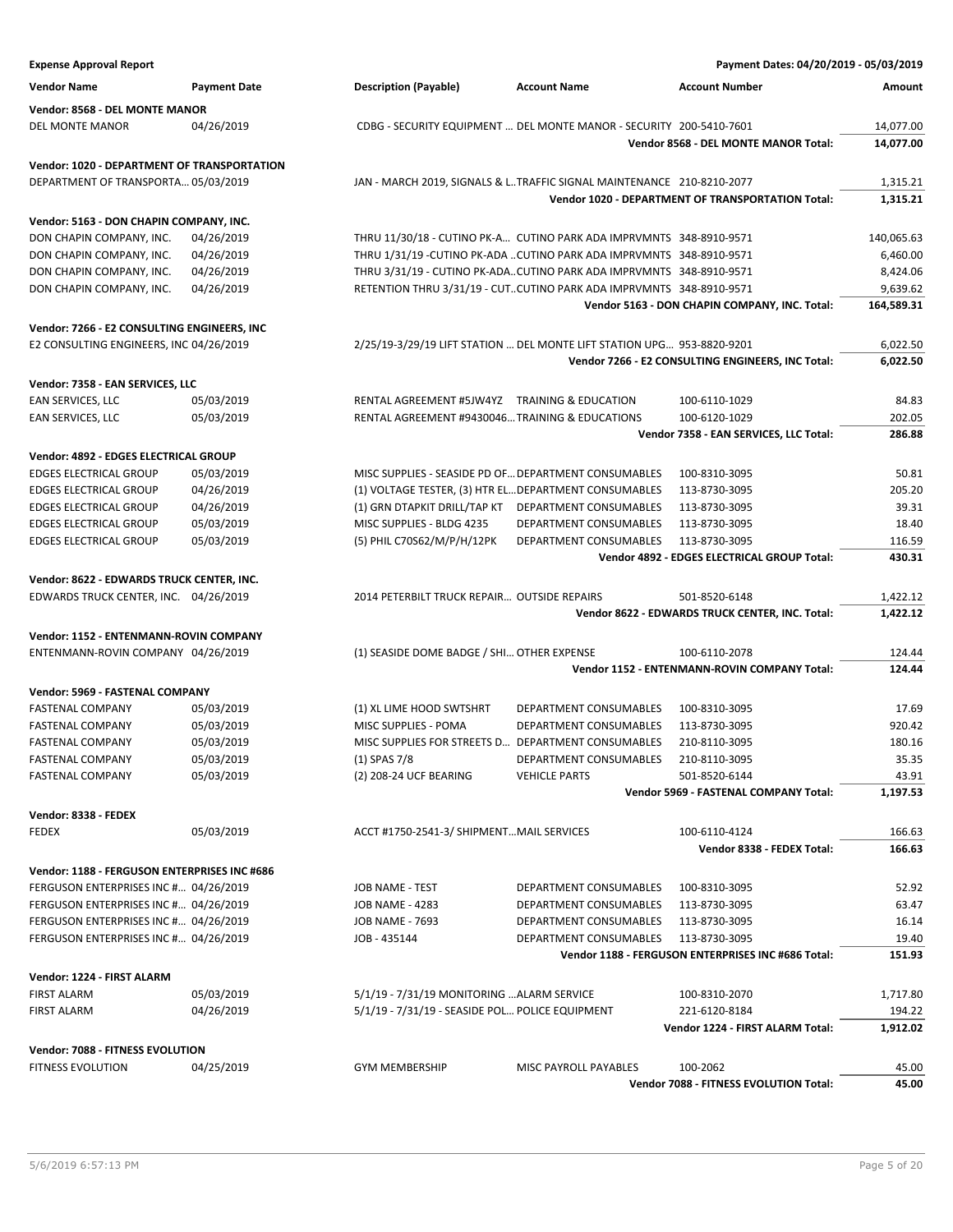| <b>Vendor Name</b>                                                | <b>Payment Date</b>      | <b>Description (Payable)</b>                                                                               | <b>Account Name</b>        | <b>Account Number</b>                                 | Amount               |
|-------------------------------------------------------------------|--------------------------|------------------------------------------------------------------------------------------------------------|----------------------------|-------------------------------------------------------|----------------------|
| Vendor: 8923 - FRANK TINLEY                                       |                          |                                                                                                            |                            |                                                       |                      |
| <b>FRANK TINLEY</b>                                               | 05/03/2019               | REIMBURSEMENT FOR 2 RMS A EXCURSIONS                                                                       |                            | 100-9500-7132                                         | 224.62               |
|                                                                   |                          |                                                                                                            |                            | Vendor 8923 - FRANK TINLEY Total:                     | 224.62               |
| Vendor: 6224 - FRED D. HARDEE, JR.                                |                          |                                                                                                            |                            |                                                       |                      |
| FRED D. HARDEE, JR.                                               | 05/03/2019               | BACKGROUND INVESTIGATIONSBACKGROUND INVESTIGATION 100-6110-1027                                            |                            |                                                       | 447.50               |
|                                                                   |                          |                                                                                                            |                            | Vendor 6224 - FRED D. HARDEE, JR. Total:              | 447.50               |
| Vendor: 6306 - GAVILAN PEST CONTROL                               |                          |                                                                                                            |                            |                                                       |                      |
| <b>GAVILAN PEST CONTROL</b>                                       | 04/26/2019               | 220 COE AVE - MONTHLY GENE PEST CONTROL                                                                    |                            | 100-8310-2057                                         | 58.00                |
|                                                                   |                          |                                                                                                            |                            | Vendor 6306 - GAVILAN PEST CONTROL Total:             | 58.00                |
| Vendor: 1388 - GRAINGER                                           |                          |                                                                                                            |                            |                                                       |                      |
| <b>GRAINGER</b>                                                   | 04/26/2019               | (1) HYDRAULIC PRESS, 20 TONS  TOOLS                                                                        |                            | 501-8520-3107                                         | 946.71               |
|                                                                   |                          |                                                                                                            |                            | Vendor 1388 - GRAINGER Total:                         | 946.71               |
| Vendor: 1391 - GRANITE CONSTRUCTION COMP                          |                          |                                                                                                            |                            |                                                       |                      |
| GRANITE CONSTRUCTION COMP 04/26/2019                              |                          | TICKET #15586262 / 15586260                                                                                | DEPARTMENT CONSUMABLES     | 210-8110-3095                                         | 333.63               |
|                                                                   |                          |                                                                                                            |                            | Vendor 1391 - GRANITE CONSTRUCTION COMP Total:        | 333.63               |
| Vendor: 1392 - GRANITE ROCK COMPANY                               |                          |                                                                                                            |                            |                                                       |                      |
| <b>GRANITE ROCK COMPANY</b>                                       | 05/03/2019               | TICKET #641663 - LAGUNA GRA DEPARTMENT CONSUMABLES                                                         |                            | 100-8420-3095                                         | 200.06               |
| <b>GRANITE ROCK COMPANY</b>                                       | 05/03/2019               | TICKET #641758 - PARKS DEPT                                                                                | DEPARTMENT CONSUMABLES     | 100-8420-3095                                         | 121.31               |
| <b>GRANITE ROCK COMPANY</b>                                       | 05/03/2019               | <b>TICKET #640258</b>                                                                                      | DEPARTMENT CONSUMABLES     | 113-8730-3095                                         | 24.02                |
| <b>GRANITE ROCK COMPANY</b>                                       | 05/03/2019               | TICKET #644061 - POMA STREET DEPARTMENT CONSUMABLES                                                        |                            | 113-8730-3095                                         | 31.14                |
| <b>GRANITE ROCK COMPANY</b>                                       | 05/03/2019               | TICKET #640428 - STREETS DEPT DEPARTMENT CONSUMABLES                                                       |                            | 210-8110-3095                                         | 44.61                |
| <b>GRANITE ROCK COMPANY</b>                                       | 05/03/2019               | ASPHALT & AGGREGATE - POT  DEPARTMENT CONSUMABLES                                                          |                            | 210-8110-3095                                         | 684.79               |
| <b>GRANITE ROCK COMPANY</b>                                       | 05/03/2019               | TICKET #643429 - STREETS DEPT DEPARTMENT CONSUMABLES                                                       |                            | 210-8110-3095                                         | 64.24                |
| <b>GRANITE ROCK COMPANY</b>                                       | 05/03/2019               | ASPHALT & AGGREGATE - STRE DEPARTMENT CONSUMABLES                                                          |                            | 210-8110-3095                                         | 1,062.15             |
| <b>GRANITE ROCK COMPANY</b>                                       | 04/26/2019               | APPL 3/DAVID CUTINO PARK PHPARKS IMPROVEMENTS                                                              |                            | 348-8910-9570                                         | 331,395.84<br>836.75 |
| <b>GRANITE ROCK COMPANY</b><br><b>GRANITE ROCK COMPANY</b>        | 05/03/2019<br>05/03/2019 | TICKETS #641543, 641563, 641 DEPARTMENT CONSUMABLES<br>TICKET #643275 - DEPT OF WAT DEPARTMENT CONSUMABLES |                            | 401-8620-3095<br>401-8620-3095                        | 380.47               |
| <b>GRANITE ROCK COMPANY</b>                                       | 05/03/2019               | TICKET #'S 153901, 641776, 64 DEPARTMENT CONSUMABLES                                                       |                            | 951-8820-3095                                         | 1,601.05             |
|                                                                   |                          |                                                                                                            |                            | Vendor 1392 - GRANITE ROCK COMPANY Total:             | 336,446.43           |
|                                                                   |                          |                                                                                                            |                            |                                                       |                      |
| Vendor: 7605 - GREEN RUBBER-KENNEDY AG<br>GREEN RUBBER-KENNEDY AG | 05/03/2019               | NOZZLES, ELBOWS, TAPE, GLAS VEHICLE PARTS                                                                  |                            | 501-8520-6144                                         | 184.08               |
|                                                                   |                          |                                                                                                            |                            | Vendor 7605 - GREEN RUBBER-KENNEDY AG Total:          | 184.08               |
| Vendor: 5476 - GUARDIAN                                           |                          |                                                                                                            |                            |                                                       |                      |
| <b>GUARDIAN</b>                                                   | 04/25/2019               | APRIL 2019 ADMIN FEES                                                                                      | <b>DENTAL PAYABLE</b>      | 100-2066                                              | 2,857.85             |
|                                                                   |                          |                                                                                                            |                            | Vendor 5476 - GUARDIAN Total:                         | 2,857.85             |
| <b>Vendor: 1494 - HD SUPPLY FACILITIES MAINTENANCE</b>            |                          |                                                                                                            |                            |                                                       |                      |
| HD SUPPLY FACILITIES MAINTE 04/26/2019                            |                          | ACCTS RECEIVABLE CASH APPL                                                                                 | DEPARTMENT CONSUMABLES     | 100-8310-3095                                         | $-6.81$              |
| HD SUPPLY FACILITIES MAINTE 04/26/2019                            |                          | ACCTS RECEIVABLE CASH APPL                                                                                 | DEPARTMENT CONSUMABLES     | 100-8310-3095                                         | $-3.92$              |
| HD SUPPLY FACILITIES MAINTE 04/26/2019                            |                          | ACCTS RECEIVABLE CAH APPL                                                                                  | DEPARTMENT CONSUMABLES     | 100-8310-3095                                         | $-5.08$              |
| HD SUPPLY FACILITIES MAINTE 04/26/2019                            |                          | (4) LED EXIT SIGN BATT BACKUP,DEPARTMENT CONSUMABLES                                                       |                            | 100-8310-3095                                         | 231.01               |
| HD SUPPLY FACILITIES MAINTE 04/26/2019                            |                          | (4) COMBNATON EXT-EMRGNCYDEPARTMENT CONSUMABLES                                                            |                            | 100-8310-3095                                         | 279.19               |
| HD SUPPLY FACILITIES MAINTE 04/26/2019                            |                          | CREDIT MEMO- (1) CAST IRON  DEPARTMENT CONSUMABLES                                                         |                            | 100-8310-3095                                         | -196.15              |
| HD SUPPLY FACILITIES MAINTE 04/26/2019                            |                          | (2) TAMPON CASES OF 500                                                                                    | <b>JANITORIAL SUPPLIES</b> | 100-9105-3093                                         | 167.76               |
|                                                                   |                          |                                                                                                            |                            | Vendor 1494 - HD SUPPLY FACILITIES MAINTENANCE Total: | 466.00               |
| Vendor: 8192 - HEATHER HARDEE                                     |                          |                                                                                                            |                            |                                                       |                      |
| <b>HEATHER HARDEE</b>                                             | 05/03/2019               | PRE-EMPLYMNT POLYGRAPH S BACKGROUND INVESTIGATION 100-6110-1027                                            |                            |                                                       | 590.00               |
|                                                                   |                          |                                                                                                            |                            | Vendor 8192 - HEATHER HARDEE Total:                   | 590.00               |
| Vendor: 5753 - HEIHACHIRO TAKARABE                                |                          |                                                                                                            |                            |                                                       |                      |
| <b>HEIHACHIRO TAKARABE</b>                                        | 05/03/2019               | APRIL 2019 - INSTRUCTOR PAY ( RECREATION CONTRACT SERVI 100-9603-2075                                      |                            |                                                       | 320.88               |
|                                                                   |                          |                                                                                                            |                            | Vendor 5753 - HEIHACHIRO TAKARABE Total:              | 320.88               |
| Vendor: 6966 - HOLIDAYGOO, INC.                                   |                          |                                                                                                            |                            |                                                       |                      |
| HOLIDAYGOO, INC.                                                  | 04/26/2019               | (1 PK) 1-PC CANDY FILLED PLAST DEPARTMENT CONSUMABLES                                                      |                            | 100-9310-3095                                         | 118.50               |
|                                                                   |                          |                                                                                                            |                            | Vendor 6966 - HOLIDAYGOO, INC. Total:                 | 118.50               |
| Vendor: 4920 - ICMA RETIREMENT TRUST-457                          |                          |                                                                                                            |                            |                                                       |                      |
| ICMA RETIREMENT TRUST-457                                         | 04/25/2019               | CARLIN ER CONT ADJ TO MATCHDEFERRED COMP PAYABLE                                                           |                            | 100-2060                                              | $-1.61$              |
| ICMA RETIREMENT TRUST-457 04/25/2019                              |                          | <b>CONTRIBUTIONS</b>                                                                                       | DEFERRED COMP PAYABLE      | 100-2060                                              | 4,111.82             |
|                                                                   |                          |                                                                                                            |                            |                                                       |                      |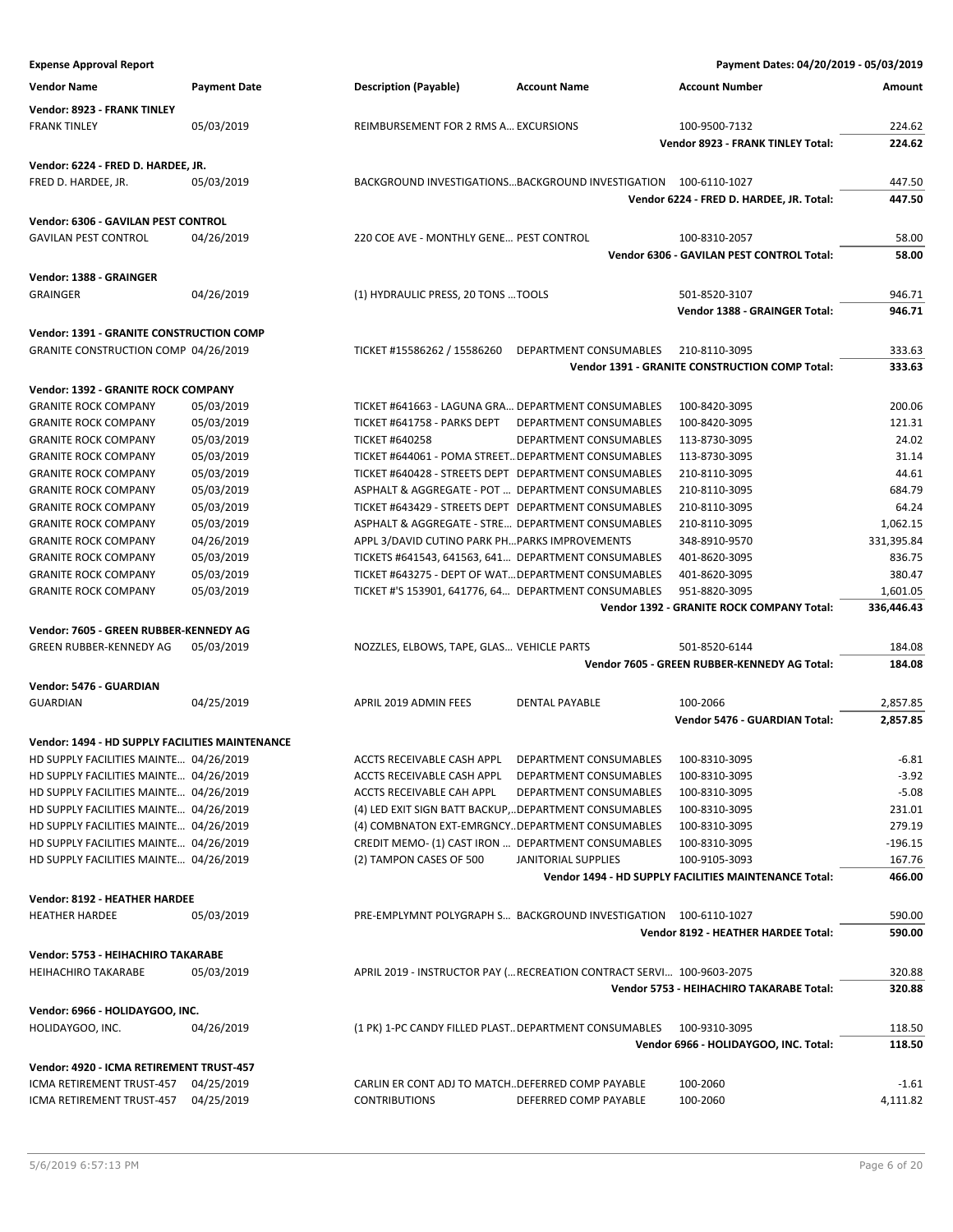| <b>Vendor Name</b>                       | <b>Payment Date</b>      | <b>Description (Payable)</b>                                                                                 | <b>Account Name</b>    | <b>Account Number</b>                          | Amount         |
|------------------------------------------|--------------------------|--------------------------------------------------------------------------------------------------------------|------------------------|------------------------------------------------|----------------|
| ICMA RETIREMENT TRUST-457                | 04/25/2019               | <b>CONTRIBUTIONS</b>                                                                                         | DEFERRED COMP PAYABLE  | 100-2060                                       | 668.23         |
| ICMA RETIREMENT TRUST-457                | 04/25/2019               | <b>CONTRIBUTIONS</b>                                                                                         | DEFERRED COMP PAYABLE  | 100-2060                                       | 697.56         |
| ICMA RETIREMENT TRUST-457                | 04/25/2019               | <b>CONTRIBUTIONS</b>                                                                                         | DEFERRED COMP PAYABLE  | 100-2060                                       | 19,944.45      |
| ICMA RETIREMENT TRUST-457                | 04/25/2019               | <b>CONTRIBUTIONS</b>                                                                                         | DEFERRED COMP PAYABLE  | 100-2060                                       | 511.75         |
| ICMA RETIREMENT TRUST-457                | 04/25/2019               | <b>CONTRIBUTIONS</b>                                                                                         | DEFERRED COMP PAYABLE  | 100-2060                                       | 324.97         |
| ICMA RETIREMENT TRUST-457                | 04/25/2019               | <b>CONTRIBUTIONS</b>                                                                                         | DEFERRED COMP PAYABLE  | 100-2060                                       | 914.26         |
| ICMA RETIREMENT TRUST-457                | 04/25/2019               | <b>CONTRIBUTIONS</b>                                                                                         | DEFERRED COMP PAYABLE  | 100-2060                                       | 1,034.82       |
| ICMA RETIREMENT TRUST-457                | 04/25/2019               | <b>CONTRIBUTIONS</b>                                                                                         | DEFERRED COMP PAYABLE  | 100-2060                                       | 108.83         |
| <b>ICMA RETIREMENT TRUST-457</b>         | 04/25/2019               | <b>CONTRIBUTIONS</b>                                                                                         | DEFERRED COMP PAYABLE  | 100-2060                                       | 1,028.77       |
| ICMA RETIREMENT TRUST-457                | 04/25/2019               | <b>CONTRIBUTIONS</b>                                                                                         | DEFERRED COMP PAYABLE  | 103-2060                                       | 10.27          |
| ICMA RETIREMENT TRUST-457                | 04/25/2019               | <b>CONTRIBUTIONS</b>                                                                                         | DEFERRED COMP PAYABLE  | 103-2060                                       | 9.33           |
| ICMA RETIREMENT TRUST-457                | 04/25/2019               | <b>CONTRIBUTIONS</b>                                                                                         | DEFERRED COMP PAYABLE  | 113-2060                                       | 4.50           |
| ICMA RETIREMENT TRUST-457                | 04/25/2019               | <b>CONTRIBUTIONS</b>                                                                                         | DEFERRED COMP PAYABLE  | 113-2060                                       | 0.45           |
| ICMA RETIREMENT TRUST-457                | 04/25/2019               | <b>CONTRIBUTIONS</b>                                                                                         | DEFERRED COMP PAYABLE  | 113-2060                                       | 139.37         |
| ICMA RETIREMENT TRUST-457                | 04/25/2019               | <b>CONTRIBUTIONS</b>                                                                                         | DEFERRED COMP PAYABLE  | 113-2060                                       | 59.97          |
| ICMA RETIREMENT TRUST-457                | 04/25/2019               | <b>CONTRIBUTIONS</b>                                                                                         | DEFERRED COMP PAYABLE  | 200-2060                                       | 116.91         |
| ICMA RETIREMENT TRUST-457                | 04/25/2019               | <b>CONTRIBUTIONS</b>                                                                                         | DEFERRED COMP PAYABLE  | 210-2060                                       | 116.87         |
| ICMA RETIREMENT TRUST-457                | 04/25/2019               | <b>CONTRIBUTIONS</b>                                                                                         | DEFERRED COMP PAYABLE  | 210-2060                                       | 202.51         |
| ICMA RETIREMENT TRUST-457                | 04/25/2019               | <b>CONTRIBUTIONS</b>                                                                                         | DEFERRED COMP PAYABLE  | 271-2060                                       | 109.19         |
| ICMA RETIREMENT TRUST-457                | 04/25/2019               | <b>CONTRIBUTIONS</b>                                                                                         | DEFERRED COMP PAYABLE  | 271-2060                                       | 5.00           |
| ICMA RETIREMENT TRUST-457                | 04/25/2019               | <b>CONTRIBUTIONS</b>                                                                                         | DEFERRED COMP PAYABLE  | 271-2060                                       | 238.84         |
| ICMA RETIREMENT TRUST-457                | 04/25/2019               | <b>CONTRIBUTIONS</b>                                                                                         | DEFERRED COMP PAYABLE  | 271-2060                                       | 118.16         |
| ICMA RETIREMENT TRUST-457                | 04/25/2019               | <b>CONTRIBUTIONS</b>                                                                                         | DEFERRED COMP PAYABLE  | 401-2060                                       | 524.71         |
| ICMA RETIREMENT TRUST-457                | 04/25/2019               | <b>CONTRIBUTIONS</b>                                                                                         | DEFERRED COMP PAYABLE  | 401-2060                                       | 0.39           |
| ICMA RETIREMENT TRUST-457                | 04/25/2019               | <b>CONTRIBUTIONS</b>                                                                                         | DEFERRED COMP PAYABLE  | 401-2060                                       | 31.00          |
| ICMA RETIREMENT TRUST-457                | 04/25/2019               | <b>CONTRIBUTIONS</b>                                                                                         | DEFERRED COMP PAYABLE  | 501-2060                                       | 65.25          |
| ICMA RETIREMENT TRUST-457                | 04/25/2019               | <b>CONTRIBUTIONS</b>                                                                                         | DEFERRED COMP PAYABLE  | 501-2060                                       | 57.12          |
| ICMA RETIREMENT TRUST-457                | 04/25/2019               | <b>CONTRIBUTIONS</b>                                                                                         | DEFERRED COMP PAYABLE  | 501-2060                                       | 168.83         |
| ICMA RETIREMENT TRUST-457                | 04/25/2019               | <b>CONTRIBUTIONS</b>                                                                                         | DEFERRED COMP PAYABLE  | 503-2060                                       | 313.82         |
| ICMA RETIREMENT TRUST-457                | 04/25/2019               | <b>CONTRIBUTIONS</b>                                                                                         | DEFERRED COMP PAYABLE  | 503-2060                                       | 373.85         |
| ICMA RETIREMENT TRUST-457                | 04/25/2019               | <b>CONTRIBUTIONS</b>                                                                                         | DEFERRED COMP PAYABLE  | 951-2060                                       | 57.02          |
| ICMA RETIREMENT TRUST-457                | 04/25/2019               | <b>CONTRIBUTIONS</b>                                                                                         | DEFERRED COMP PAYABLE  | 951-2060                                       | 313.79         |
| ICMA RETIREMENT TRUST-457                | 04/25/2019               | <b>CONTRIBUTIONS</b>                                                                                         | DEFERRED COMP PAYABLE  | 951-2060                                       | 4.50           |
| ICMA RETIREMENT TRUST-457                | 04/25/2019               | <b>CONTRIBUTIONS</b>                                                                                         | DEFERRED COMP PAYABLE  | 951-2060                                       | 36.10          |
| ICMA RETIREMENT TRUST-457                | 04/25/2019               | <b>CONTRIBUTIONS</b>                                                                                         | DEFERRED COMP PAYABLE  | 953-2060                                       | 8.05           |
|                                          |                          |                                                                                                              |                        | Vendor 4920 - ICMA RETIREMENT TRUST-457 Total: | 32,429.65      |
| Vendor: 9175 - IMAGEN, INC.              |                          |                                                                                                              |                        |                                                |                |
|                                          |                          |                                                                                                              |                        |                                                |                |
| IMAGEN, INC.                             | 05/03/2019<br>05/03/2019 | (1) 6'/8' CONVERTIBLE TABLE T DEPARTMENT CONSUMABLES<br>(1) 6'/8' CONVERTIBLE TABLE T DEPARTMENT CONSUMABLES |                        | 100-8310-3095<br>100-8420-3095                 | 64.13<br>64.13 |
| IMAGEN, INC.                             |                          | (1) 6'/8' CONVERTIBLE TABLE T DEPARTMENT CONSUMABLES                                                         |                        | 210-8110-3095                                  |                |
| IMAGEN, INC.                             | 05/03/2019               |                                                                                                              |                        |                                                | 64.13          |
| IMAGEN, INC.                             | 05/03/2019               | (1) 6'/8' CONVERTIBLE TABLE T DEPARTMENT CONSUMABLES                                                         |                        | 401-8620-3095                                  | 64.13          |
| IMAGEN, INC.                             | 05/03/2019               | (1) 6'/8' CONVERTIBLE TABLE T DEPARTMENT CONSUMABLES                                                         |                        | 951-8820-3095                                  | 64.13          |
|                                          |                          |                                                                                                              |                        | Vendor 9175 - IMAGEN, INC. Total:              | 320.65         |
| Vendor: 1743 - JOHNSTONE SUPPLY FRESNO   |                          |                                                                                                              |                        |                                                |                |
| JOHNSTONE SUPPLY FRESNO                  | 04/26/2019               | (1ea) 1" NPT FLOW SWITCH BR SUBCONTRACTED WORK                                                               |                        | 100-8310-2073                                  | 246.20         |
|                                          |                          |                                                                                                              |                        | Vendor 1743 - JOHNSTONE SUPPLY FRESNO Total:   | 246.20         |
| Vendor: 1798 - KELLY-MOORE PAINT COMPANY |                          |                                                                                                              |                        |                                                |                |
| KELLY-MOORE PAINT COMPANY 05/03/2019     |                          | MISC PAINT SUPPLIES 4/17/19                                                                                  | DEPARTMENT CONSUMABLES | 113-8730-3095                                  | 40.38          |
|                                          |                          |                                                                                                              |                        | Vendor 1798 - KELLY-MOORE PAINT COMPANY Total: | 40.38          |
|                                          |                          |                                                                                                              |                        |                                                |                |
| Vendor: 6162 - KNORR SYSTEMS, INC.       |                          |                                                                                                              |                        |                                                |                |
| KNORR SYSTEMS, INC.                      | 04/26/2019               | BW SOLENOID CONTROLLER IN CHEMICALS                                                                          |                        | 100-8310-3099                                  | 3,724.06       |
| KNORR SYSTEMS, INC.                      | 04/26/2019               | (100) MURIATIC ACID - MINI BU CHEMICALS                                                                      |                        | 100-8310-3099                                  | 485.03         |
|                                          |                          |                                                                                                              |                        | Vendor 6162 - KNORR SYSTEMS, INC. Total:       | 4,209.09       |
| Vendor: 1924 - LEAGUE OF CAL. CITIES     |                          |                                                                                                              |                        |                                                |                |
| LEAGUE OF CAL. CITIES                    | 05/03/2019               | MEMBERSHIP DUES FOR CAL YRLEAGUE OF CALIFORNIA CITIES                                                        |                        | 100-1010-7161                                  | 12,766.00      |
| LEAGUE OF CAL. CITIES                    | 05/03/2019               | SHERI L. DAMON - 5/8/19-5/10 MEETINGS & TRAVEL                                                               |                        | 100-3010-4121                                  | 625.00         |
|                                          |                          |                                                                                                              |                        | Vendor 1924 - LEAGUE OF CAL. CITIES Total:     | 13,391.00      |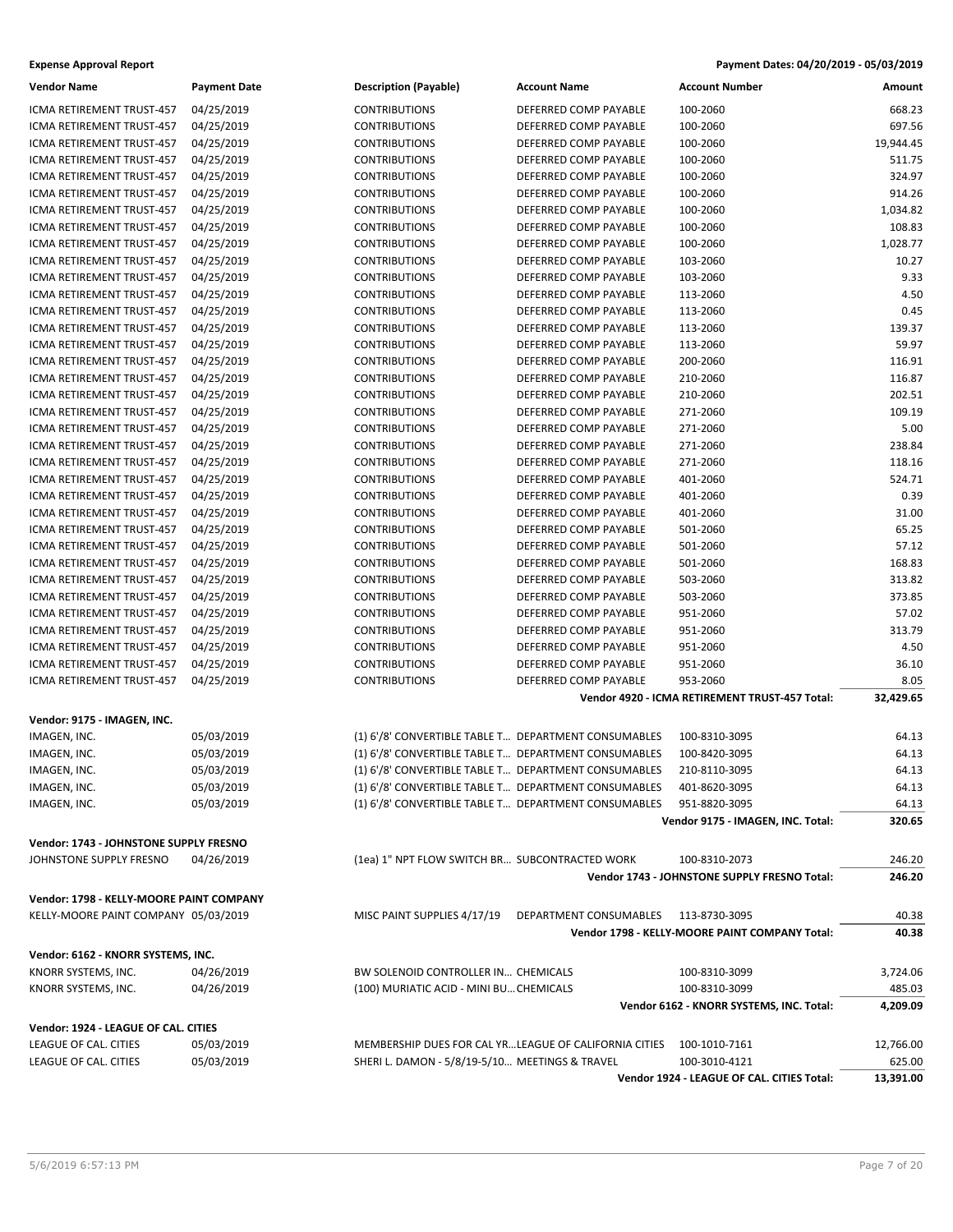| <b>Expense Approval Report</b>                  |                     |                                                         |                        | Payment Dates: 04/20/2019 - 05/03/2019                |          |
|-------------------------------------------------|---------------------|---------------------------------------------------------|------------------------|-------------------------------------------------------|----------|
| <b>Vendor Name</b>                              | <b>Payment Date</b> | <b>Description (Payable)</b>                            | <b>Account Name</b>    | <b>Account Number</b>                                 | Amount   |
| Vendor: 1971 - LIEBERT CASSIDY WHITMORE         |                     |                                                         |                        |                                                       |          |
| LIEBERT CASSIDY WHITMORE                        | 04/26/2019          | MAR 2019 - SE111-00013/NEG CONSULTANT                   |                        | 100-2031-1030                                         | 1,332.00 |
| LIEBERT CASSIDY WHITMORE                        | 04/26/2019          | MAR 2019 - SE111-00201/FSLA  LEGAL SERVICES - SPECIAL   |                        | 100-3010-1023                                         | 336.00   |
|                                                 |                     |                                                         |                        | Vendor 1971 - LIEBERT CASSIDY WHITMORE Total:         | 1,668.00 |
| Vendor: 1976 - LINCOLN AQUATICS                 |                     |                                                         |                        |                                                       |          |
| LINCOLN AQUATICS                                | 05/03/2019          | POOL CHEMICALS - 1148 WHEE CHEMICALS                    |                        | 100-8310-3099                                         | 679.52   |
| LINCOLN AQUATICS                                | 05/03/2019          | POOL CHEMICALS - 1148 WHEE CHEMICALS                    |                        | 100-8310-3099                                         | 446.41   |
|                                                 |                     |                                                         |                        | Vendor 1976 - LINCOLN AQUATICS Total:                 | 1,125.93 |
| Vendor: 2045 - M & S BUILDING SUPPLY INC        |                     |                                                         |                        |                                                       |          |
| M & S BUILDING SUPPLY INC                       | 05/03/2019          | MISC SUPPLIES FOR MONTEREY DEPARTMENT CONSUMABLES       |                        | 100-8420-3095                                         | 50.41    |
| M & S BUILDING SUPPLY INC                       | 05/03/2019          | (22) CHAIN 3/8", (3) HINGE/STR DEPARTMENT CONSUMABLES   |                        | 100-8420-3095                                         | 156.62   |
|                                                 |                     |                                                         |                        | Vendor 2045 - M & S BUILDING SUPPLY INC Total:        | 207.03   |
|                                                 |                     |                                                         |                        |                                                       |          |
| Vendor: 2046 - M3 ENVIRONMENTAL CONSULTING LLC  |                     |                                                         |                        |                                                       |          |
| M3 ENVIRONMENTAL CONSULT05/03/2019              |                     | 1569 DEL MONTE BLVD - LTD A OTHER EXPENSE               |                        | 297-7993-2078                                         | 750.00   |
|                                                 |                     |                                                         |                        | Vendor 2046 - M3 ENVIRONMENTAL CONSULTING LLC Total:  | 750.00   |
| Vendor: 6379 - MARINA COAST WATER DISTRICT      |                     |                                                         |                        |                                                       |          |
| MARINA COAST WATER DISTRI 04/26/2019            |                     | MAR 2019 - MISC ACCTS (CITY  WATER                      |                        | 100-8310-5133                                         | 544.78   |
| MARINA COAST WATER DISTRI 04/26/2019            |                     | MAR 2019 - MISC ACCTS (CITY  WATER                      |                        | 100-8440-5133                                         | 162.96   |
| MARINA COAST WATER DISTRI 04/26/2019            |                     | MAR 2019 - MISC ACCTS (CITY  WATER                      |                        | 100-8440-5133                                         | 91.68    |
| MARINA COAST WATER DISTRI 04/26/2019            |                     | MAR 2019 - MISC ACCTS (CITY  WATER                      |                        | 210-8420-5133                                         | 158.59   |
| MARINA COAST WATER DISTRI 04/26/2019            |                     | MAR 2019 - MISC ACCTS (CITY  WATER                      |                        | 210-8420-5133                                         | 158.59   |
| MARINA COAST WATER DISTRI 04/26/2019            |                     | MAR 2019 - MISC ACCTS (CITY  WATER                      |                        | 210-8420-5133                                         | 194.61   |
| MARINA COAST WATER DISTRI 04/26/2019            |                     | MAR 2019 - MISC ACCTS (CITY  WATER                      |                        | 210-8420-5133                                         | 194.61   |
| MARINA COAST WATER DISTRI 04/26/2019            |                     | MAR 2019 - MISC ACCTS (CITY  WATER                      |                        | 210-8420-5133                                         | 194.61   |
| MARINA COAST WATER DISTRI 04/26/2019            |                     | MAR 2019 - MISC ACCTS (CITY  WATER                      |                        | 210-8420-5133                                         | 203.59   |
|                                                 |                     |                                                         |                        | Vendor 6379 - MARINA COAST WATER DISTRICT Total:      | 1,904.02 |
| Vendor: 2102 - MARTIN'S IRRIGATION SUPPLY, INC. |                     |                                                         |                        |                                                       |          |
| MARTIN'S IRRIGATION SUPPLY,  05/03/2019         |                     | (10) FILTERS, (12) 9V BATTERY -  DEPARTMENT CONSUMABLES |                        | 100-8420-3095                                         | 114.23   |
| MARTIN'S IRRIGATION SUPPLY,  05/03/2019         |                     | (12) GOPHER BASKET, (2) VALVE DEPARTMENT CONSUMABLES    |                        | 100-8420-3095                                         | 154.44   |
| MARTIN'S IRRIGATION SUPPLY,  04/26/2019         |                     | (1) 3/4 BRASS BALL VALVE, (4) T DEPARTMENT CONSUMABLES  |                        | 100-8440-3095                                         | 92.82    |
| MARTIN'S IRRIGATION SUPPLY,  04/26/2019         |                     | CREDIT MEMO (2) TEST COCK                               | DEPARTMENT CONSUMABLES | 100-8440-3095                                         | $-41.32$ |
|                                                 |                     |                                                         |                        | Vendor 2102 - MARTIN'S IRRIGATION SUPPLY, INC. Total: | 320.17   |
| Vendor: 2781 - MIRIAM WILSON                    |                     |                                                         |                        |                                                       |          |
| <b>MIRIAM WILSON</b>                            | 04/26/2019          | MARCH 2019 - MIGRATORY BIR SUBCONTRACTED WORK           |                        | 100-8420-2073                                         | 500.00   |
|                                                 |                     |                                                         |                        | Vendor 2781 - MIRIAM WILSON Total:                    | 500.00   |
|                                                 |                     |                                                         |                        |                                                       |          |
| <b>Vendor: 2184 - MISSION LINEN SERVICE</b>     |                     |                                                         |                        |                                                       |          |
| MISSION LINEN SERVICE                           | 05/03/2019          | FIRE DEPT - LAUNDRY SVC 4/18 UNIFORM SERVICE/LAUNDRY    |                        | 100-6640-2049                                         | 82.21    |
| <b>MISSION LINEN SERVICE</b>                    | 05/03/2019          | FIRE DEPT - LAUNDRY SVC 4/25 UNIFORM SERVICE/LAUNDRY    |                        | 100-6640-2049                                         | 82.21    |
|                                                 |                     |                                                         |                        | Vendor 2184 - MISSION LINEN SERVICE Total:            | 164.42   |
| Vendor: 2186 - MISSION UNIFORM SERVICE          |                     |                                                         |                        |                                                       |          |
| <b>MISSION UNIFORM SERVICE</b>                  | 05/03/2019          | FIRE DEPT - LAUNDRY SVC 4/23 UNIFORM SERVICE/LAUNDRY    |                        | 100-6640-2049                                         | 33.18    |
| <b>MISSION UNIFORM SERVICE</b>                  | 04/26/2019          | RECREATION DEPT - UNIFORM  UNIFORM SERVICE/LAUNDRY      |                        | 100-9105-2049                                         | 113.60   |
|                                                 |                     |                                                         |                        | Vendor 2186 - MISSION UNIFORM SERVICE Total:          | 146.78   |
| Vendor: 0789 - MONTAGE HEALTH                   |                     |                                                         |                        |                                                       |          |
| MONTAGE HEALTH                                  | 04/26/2019          | GUARANTOR #12277 / OCT'18 - BLOOD ALCOHOL               |                        | 100-6120-2060                                         | 192.00   |
|                                                 |                     |                                                         |                        | Vendor 0789 - MONTAGE HEALTH Total:                   | 192.00   |
| Vendor: 2238 - MONTEREY BAY PEST CONTROL        |                     |                                                         |                        |                                                       |          |
| MONTEREY BAY PEST CONTROL 04/26/2019            |                     | SEASIDE POLICE DEPT - MONTH PEST CONTROL                |                        | 100-6110-2057                                         | 85.00    |
| MONTEREY BAY PEST CONTROL 04/26/2019            |                     | 440 HARCOURT - STORAGE SHE PEST CONTROL                 |                        | 100-6110-2057                                         | 55.00    |
| MONTEREY BAY PEST CONTROL 04/26/2019            |                     | 440 HARCOURT - TRAILER #A  PEST CONTROL                 |                        | 100-8310-2057                                         | 58.00    |
| MONTEREY BAY PEST CONTROL 04/26/2019            |                     | SEASIDE POLICE DEPT - MONTH PEST CONTROL                |                        | 100-8310-2057                                         | 100.00   |
| MONTEREY BAY PEST CONTROL 04/26/2019            |                     | 610 OLYMPIA AVE - MONTHLY  PEST CONTROL                 |                        | 100-8310-2057                                         | 60.00    |
| MONTEREY BAY PEST CONTROL 04/26/2019            |                     | 440 HARCOURT AVE - INSIDE & PEST CONTROL                |                        | 100-8310-2057                                         | 250.00   |
|                                                 |                     |                                                         |                        | Vendor 2238 - MONTEREY BAY PEST CONTROL Total:        | 608.00   |
|                                                 |                     |                                                         |                        |                                                       |          |
| Vendor: 5543 - MONTEREY BAY URGENT              |                     |                                                         |                        |                                                       |          |
| MONTEREY BAY URGENT                             | 05/03/2019          | POLICE DEPT                                             | <b>MEDICAL EXAMS</b>   | 100-6110-1026                                         | 25.00    |
| MONTEREY BAY URGENT                             | 05/03/2019          | POLICE DEPT                                             | <b>MEDICAL EXAMS</b>   | 100-6110-1026                                         | 147.00   |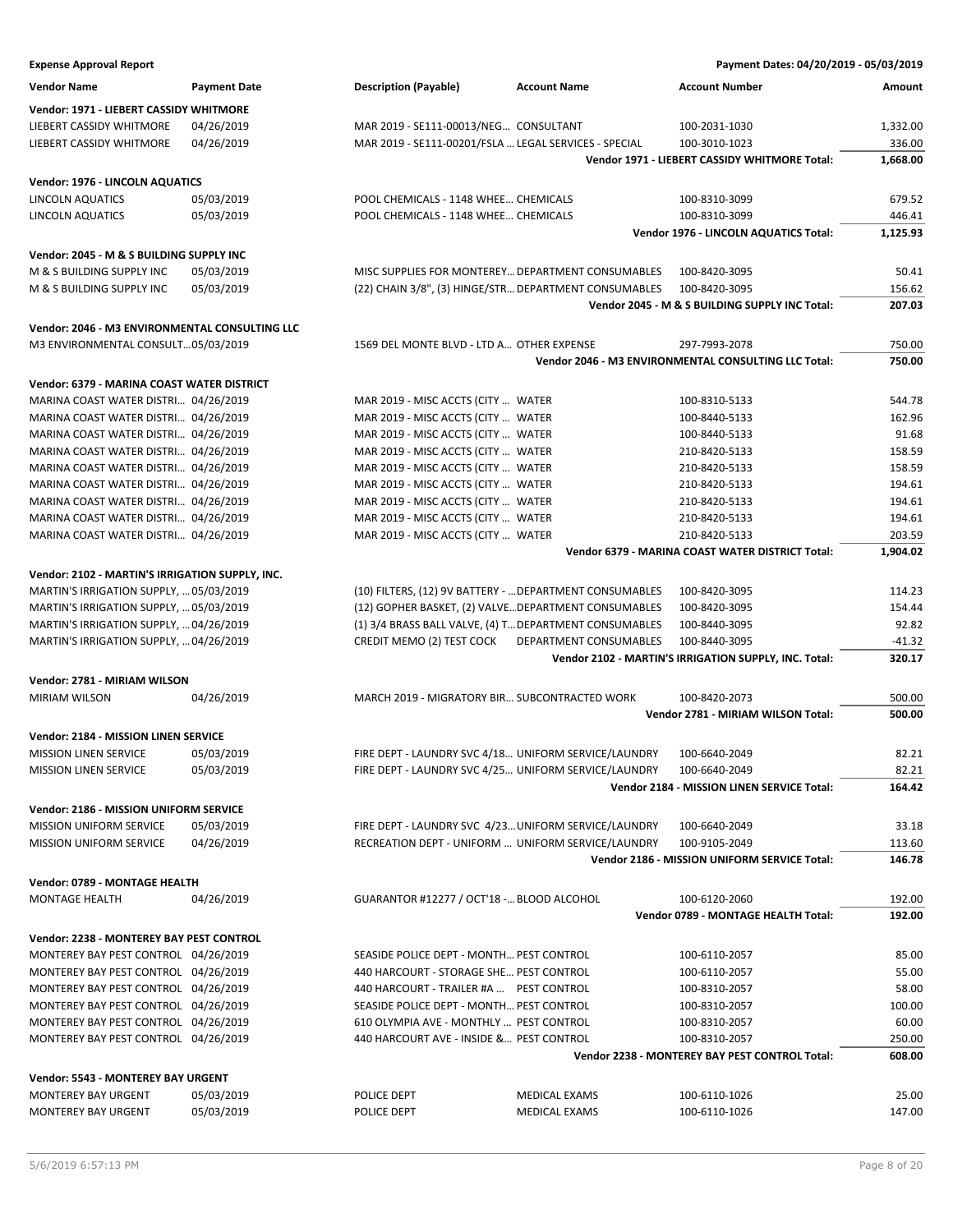| Vendor Name                                    | <b>Payment Date</b> | <b>Description (Payable)</b>                                           | <b>Account Name</b>    | <b>Account Number</b>                                | <b>Amount</b> |
|------------------------------------------------|---------------------|------------------------------------------------------------------------|------------------------|------------------------------------------------------|---------------|
| <b>MONTEREY BAY URGENT</b>                     | 05/03/2019          | POLICE DEPT                                                            | <b>MEDICAL EXAMS</b>   | 100-6110-1026                                        | 226.00        |
| <b>MONTEREY BAY URGENT</b>                     | 05/03/2019          | POLICE DEPT                                                            | <b>MEDICAL EXAMS</b>   | 100-6110-1026                                        | 21.00         |
| MONTEREY BAY URGENT                            | 05/03/2019          | POLICE DEPT                                                            | <b>MEDICAL EXAMS</b>   | 100-6110-1026                                        | 25.00         |
|                                                |                     |                                                                        |                        | <b>Vendor 5543 - MONTEREY BAY URGENT Total:</b>      | 444.00        |
| Vendor: 0759 - MONTEREY CO. WEEKLY CLASSIFIEDS |                     |                                                                        |                        |                                                      |               |
| MONTEREY CO. WEEKLY CLASSI 05/03/2019          |                     | PUBLIC HEARING - PARKS & REC PUBLISHING & LEGAL ADVERTIS 100-2021-2063 |                        |                                                      | 81.45         |
| MONTEREY CO. WEEKLY CLASSI 04/26/2019          |                     | AD - KIDS SUMMER CAMP                                                  | <b>EASTER EGG HUNT</b> | 100-9200-7186                                        | 624.00        |
| MONTEREY CO. WEEKLY CLASSI 04/26/2019          |                     | NOTICE INVITING BIDS-STORM  SUBCONTRACTED WORK                         |                        | 210-8110-2073                                        | 230.78        |
| MONTEREY CO. WEEKLY CLASSI 05/03/2019          |                     | NOTICE INVITING BIDS / 12/13/ OTHER EXPENSE                            |                        | 297-7993-2078                                        | 504.45        |
|                                                |                     |                                                                        |                        | Vendor 0759 - MONTEREY CO. WEEKLY CLASSIFIEDS Total: | 1,440.68      |
| Vendor: 2295 - MONTEREY COUNTY PETROLEUM       |                     |                                                                        |                        |                                                      |               |
| MONTEREY COUNTY PETROLE 05/03/2019             |                     | DELO 400 15.40                                                         | <b>VEHICLE FUEL</b>    | 501-8520-6145                                        | 866.97        |
| MONTEREY COUNTY PETROLE 05/03/2019             |                     | 685 GALLONS DIESEL NO. 2                                               | <b>VEHICLE FUEL</b>    | 501-8520-6145                                        | 2,461.28      |
| MONTEREY COUNTY PETROLE 04/26/2019             |                     | 1,415 GALLONS UNLEADED REG VEHICLE FUEL                                |                        | 501-8520-6145                                        | 5,094.24      |
|                                                |                     |                                                                        |                        | Vendor 2295 - MONTEREY COUNTY PETROLEUM Total:       | 8,422.49      |
| Vendor: 8791 - MONTEREY ONE WATER              |                     |                                                                        |                        |                                                      |               |
| MONTEREY ONE WATER                             | 04/26/2019          | JAN 2019 - ACCT #21-000055/  DEPARTMENT CONSUMABLES                    |                        | 113-8730-3095                                        | 324.75        |
| <b>MONTEREY ONE WATER</b>                      | 04/26/2019          | FEB 2019 - ACCT #22-000082/ B REFUSE DISPOSAL                          |                        | 210-8110-2068                                        | 32.90         |
| MONTEREY ONE WATER                             | 04/26/2019          | JAN 2019 - ACCT #22-000082/ BREFUSE DISPOSAL                           |                        | 210-8110-2068                                        | 148.39        |
| MONTEREY ONE WATER                             | 04/26/2019          | FEB 2019 - ACCT #20-000104/  REFUSE DISPOSAL                           |                        | 951-8820-2068                                        | 32.21         |
| <b>MONTEREY ONE WATER</b>                      | 04/26/2019          | FEB 2019 - ACCT #21-000055/  REFUSE DISPOSAL                           |                        | 951-8820-2068                                        | 81.51         |
| MONTEREY ONE WATER                             | 05/03/2019          | OCT-DEC 2018 - SEASIDE GREAS SUBCONTRACTED WORK                        |                        | 951-8820-2073                                        | 549.25        |
| MONTEREY ONE WATER                             | 05/03/2019          | INTER-GOVT REVENUES - WDR  SUBCONTRACTED WORK                          |                        | 951-8820-2073                                        | 1,633.00      |
|                                                |                     |                                                                        |                        | <b>Vendor 8791 - MONTEREY ONE WATER Total:</b>       | 2,802.01      |
| Vendor: 7135 - MONTEREY SANITARY SUPPLY, INC.  |                     |                                                                        |                        |                                                      |               |
| MONTEREY SANITARY SUPPLY,  04/26/2019          |                     | MONTHLY MED WASTE SVC - 4/CSA74 APPROVED MEDICAL SU 100-6120-3096      |                        |                                                      | 144.83        |
|                                                |                     |                                                                        |                        | Vendor 7135 - MONTEREY SANITARY SUPPLY, INC. Total:  | 144.83        |
| Vendor: 2346 - MONTEREY SPORTS CENTER          |                     |                                                                        |                        |                                                      |               |
| MONTEREY SPORTS CENTER                         | 04/25/2019          | <b>GYM MBRSHIP - SINGLE</b>                                            | MISC PAYROLL PAYABLES  | 100-2062                                             | 350.70        |
| <b>MONTEREY SPORTS CENTER</b>                  | 04/25/2019          | <b>GYM MBRSHP - SENIOR</b>                                             | MISC PAYROLL PAYABLES  | 100-2062                                             | 20.03         |
| <b>MONTEREY SPORTS CENTER</b>                  | 04/25/2019          | GYM MBRSHIP - FAMILY                                                   | MISC PAYROLL PAYABLES  | 100-2062                                             | 695.15        |
| MONTEREY SPORTS CENTER                         | 04/25/2019          | GYM MBRSHIP - SINGLE                                                   | MISC PAYROLL PAYABLES  | 100-2062                                             | 51.00         |
| MONTEREY SPORTS CENTER                         | 04/25/2019          | <b>GYM MBRSHP - SENIOR</b>                                             | MISC PAYROLL PAYABLES  | 200-2062                                             | 19.97         |
| <b>MONTEREY SPORTS CENTER</b>                  | 04/25/2019          | <b>GYM MBRSHIP - FAMILY</b>                                            | MISC PAYROLL PAYABLES  | 271-2062                                             | 10.45         |
| <b>MONTEREY SPORTS CENTER</b>                  | 04/25/2019          | <b>GYM MBRSHIP - SINGLE</b>                                            | MISC PAYROLL PAYABLES  | 401-2062                                             | 6.30          |
| <b>MONTEREY SPORTS CENTER</b>                  | 04/25/2019          | <b>GYM MBRSHIP - FAMILY</b>                                            | MISC PAYROLL PAYABLES  | 401-2062                                             | 48.78         |
| <b>MONTEREY SPORTS CENTER</b>                  | 04/25/2019          | <b>GYM MBRSHIP - FAMILY</b>                                            | MISC PAYROLL PAYABLES  | 503-2062                                             | 77.00         |
| <b>MONTEREY SPORTS CENTER</b>                  | 04/25/2019          | <b>GYM MBRSHIP - FAMILY</b>                                            | MISC PAYROLL PAYABLES  | 951-2062                                             | 15.62         |
|                                                |                     |                                                                        |                        | <b>Vendor 2346 - MONTEREY SPORTS CENTER Total:</b>   | 1,295.00      |
| Vendor: 2351 - MONTEREY TIRE SERVICE           |                     |                                                                        |                        |                                                      |               |
| MONTEREY TIRE SERVICE                          | 05/03/2019          | TIRE FOR KABOTA MOWER FS2 TIRES                                        |                        | 501-8520-6147                                        | 145.15        |
| MONTEREY TIRE SERVICE                          | 05/03/2019          | (1) PARTS BOOT#, (1) LFLT FLAT TIRES                                   |                        | 501-8520-6147                                        | 24.73         |
|                                                |                     |                                                                        |                        | <b>Vendor 2351 - MONTEREY TIRE SERVICE Total:</b>    | 169.88        |
| Vendor: 6602 - NANCY MELTON                    |                     |                                                                        |                        |                                                      |               |
| NANCY MELTON                                   | 05/03/2019          | APRIL 2019 - INSTRUCTOR PAY  RECREATION CONTRACT SERVI 100-9603-2075   |                        |                                                      | 138.60        |
|                                                |                     |                                                                        |                        | <b>Vendor 6602 - NANCY MELTON Total:</b>             | 138.60        |
| Vendor: 8892 - NCI AFFILIATES, INC.            |                     |                                                                        |                        |                                                      |               |
| NCI AFFILIATES, INC.                           | 04/26/2019          | MARCH 2019 - CREW PROVIDED SUBCONTRACTED WORK (MEA 210-8420-2093       |                        |                                                      | 1,042.00      |
|                                                |                     |                                                                        |                        | Vendor 8892 - NCI AFFILIATES, INC. Total:            | 1,042.00      |
| Vendor: 9085 - O'CONNOR & SONS INC.            |                     |                                                                        |                        |                                                      |               |
| O'CONNOR & SONS INC.                           | 04/26/2019          | CITY HALL - 440 HARCOURT PES SUBCONTRACTED WORK                        |                        | 100-8310-2073                                        | 150.00        |
|                                                |                     |                                                                        |                        | Vendor 9085 - O'CONNOR & SONS INC. Total:            | 150.00        |
| Vendor: 9117 - ONE WORKPLACE L. FERRARI, LLC   |                     |                                                                        |                        |                                                      |               |
| ONE WORKPLACE L. FERRARI, L 04/26/2019         |                     | (2) CHAIRS FOR SEASIDE POLICE DEPARTMENT EQUIPMENT                     |                        | 100-6110-8187                                        | 1,303.26      |
|                                                |                     |                                                                        |                        | Vendor 9117 - ONE WORKPLACE L. FERRARI, LLC Total:   | 1,303.26      |
|                                                |                     |                                                                        |                        |                                                      |               |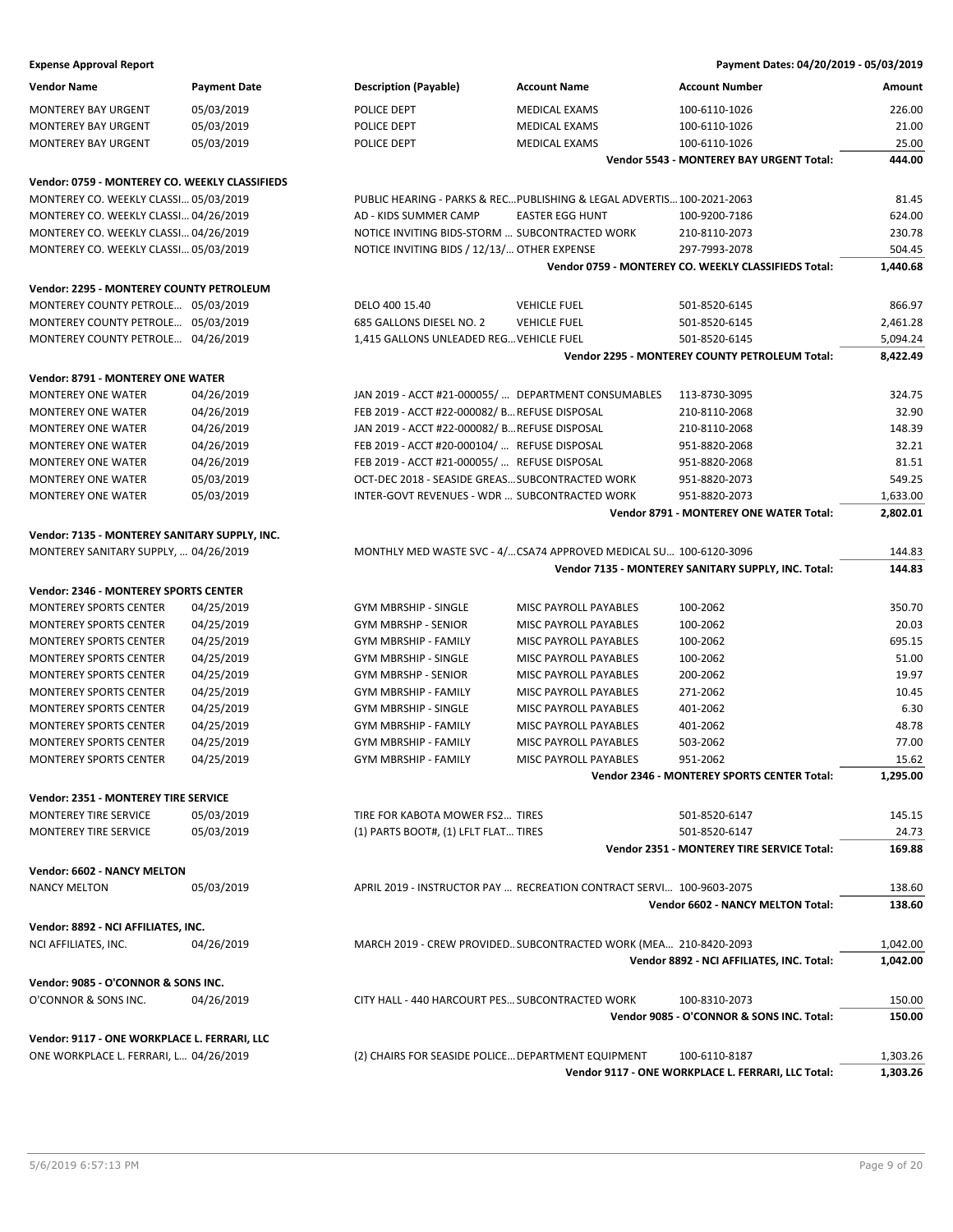| <b>Expense Approval Report</b>                            |                     |                                                 |                                                                    | Payment Dates: 04/20/2019 - 05/03/2019                    |           |
|-----------------------------------------------------------|---------------------|-------------------------------------------------|--------------------------------------------------------------------|-----------------------------------------------------------|-----------|
| <b>Vendor Name</b>                                        | <b>Payment Date</b> | <b>Description (Payable)</b>                    | <b>Account Name</b>                                                | <b>Account Number</b>                                     | Amount    |
| Vendor: 8202 - OPERATION SECOND CHOICE INC.               |                     |                                                 |                                                                    |                                                           |           |
| OPERATION SECOND CHOICE IN04/26/2019                      |                     |                                                 | MAYOR'S YOUTH FUND - FOR A MAYOR'S YOUTH PROGRAM                   | 601-2106                                                  | 3,000.00  |
|                                                           |                     |                                                 |                                                                    | Vendor 8202 - OPERATION SECOND CHOICE INC. Total:         | 3,000.00  |
|                                                           |                     |                                                 |                                                                    |                                                           |           |
| Vendor: 5582 - O'REILLY AUTO PARTS<br>O'REILLY AUTO PARTS | 05/03/2019          | (12) QT STABILIZER                              | DEPARTMENT CONSUMABLES                                             | 501-8520-3095                                             | 130.97    |
| O'REILLY AUTO PARTS                                       | 05/03/2019          | (7) 1GAL MOTOR OIL                              | <b>VEHICLE PARTS</b>                                               | 501-8520-6144                                             | 106.99    |
|                                                           |                     |                                                 |                                                                    | Vendor 5582 - O'REILLY AUTO PARTS Total:                  | 237.96    |
|                                                           |                     |                                                 |                                                                    |                                                           |           |
| Vendor: 2720 - OWEN EQUIPMENT COMPANY                     |                     |                                                 |                                                                    |                                                           |           |
| OWEN EQUIPMENT COMPANY 04/26/2019                         |                     | (1) RODDER LINE, 1x6                            | DEPARTMENT EQUIPMENT                                               | 951-8820-8187                                             | 2,275.12  |
|                                                           |                     |                                                 |                                                                    | Vendor 2720 - OWEN EQUIPMENT COMPANY Total:               | 2,275.12  |
| Vendor: 8953 - PACIFIC ENGINEERING GROUP, INC.            |                     |                                                 |                                                                    |                                                           |           |
| PACIFIC ENGINEERING GROUP,  04/26/2019                    |                     | 2/23/19 - 3/22/19 PROF SVCS - CONSULTANT        |                                                                    | 100-8910-1030                                             | 522.50    |
|                                                           |                     |                                                 |                                                                    | Vendor 8953 - PACIFIC ENGINEERING GROUP, INC. Total:      | 522.50    |
| Vendor: 4487 - PACIFIC TELEMANAGEMENT SERVICES            |                     |                                                 |                                                                    |                                                           |           |
| PACIFIC TELEMANAGEMENT SE 04/26/2019                      |                     |                                                 | MAY 2019 - PAY PHONES AT CITCOMPUTER SUPPLIES/SOFTWA 503-4010-3102 |                                                           | 103.00    |
| PACIFIC TELEMANAGEMENT SE 04/26/2019                      |                     | MAY 2019 - PAY PHONE AT OL TELEPHONE            |                                                                    | 503-4010-5132                                             | 28.00     |
|                                                           |                     |                                                 |                                                                    | Vendor 4487 - PACIFIC TELEMANAGEMENT SERVICES Total:      | 131.00    |
|                                                           |                     |                                                 |                                                                    |                                                           |           |
| Vendor: 3124 - PAMELA J. SCHOLZ                           |                     |                                                 |                                                                    |                                                           |           |
| PAMELA J. SCHOLZ                                          | 05/03/2019          | HARP MUSIC FOR ART RECEPTI ART PROGRAM          |                                                                    | 100-9200-7190                                             | 100.00    |
|                                                           |                     |                                                 |                                                                    | Vendor 3124 - PAMELA J. SCHOLZ Total:                     | 100.00    |
| <b>Vendor: 9041 - PARTNERS FOR PEACE</b>                  |                     |                                                 |                                                                    |                                                           |           |
| <b>PARTNERS FOR PEACE</b>                                 | 04/26/2019          | MARCH 2019 - CAL VIP GRANT-  PARTNERS FOR PEACE |                                                                    | 100-2042-7206                                             | 3,179.26  |
|                                                           |                     |                                                 |                                                                    | Vendor 9041 - PARTNERS FOR PEACE Total:                   | 3,179.26  |
| Vendor: 2746 - PENINSULA POOL SERVICE                     |                     |                                                 |                                                                    |                                                           |           |
| PENINSULA POOL SERVICE                                    | 05/03/2019          | (4) 4 GAL CASE SANI-CHLOR                       | DEPARTMENT CONSUMABLES                                             | 401-8620-3095                                             | 88.84     |
|                                                           |                     |                                                 |                                                                    | Vendor 2746 - PENINSULA POOL SERVICE Total:               | 88.84     |
| Vendor: 3397 - PETER K. FICHTNER                          |                     |                                                 |                                                                    |                                                           |           |
| PETER K. FICHTNER                                         | 04/26/2019          | LABOR - YOUTH CENTER - CHEC SUBCONTRACTED WORK  |                                                                    | 100-8310-2073                                             | 95.00     |
| PETER K. FICHTNER                                         | 04/26/2019          | FIRE STATION - REPLACE 120V  SUBCONTRACTED WORK |                                                                    | 100-8310-2073                                             | 214.60    |
|                                                           |                     |                                                 |                                                                    | Vendor 3397 - PETER K. FICHTNER Total:                    | 309.60    |
|                                                           |                     |                                                 |                                                                    |                                                           |           |
| Vendor: 6193 - PURCHASE POWER                             |                     |                                                 |                                                                    |                                                           |           |
| PURCHASE POWER                                            | 04/26/2019          | PBP#8000-9000-1135-1503 3/ MAIL SERVICES        |                                                                    | 100-5110-4124                                             | 1,000.00  |
|                                                           |                     |                                                 |                                                                    | Vendor 6193 - PURCHASE POWER Total:                       | 1,000.00  |
| <b>Vendor: 2888 - PURE H20 INC.</b>                       |                     |                                                 |                                                                    |                                                           |           |
| PURE H20 INC.                                             | 05/03/2019          |                                                 | POU WATER COOLER: WS-1100 DEPARTMENT CONSUMABLES                   | 100-6110-3095                                             | 65.24     |
|                                                           |                     |                                                 |                                                                    | Vendor 2888 - PURE H20 INC. Total:                        | 65.24     |
| Vendor: 2910 - R & S ERECTION OF MONTEREY BAY, INC.       |                     |                                                 |                                                                    |                                                           |           |
| R & S ERECTION OF MONTEREY 04/26/2019                     |                     | 986 HILBY AVE - AUTO DOOR R SUBCONTRACTED WORK  |                                                                    | 100-8310-2073                                             | 216.00    |
|                                                           |                     |                                                 |                                                                    | Vendor 2910 - R & S ERECTION OF MONTEREY BAY, INC. Total: | 216.00    |
| Vendor: 5264 - RABOBANK, N.A.                             |                     |                                                 |                                                                    |                                                           |           |
| RABOBANK, N.A.                                            | 04/26/2019          | FIT PAYABLE                                     | FEDERAL TAX PAYABLE                                                | 100-2052                                                  | 55,921.06 |
| RABOBANK, N.A.                                            | 04/26/2019          | MEDICARE PAYABLE                                | EE HEALTHCARE PAYABLE                                              | 100-2057                                                  | 15,583.36 |
| RABOBANK, N.A.                                            | 04/26/2019          | FIT PAYABLE                                     | FEDERAL TAX PAYABLE                                                | 103-2052                                                  | 35.85     |
| RABOBANK, N.A.                                            | 04/26/2019          | <b>MEDICARE PAYABLE</b>                         | EE HEALTHCARE PAYABLE                                              | 103-2057                                                  | 11.34     |
| RABOBANK, N.A.                                            | 04/26/2019          | FIT PAYABLE                                     | FEDERAL TAX PAYABLE                                                | 113-2052                                                  | 894.88    |
| RABOBANK, N.A.                                            | 04/26/2019          | <b>MEDICARE PAYABLE</b>                         | EE HEALTHCARE PAYABLE                                              | 113-2057                                                  | 326.28    |
| RABOBANK, N.A.                                            | 04/26/2019          | FIT PAYABLE                                     | FEDERAL TAX PAYABLE                                                | 200-2052                                                  | 133.37    |
| RABOBANK, N.A.                                            | 04/26/2019          | MEDICARE PAYABLE                                | EE HEALTHCARE PAYABLE                                              | 200-2057                                                  | 47.24     |
| RABOBANK, N.A.                                            | 04/26/2019          | FIT PAYABLE                                     | FEDERAL TAX PAYABLE                                                | 210-2052                                                  | 448.03    |
| RABOBANK, N.A.                                            | 04/26/2019          | MEDICARE PAYABLE                                | EE HEALTHCARE PAYABLE                                              | 210-2057                                                  | 163.72    |
| RABOBANK, N.A.                                            | 04/26/2019          | FIT PAYABLE                                     | FEDERAL TAX PAYABLE                                                | 271-2052                                                  | 457.19    |
| RABOBANK, N.A.                                            | 04/26/2019          | MEDICARE PAYABLE                                | EE HEALTHCARE PAYABLE                                              | 271-2057                                                  | 179.34    |
| RABOBANK, N.A.                                            | 04/26/2019          | FIT PAYABLE                                     | FEDERAL TAX PAYABLE                                                | 401-2052                                                  | 636.58    |
| RABOBANK, N.A.                                            | 04/26/2019          | MEDICARE PAYABLE                                | EE HEALTHCARE PAYABLE                                              | 401-2057                                                  | 271.56    |
| RABOBANK, N.A.                                            | 04/26/2019          | FIT PAYABLE                                     | FEDERAL TAX PAYABLE                                                | 501-2052                                                  | 431.80    |
| RABOBANK, N.A.                                            | 04/26/2019          | MEDICARE PAYABLE                                | EE HEALTHCARE PAYABLE                                              | 501-2057                                                  | 168.40    |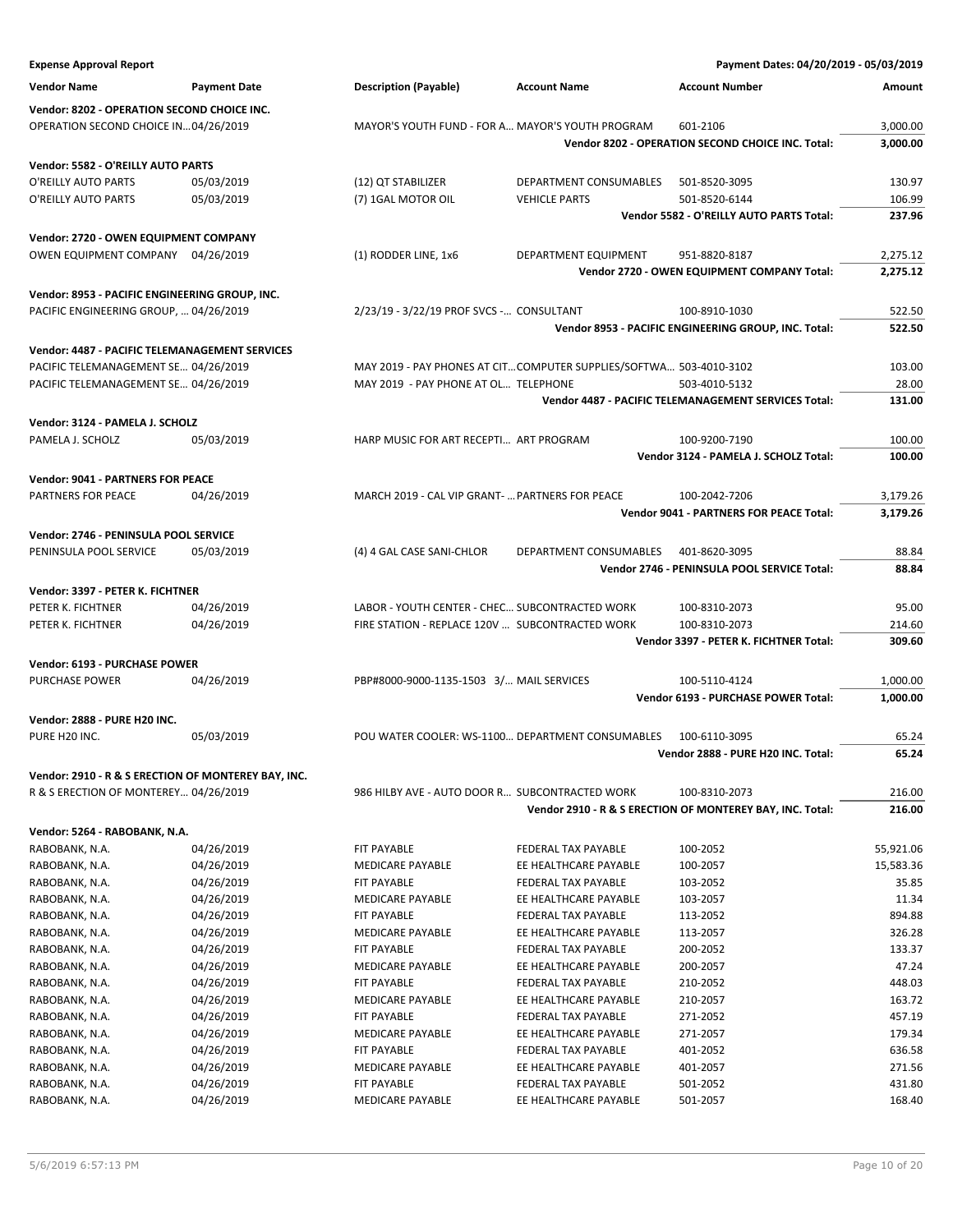| <b>Vendor Name</b>                                     | <b>Payment Date</b> | <b>Description (Payable)</b>                            | <b>Account Name</b>                                                   | <b>Account Number</b>                                        | Amount    |
|--------------------------------------------------------|---------------------|---------------------------------------------------------|-----------------------------------------------------------------------|--------------------------------------------------------------|-----------|
| RABOBANK, N.A.                                         | 04/26/2019          | FIT PAYABLE                                             | FEDERAL TAX PAYABLE                                                   | 503-2052                                                     | 1,283.59  |
| RABOBANK, N.A.                                         | 04/26/2019          | <b>MEDICARE PAYABLE</b>                                 | EE HEALTHCARE PAYABLE                                                 | 503-2057                                                     | 210.98    |
| RABOBANK, N.A.                                         | 04/26/2019          | <b>FIT PAYABLE</b>                                      | FEDERAL TAX PAYABLE                                                   | 951-2052                                                     | 574.80    |
| RABOBANK, N.A.                                         | 04/26/2019          | MEDICARE PAYABLE                                        | EE HEALTHCARE PAYABLE                                                 | 951-2057                                                     | 194.18    |
| RABOBANK, N.A.                                         | 04/26/2019          | FIT PAYABLE                                             | FEDERAL TAX PAYABLE                                                   | 953-2052                                                     | 15.20     |
| RABOBANK, N.A.                                         | 04/26/2019          | <b>MEDICARE PAYABLE</b>                                 | EE HEALTHCARE PAYABLE                                                 | 953-2057                                                     | 5.66      |
|                                                        |                     |                                                         |                                                                       | Vendor 5264 - RABOBANK, N.A. Total:                          | 77,994.41 |
|                                                        |                     |                                                         |                                                                       |                                                              |           |
| Vendor: 8020 - RAIMI & ASSOCIATES, INC.                |                     |                                                         |                                                                       |                                                              |           |
| RAIMI & ASSOCIATES, INC.                               | 04/26/2019          | OCT 2018 - GENERAL PLAN & EIR CONSULTANT - GENERAL PLAN |                                                                       | 100-7310-1035                                                | 4,985.00  |
| RAIMI & ASSOCIATES, INC.                               | 04/26/2019          | NOV - DEC, 2018 - GENERAL PL CONSULTANT - GENERAL PLAN  |                                                                       | 100-7310-1035                                                | 47,933.77 |
| RAIMI & ASSOCIATES, INC.                               | 04/26/2019          | JAN 2019 - GENERAL PLAN & EIR CONSULTANT - GENERAL PLAN |                                                                       | 100-7310-1035                                                | 23,367.42 |
|                                                        |                     |                                                         |                                                                       | Vendor 8020 - RAIMI & ASSOCIATES, INC. Total:                | 76,286.19 |
| Vendor: 5417 - RENTAL DEPOT                            |                     |                                                         |                                                                       |                                                              |           |
| <b>RENTAL DEPOT</b>                                    | 04/26/2019          | (1) LIFT, SCISSOR 19' + DELIVERY SUBCONTRACTED WORK     |                                                                       | 100-8310-2073                                                | 296.00    |
|                                                        |                     |                                                         |                                                                       | Vendor 5417 - RENTAL DEPOT Total:                            | 296.00    |
|                                                        |                     |                                                         |                                                                       |                                                              |           |
| Vendor: 7924 - ROSA JONG                               |                     |                                                         |                                                                       |                                                              |           |
| ROSA JONG                                              | 05/03/2019          |                                                         | APRIL 2019 - INSTRUCTOR PAY ( RECREATION CONTRACT SERVI 100-9603-2075 |                                                              | 90.30     |
|                                                        |                     |                                                         |                                                                       | Vendor 7924 - ROSA JONG Total:                               | 90.30     |
| Vendor: 8886 - SAGE RENEWABLES ENERGY CONSULTING, INC. |                     |                                                         |                                                                       |                                                              |           |
| SAGE RENEWABLES ENERGY C 04/26/2019                    |                     | CITY HALL SOLAR WORK THRU 2 SOLAR PANELS                |                                                                       | 347-8910-9539                                                | 354.00    |
|                                                        |                     |                                                         |                                                                       | Vendor 8886 - SAGE RENEWABLES ENERGY CONSULTING, INC. Total: | 354.00    |
|                                                        |                     |                                                         |                                                                       |                                                              |           |
| Vendor: 3307 - SAME DAY SHRED                          |                     |                                                         |                                                                       |                                                              |           |
| SAME DAY SHRED                                         | 05/03/2019          | POLICE DEPT - 64 GAL BIN SVCD OTHER EXPENSE             |                                                                       | 100-6110-2078                                                | 32.50     |
| SAME DAY SHRED                                         | 05/03/2019          | POLICE DEPT - 64 GAL BIN SVCD OTHER EXPENSE             |                                                                       | 100-6110-2078                                                | 32.50     |
|                                                        |                     |                                                         |                                                                       | Vendor 3307 - SAME DAY SHRED Total:                          | 65.00     |
| Vendor: 7357 - SCOTT'S PPE RECON, INC.                 |                     |                                                         |                                                                       |                                                              |           |
| SCOTT'S PPE RECON, INC.                                | 05/03/2019          | APRIL 2019 - BLG FOR REPAIRS/ UNIFORM SERVICE/LAUNDRY   |                                                                       | 100-6640-2049                                                | 2,057.38  |
|                                                        |                     |                                                         |                                                                       | Vendor 7357 - SCOTT'S PPE RECON, INC. Total:                 | 2,057.38  |
| <b>Vendor: 3162 - SEASIDE RAIDERS YOUTH FOOTBALL</b>   |                     |                                                         |                                                                       |                                                              |           |
|                                                        |                     |                                                         |                                                                       |                                                              |           |
| SEASIDE RAIDERS YOUTH FOOT 04/26/2019                  |                     | MAYOR'S YOUTH FUND - UNIF MAYOR'S YOUTH PROGRAM         |                                                                       | 601-2106                                                     | 3,000.00  |
|                                                        |                     |                                                         |                                                                       | Vendor 3162 - SEASIDE RAIDERS YOUTH FOOTBALL Total:          | 3,000.00  |
| Vendor: 3211 - SHERWIN-WILLIAMS CO.                    |                     |                                                         |                                                                       |                                                              |           |
| SHERWIN-WILLIAMS CO.                                   | 05/03/2019          | (5) 5 GAL PRO PARK WB YELLOW DEPARTMENT CONSUMABLES     |                                                                       | 210-8110-3095                                                | 188.94    |
| SHERWIN-WILLIAMS CO.                                   | 05/03/2019          | (10) PRO PARK WB YELLOW                                 | DEPARTMENT CONSUMABLES                                                | 210-8110-3095                                                | 297.05    |
| SHERWIN-WILLIAMS CO.                                   | 05/03/2019          | (5) 5 GAL STFS 2161 WB TP YL                            | DEPARTMENT CONSUMABLES                                                | 210-8110-3095                                                | 144.16    |
| SHERWIN-WILLIAMS CO.                                   | 05/03/2019          | (1) GLASS BEADS 50# BAG                                 | DEPARTMENT CONSUMABLES                                                | 210-8110-3095                                                | 58.49     |
|                                                        |                     |                                                         |                                                                       | Vendor 3211 - SHERWIN-WILLIAMS CO. Total:                    | 688.64    |
| Vendor: 3249 - SMART & FINAL                           |                     |                                                         |                                                                       |                                                              |           |
| <b>SMART &amp; FINAL</b>                               | 04/26/2019          | STORE #455/TRANS #155; PUR SENIOR ACTIVITIES            |                                                                       | 251-9500-7125                                                | 39.86     |
| <b>SMART &amp; FINAL</b>                               | 05/03/2019          | STORE #455/ PURCHASE ON 4/ SENIOR ACTIVITIES            |                                                                       | 251-9500-7125                                                | 173.10    |
|                                                        |                     |                                                         |                                                                       |                                                              |           |
|                                                        |                     |                                                         |                                                                       | Vendor 3249 - SMART & FINAL Total:                           | 212.96    |
| Vendor: 8273 - SMILE BUSINESS PRODUCTS, INC.           |                     |                                                         |                                                                       |                                                              |           |
| SMILE BUSINESS PRODUCTS, IN 04/26/2019                 |                     | 440 HARCOURT AVE - SHARP/ COPIER SERVICES               |                                                                       | 100-5110-2044                                                | 188.50    |
|                                                        |                     |                                                         |                                                                       | Vendor 8273 - SMILE BUSINESS PRODUCTS, INC. Total:           | 188.50    |
| Vendor: 5282 - SQUARERIGGER, INC.                      |                     |                                                         |                                                                       |                                                              |           |
| SQUARERIGGER, INC.                                     | 04/26/2019          | ANNUAL MAINT AGREEMENT F DEPARTMENT EQUIPMENT           |                                                                       | 501-8520-8187                                                | 1,094.00  |
|                                                        |                     |                                                         |                                                                       | Vendor 5282 - SQUARERIGGER, INC. Total:                      | 1,094.00  |
|                                                        |                     |                                                         |                                                                       |                                                              |           |
| Vendor: 3319 - STAPLES ADVANTAGE                       |                     |                                                         |                                                                       |                                                              |           |
| STAPLES ADVANTAGE                                      | 04/26/2019          | FINANCE - FOR HR - EASY PEEL  STATIONARY SUPPLIES       |                                                                       | 100-2031-3092                                                | 33.41     |
| STAPLES ADVANTAGE                                      | 05/03/2019          | FINANCE DEPT - SUPPLIES FOR  DEPARTMENT CONSUMABLES     |                                                                       | 100-3010-3095                                                | 168.52    |
| STAPLES ADVANTAGE                                      | 05/03/2019          | POLICE DEPT - MISC SUPPLIES                             | <b>STATIONARY SUPPLIES</b>                                            | 100-6110-3092                                                | 220.26    |
| STAPLES ADVANTAGE                                      | 05/03/2019          | POLICE DEPT - MISC SUPPLIES                             | STATIONARY SUPPLIES                                                   | 100-6110-3092                                                | 71.17     |
| STAPLES ADVANTAGE                                      | 05/03/2019          | POLICE DEPT - BLK TONER (2), C STATIONARY SUPPLIES      |                                                                       | 100-6110-3092                                                | 406.41    |
| STAPLES ADVANTAGE                                      | 05/03/2019          | POLICE DEPT - MGNTA TONER ( STATIONARY SUPPLIES         |                                                                       | 100-6110-3092                                                | 419.52    |
| STAPLES ADVANTAGE                                      | 05/03/2019          | POLICE DEPT - CHAIR MATS (2)                            | DEPARTMENT EQUIPMENT                                                  | 100-6110-8187                                                | 108.57    |
| STAPLES ADVANTAGE                                      | 05/03/2019          |                                                         | POLICE DEPT - DISNFCT WIPES ( CSA74 APPROVED MEDICAL SU 100-6120-3096 |                                                              | 51.24     |
|                                                        |                     |                                                         |                                                                       |                                                              |           |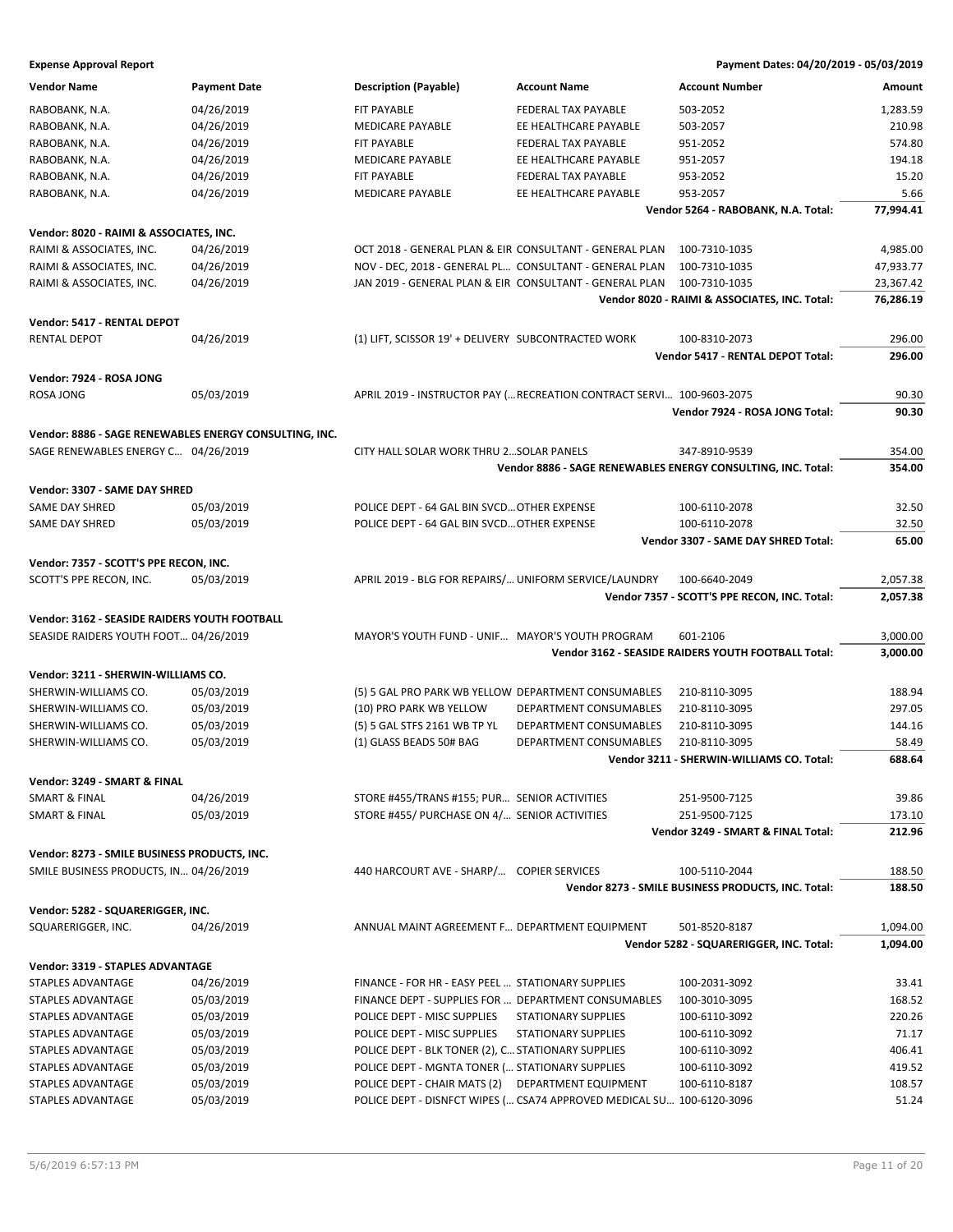| <b>Vendor Name</b>                                 | <b>Payment Date</b>      | <b>Description (Payable)</b>                        | <b>Account Name</b>                                  | <b>Account Number</b>                                           | <b>Amount</b>    |
|----------------------------------------------------|--------------------------|-----------------------------------------------------|------------------------------------------------------|-----------------------------------------------------------------|------------------|
| STAPLES ADVANTAGE                                  | 04/26/2019               | PUBLIC WORKS - MISC SUPPLIES STATIONARY SUPPLIES    |                                                      | 100-8910-3092                                                   | 96.68            |
| STAPLES ADVANTAGE                                  | 04/26/2019               | PUBLIC WORKS - (1) 8OUTLET S STATIONARY SUPPLIES    |                                                      | 100-8910-3092                                                   | 37.13            |
| STAPLES ADVANTAGE                                  | 04/26/2019               | RECREATION - (2) STOR BOX 10 DEPARTMENT CONSUMABLES |                                                      | 100-9100-3095                                                   | 51.57            |
| STAPLES ADVANTAGE                                  | 04/26/2019               | <b>RECREATION - MISC SUPPLIES</b>                   | DEPARTMENT CONSUMABLES                               | 100-9100-3095                                                   | 133.84           |
| STAPLES ADVANTAGE                                  | 05/03/2019               | RECREATION DEPT - MISC SUPPLART PROGRAM             |                                                      | 100-9200-7190                                                   | 65.32            |
| STAPLES ADVANTAGE                                  | 05/03/2019               | RECREATION DEPT - MISC SUPPLART PROGRAM             |                                                      | 100-9200-7190                                                   | 108.12           |
| STAPLES ADVANTAGE                                  | 05/03/2019               | RECREATION DEPT - LM GREEN DEPARTMENT CONSUMABLES   |                                                      | 100-9330-3095                                                   | 13.97            |
| STAPLES ADVANTAGE                                  | 05/03/2019               | RECREATION DEPT - FUCHSIA H DEPARTMENT CONSUMABLES  |                                                      | 100-9330-3095                                                   | 14.96            |
| STAPLES ADVANTAGE                                  | 05/03/2019               | RECREATION DEPT - PURPLE HD DEPARTMENT CONSUMABLES  |                                                      | 100-9330-3095                                                   | 13.97            |
| STAPLES ADVANTAGE                                  | 05/03/2019               | RECREATION DEPT - MP CANAR SENIOR ACTIVITIES        |                                                      | 251-9500-7125                                                   | 216.25           |
|                                                    |                          |                                                     |                                                      | Vendor 3319 - STAPLES ADVANTAGE Total:                          | 2,230.91         |
| Vendor: 5144 - STATE OF CALIFORNIA                 |                          |                                                     |                                                      |                                                                 |                  |
| STATE OF CALIFORNIA                                | 04/26/2019               |                                                     | STATE TAX PAYABLE                                    |                                                                 | 21,376.18        |
| STATE OF CALIFORNIA                                | 04/26/2019               | <b>SIT PAYABLE</b><br><b>SIT PAYABLE</b>            | STATE TAX PAYABLE                                    | 100-2053<br>103-2053                                            | 11.93            |
|                                                    | 04/26/2019               | <b>SIT PAYABLE</b>                                  | STATE TAX PAYABLE                                    | 113-2053                                                        | 294.36           |
| STATE OF CALIFORNIA                                |                          |                                                     | STATE TAX PAYABLE                                    | 200-2053                                                        | 40.25            |
| STATE OF CALIFORNIA<br><b>STATE OF CALIFORNIA</b>  | 04/26/2019               | <b>SIT PAYABLE</b><br><b>SIT PAYABLE</b>            |                                                      |                                                                 |                  |
|                                                    | 04/26/2019               |                                                     | STATE TAX PAYABLE                                    | 210-2053                                                        | 153.49           |
| STATE OF CALIFORNIA<br><b>STATE OF CALIFORNIA</b>  | 04/26/2019<br>04/26/2019 | <b>SIT PAYABLE</b>                                  | <b>STATE TAX PAYABLE</b><br><b>STATE TAX PAYABLE</b> | 271-2053                                                        | 141.92<br>252.25 |
| <b>STATE OF CALIFORNIA</b>                         |                          | <b>SIT PAYABLE</b>                                  |                                                      | 401-2053                                                        | 119.44           |
|                                                    | 04/26/2019               | <b>SIT PAYABLE</b>                                  | STATE TAX PAYABLE                                    | 501-2053                                                        |                  |
| STATE OF CALIFORNIA                                | 04/26/2019               | <b>SIT PAYABLE</b>                                  | <b>STATE TAX PAYABLE</b>                             | 503-2053                                                        | 303.23           |
| STATE OF CALIFORNIA                                | 04/26/2019               | <b>SIT PAYABLE</b>                                  | STATE TAX PAYABLE                                    | 951-2053                                                        | 195.50           |
| <b>STATE OF CALIFORNIA</b>                         | 04/26/2019               | <b>SIT PAYABLE</b>                                  | <b>STATE TAX PAYABLE</b>                             | 953-2053                                                        | 11.02            |
|                                                    |                          |                                                     |                                                      | Vendor 5144 - STATE OF CALIFORNIA Total:                        | 22,899.57        |
| Vendor: 6444 - STEPHANIE PENAMENTE                 |                          |                                                     |                                                      |                                                                 |                  |
| STEPHANIE PENAMENTE                                | 04/26/2019               | REIMBURSEMENT FOR CLASS B  DEPARTMENT CONSUMABLES   |                                                      | 100-8420-3095                                                   | 78.00            |
|                                                    |                          |                                                     |                                                      | Vendor 6444 - STEPHANIE PENAMENTE Total:                        | 78.00            |
| Vendor: 8598 - THE ONLY WAY OUTREACH MINISTRY      |                          |                                                     |                                                      |                                                                 |                  |
| THE ONLY WAY OUTREACH MIN05/03/2019                |                          | 1/1/19 - 3/31/19 GRANT REIM SUBCONTRACTED WORK      |                                                      | 207-6180-2073                                                   | 4,158.24         |
|                                                    |                          |                                                     |                                                      | Vendor 8598 - THE ONLY WAY OUTREACH MINISTRY Total:             | 4,158.24         |
| Vendor: 3290 - THE SPCA OF MONTEREY CO.            |                          |                                                     |                                                      |                                                                 |                  |
| THE SPCA OF MONTEREY CO.                           | 04/26/2019               | MARCH 2019 - SEASIDE POLICE  SUBCONTRACTED WORK     |                                                      | 100-6160-2073                                                   | 4,087.94         |
|                                                    |                          |                                                     |                                                      | Vendor 3290 - THE SPCA OF MONTEREY CO. Total:                   | 4,087.94         |
|                                                    |                          |                                                     |                                                      |                                                                 |                  |
| Vendor: 5038 - THE VILLAGE PROJECT, INC.           |                          | MARCH 2019 - CAL GRANT REI VILLAGE PROJECT          |                                                      |                                                                 | 1,350.22         |
| THE VILLAGE PROJECT, INC.                          | 05/03/2019               |                                                     |                                                      | 100-2042-2092<br>Vendor 5038 - THE VILLAGE PROJECT, INC. Total: | 1,350.22         |
|                                                    |                          |                                                     |                                                      |                                                                 |                  |
| Vendor: 4670 - TREASURER -- COUNTY OF MONTEREY     |                          |                                                     |                                                      |                                                                 |                  |
| TREASURER -- COUNTY OF MO 05/03/2019               |                          | MARCH 2019 - LEGAL SERVICES LEGAL SERVICES          |                                                      | 951-8810-1022                                                   | 1,214.52         |
|                                                    |                          |                                                     |                                                      | Vendor 4670 - TREASURER -- COUNTY OF MONTEREY Total:            | 1,214.52         |
| Vendor: 8755 - TRUST TWO - CORONA 1997 TRUST       |                          |                                                     |                                                      |                                                                 |                  |
| TRUST TWO - CORONA 1997 TR 04/26/2019              |                          | MAY 2019 RENT FOR 656 BROA SATELLITE OFFICE         |                                                      | 100-7410-4207                                                   | 2,730.00         |
|                                                    |                          |                                                     |                                                      | Vendor 8755 - TRUST TWO - CORONA 1997 TRUST Total:              | 2,730.00         |
| Vendor: 6197 - U.S. BANK EQUIPMENT FINANCE         |                          |                                                     |                                                      |                                                                 |                  |
| U.S. BANK EQUIPMENT FINANCE 04/26/2019             |                          | PD COPIERS - 440 HARCOURT A PRINCIPAL- LEASE        |                                                      | 100-6110-9602                                                   | 483.07           |
| U.S. BANK EQUIPMENT FINANCE 04/26/2019             |                          | PD COPIERS - 440 HARCOURT A INTEREST-COPIER LEASE   |                                                      | 100-6110-9605                                                   | 34.93            |
| U.S. BANK EQUIPMENT FINANCE 05/03/2019             |                          | ENGINEERING COPIER - SHARP PRINCIPAL-COPIER LEASE   |                                                      | 100-8910-9602                                                   | 138.64           |
| U.S. BANK EQUIPMENT FINANCE 05/03/2019             |                          | ENGINEERING COPIER - SHARP INTEREST-COPIER LEASE    |                                                      | 100-8910-9605                                                   | 13.19            |
| U.S. BANK EQUIPMENT FINANCE 05/03/2019             |                          | 986 HILBY AVE COPIER                                | <b>COPIER SERVICES</b>                               | 100-9200-2044                                                   | 311.75           |
|                                                    |                          |                                                     |                                                      | Vendor 6197 - U.S. BANK EQUIPMENT FINANCE Total:                | 981.58           |
|                                                    |                          |                                                     |                                                      |                                                                 |                  |
| Vendor: 7124 - U.S. BANK N.A. - PARS ARS 457 & SRP |                          |                                                     |                                                      |                                                                 |                  |
| U.S. BANK N.A. - PARS ARS 457  04/25/2019          |                          | PARS 6746022500                                     | PARS-ARS 457 PAYABLE                                 | 100-2063                                                        | 3,764.05         |
| U.S. BANK N.A. - PARS ARS 457  04/25/2019          |                          | PARS 6746022500                                     | PARS-ARS 457 PAYABLE                                 | 100-2063                                                        | 3,899.39         |
| U.S. BANK N.A. - PARS ARS 457  04/25/2019          |                          | JAN 2019 EXCESS REMAINING C PARS PENSION            |                                                      | 100-7110-0032                                                   | $-860.30$        |
| U.S. BANK N.A. - PARS ARS 457  04/25/2019          |                          | FEB 2019 EXCESS CREDIT                              | PARS PENSION                                         | 100-7110-0032                                                   | $-3,100.00$      |
| U.S. BANK N.A. - PARS ARS 457  04/25/2019          |                          | MAR 2019 EXCESS CREDIT                              | <b>PARS PENSION</b>                                  | 100-7110-0032                                                   | $-3,100.00$      |
| U.S. BANK N.A. - PARS ARS 457  04/25/2019          |                          | APR 2019 EXCESS PARTIAL CRED PARS PENSION           |                                                      | 100-7110-0032                                                   | $-1,829.95$      |
| U.S. BANK N.A. - PARS ARS 457  04/25/2019          |                          | PARS 6746022500                                     | PARS-ARS 457 PAYABLE                                 | 113-2063                                                        | 34.14            |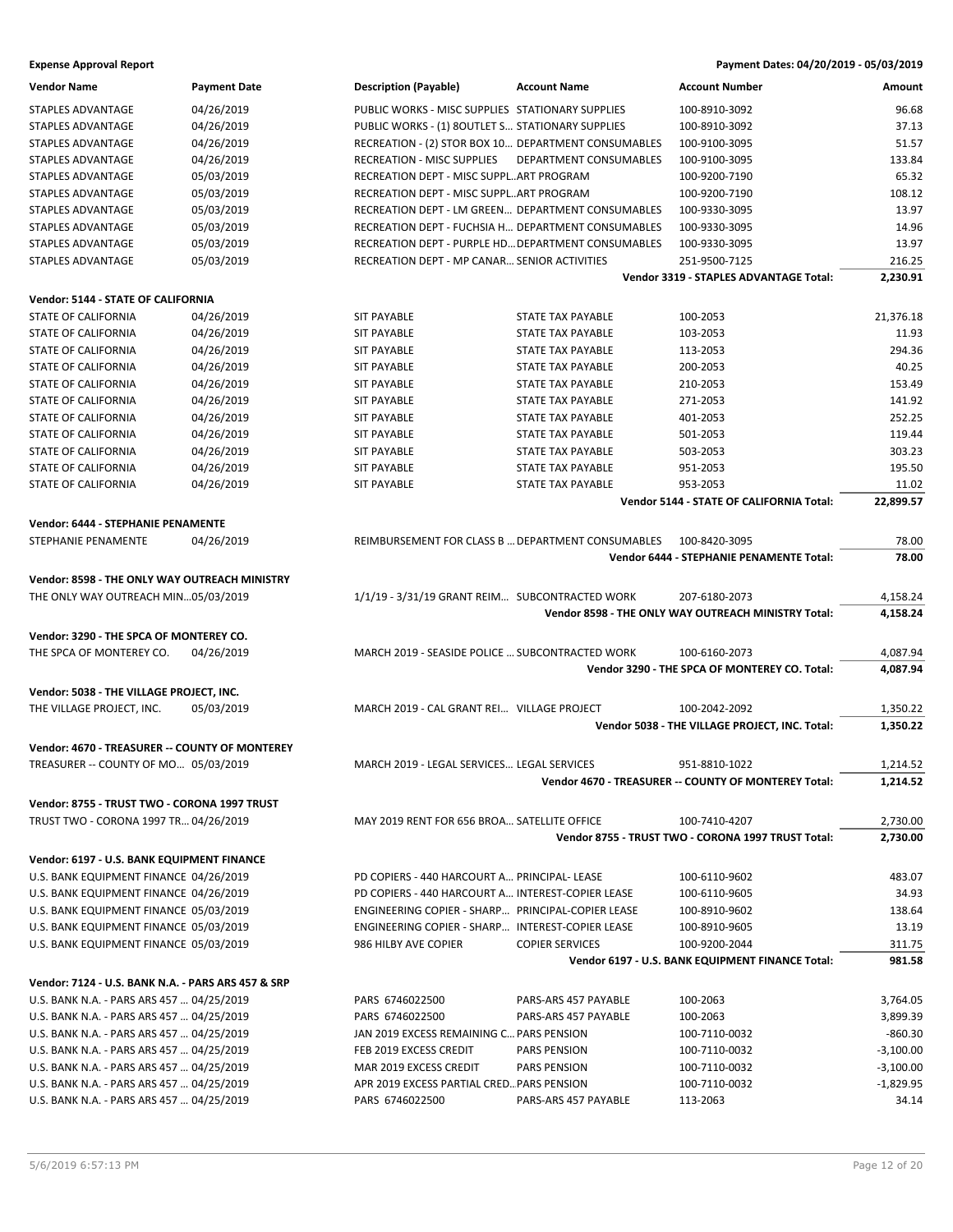| <b>Expense Approval Report</b> | Payment Dates: 04/20/2019 - 05/03/2019 |
|--------------------------------|----------------------------------------|
|                                |                                        |

| <b>Vendor Name</b>                        | <b>Payment Date</b> | <b>Description (Payable)</b> | <b>Account Name</b>                    | <b>Account Number</b>                                    | Amount    |
|-------------------------------------------|---------------------|------------------------------|----------------------------------------|----------------------------------------------------------|-----------|
| U.S. BANK N.A. - PARS ARS 457  04/25/2019 |                     | PARS 6746022500              | PARS-ARS 457 PAYABLE                   | 113-2063                                                 | 34.32     |
| U.S. BANK N.A. - PARS ARS 457  04/25/2019 |                     | PARS 6746022500              | PARS-ARS 457 PAYABLE                   | 210-2063                                                 | 68.28     |
| U.S. BANK N.A. - PARS ARS 457  04/25/2019 |                     | PARS 6746022500              | PARS-ARS 457 PAYABLE                   | 210-2063                                                 | 68.62     |
| U.S. BANK N.A. - PARS ARS 457  04/25/2019 |                     | PARS 6746022500              | PARS-ARS 457 PAYABLE                   | 271-2063                                                 | 34.14     |
| U.S. BANK N.A. - PARS ARS 457  04/25/2019 |                     | PARS 6746022500              | PARS-ARS 457 PAYABLE                   | 271-2063                                                 | 37.18     |
| U.S. BANK N.A. - PARS ARS 457  04/25/2019 |                     | PARS 6746022500              | PARS-ARS 457 PAYABLE                   | 401-2063                                                 | 17.07     |
| U.S. BANK N.A. - PARS ARS 457  04/25/2019 |                     | PARS 6746022500              | PARS-ARS 457 PAYABLE                   | 401-2063                                                 | 38.12     |
| U.S. BANK N.A. - PARS ARS 457  04/25/2019 |                     | PARS 6746022500              | PARS-ARS 457 PAYABLE                   | 501-2063                                                 | 34.14     |
| U.S. BANK N.A. - PARS ARS 457  04/25/2019 |                     | PARS 6746022500              | PARS-ARS 457 PAYABLE                   | 501-2063                                                 | 34.32     |
| U.S. BANK N.A. - PARS ARS 457  04/25/2019 |                     | PARS 6746022500              | PARS-ARS 457 PAYABLE                   | 503-2063                                                 | 346.75    |
| U.S. BANK N.A. - PARS ARS 457  04/25/2019 |                     | PARS 6746022500              | PARS-ARS 457 PAYABLE                   | 503-2063                                                 | 346.75    |
| U.S. BANK N.A. - PARS ARS 457  04/25/2019 |                     | PARS 6746022500              | PARS-ARS 457 PAYABLE                   | 951-2063                                                 | 56.42     |
| U.S. BANK N.A. - PARS ARS 457  04/25/2019 |                     | PARS 6746022500              | PARS-ARS 457 PAYABLE                   | 951-2063                                                 | 62.29     |
| U.S. BANK N.A. - PARS ARS 457  04/25/2019 |                     | PARS 6746022500              | PARS-ARS 457 PAYABLE                   | 953-2063                                                 | 14.27     |
|                                           |                     |                              |                                        | Vendor 7124 - U.S. BANK N.A. - PARS ARS 457 & SRP Total: | 0.00      |
| Vendor: 3574 - U.S. BANK-CALCARD          |                     |                              |                                        |                                                          |           |
| U.S. BANK-CALCARD                         | 05/03/2019          | CALCARD 2/22/19              | DEPARTMENT CONSUMABLES                 | 100-1010-3095                                            | 793.86    |
| U.S. BANK-CALCARD                         | 05/03/2019          | CALCARD 2/22/19              | <b>DEPARTMENT CONSUMABLES</b>          | 100-1320-3095                                            | 25.00     |
| U.S. BANK-CALCARD                         | 05/03/2019          | CALCARD 2/22/19              | DEPARTMENT CONSUMABLES                 | 100-1320-3095                                            | 159.11    |
| U.S. BANK-CALCARD                         | 05/03/2019          | CALCARD 2/22/19              | DEPARTMENT CONSUMABLES                 | 100-1350-3095                                            | 312.96    |
| U.S. BANK-CALCARD                         | 05/03/2019          | CALCARD 2/22/19              | CONSUMABLES                            | 100-1370-3095                                            | 784.68    |
| U.S. BANK-CALCARD                         | 05/03/2019          | CALCARD 2/22/19              | CONSULTANT                             | 100-2010-1030                                            | $-239.67$ |
| U.S. BANK-CALCARD                         | 05/03/2019          | CALCARD 2/22/19              | DEPARTMENT CONSUMABLES                 | 100-2021-3095                                            | 1,189.51  |
| U.S. BANK-CALCARD                         | 05/03/2019          | CALCARD 2/22/19              | TRAINING (CITYWIDE)                    | 100-2031-1028                                            | 231.37    |
| U.S. BANK-CALCARD                         | 05/03/2019          | CALCARD 2/22/19              | PERSONNEL RECRUITMENT                  | 100-2031-2064                                            | 202.70    |
| U.S. BANK-CALCARD                         | 05/03/2019          | CALCARD 2/22/19              | DEPARTMENT EQUIPMENT                   | 100-2031-8187                                            | 1,364.53  |
| U.S. BANK-CALCARD                         | 05/03/2019          | CALCARD 2/22/19              | TRAINING                               | 100-2042-1029                                            | 374.58    |
| U.S. BANK-CALCARD                         | 05/03/2019          | CALCARD 2/22/19              | <b>CONSUMABLES</b>                     | 100-2042-3095                                            | 115.01    |
| U.S. BANK-CALCARD                         | 05/03/2019          | CALCARD 2/22/19              | <b>MEETINGS &amp; TRAVEL</b>           | 100-5110-4121                                            | 950.00    |
| U.S. BANK-CALCARD                         | 05/03/2019          | CALCARD 2/22/19              | <b>MAIL SERVICES</b>                   | 100-5110-4124                                            | 50.20     |
| U.S. BANK-CALCARD                         | 05/03/2019          | CALCARD 2/22/19              | UNIFORM ALLOWANCE                      | 100-6110-0004                                            | 317.60    |
| U.S. BANK-CALCARD                         | 05/03/2019          | CALCARD 2/22/19              | <b>TRAINING &amp; EDUCATION</b>        | 100-6110-1029                                            | $-195.00$ |
| U.S. BANK-CALCARD                         | 05/03/2019          | CALCARD 2/22/19              | <b>TRAINING &amp; EDUCATION</b>        | 100-6110-1029                                            | 2,524.69  |
| U.S. BANK-CALCARD                         | 05/03/2019          | CALCARD 2/22/19              | <b>OUTSIDE PRINTING SERVICE</b>        | 100-6110-2053                                            | 135.42    |
| U.S. BANK-CALCARD                         | 05/03/2019          | CALCARD 2/22/19              | DEPARTMENT CONSUMABLES                 | 100-6110-3095                                            | 483.65    |
| U.S. BANK-CALCARD                         | 05/03/2019          | CALCARD 2/22/19              | COMPUTER SUPPLIES/SOFTWA 100-6110-3102 |                                                          | 538.55    |
| U.S. BANK-CALCARD                         | 05/03/2019          | CALCARD 2/22/19              | <b>MEETINGS &amp; TRAVEL</b>           | 100-6110-4121                                            | 36.43     |
| U.S. BANK-CALCARD                         | 05/03/2019          | CALCARD 2/22/19              | <b>DUES &amp; MEMBERSHIP</b>           | 100-6110-4122                                            | 270.00    |
| U.S. BANK-CALCARD                         | 05/03/2019          | CALCARD 2/22/19              | DEPARTMENT EQUIPMENT                   | 100-6110-8187                                            | 74.26     |
| U.S. BANK-CALCARD                         | 05/03/2019          | CALCARD 2/22/19              | <b>TRAINING &amp; EDUCATIONS</b>       | 100-6120-1029                                            | $-284.00$ |
| U.S. BANK-CALCARD                         | 05/03/2019          | CALCARD 2/22/19              | SAFETY EQUIPMENT                       | 100-6120-3097                                            | 398.58    |
| U.S. BANK-CALCARD                         | 05/03/2019          | CALCARD 2/22/19              | DEPARTMENT EQUIPMENT                   | 100-6120-8187                                            | 64.14     |
| U.S. BANK-CALCARD                         | 05/03/2019          | CALCARD 2/22/19              | TRAINING & EDUCAITON                   | 100-6130-1029                                            | 1,060.72  |
| U.S. BANK-CALCARD                         | 05/03/2019          | CALCARD 2/22/19              | ACCREDITATION                          | 100-6610-2045                                            | 290.74    |
| U.S. BANK-CALCARD                         | 05/03/2019          | CALCARD 2/22/19              | DEPARTMENT CONSUMABLES                 | 100-6610-3095                                            | 88.28     |
| U.S. BANK-CALCARD                         | 05/03/2019          | CALCARD 2/22/19              | <b>MEETINGS &amp; TRAVEL</b>           | 100-6620-4121                                            | 507.74    |
| U.S. BANK-CALCARD                         | 05/03/2019          | CALCARD 2/22/19              | <b>TRAINING &amp; EDUCATION</b>        | 100-6630-1029                                            | 577.92    |
| U.S. BANK-CALCARD                         | 05/03/2019          | CALCARD 2/22/19              | DEPARTMENT CONSUMABLES                 | 100-6630-3095                                            | 432.80    |
| U.S. BANK-CALCARD                         | 05/03/2019          | CALCARD 2/22/19              | <b>MEETINGS &amp; TRAVEL</b>           | 100-6630-4121                                            | 2,978.50  |
| U.S. BANK-CALCARD                         | 05/03/2019          | CALCARD 2/22/19              | DUES & MEMBERSHIP                      | 100-6630-4122                                            | 90.00     |
| U.S. BANK-CALCARD                         | 05/03/2019          | CALCARD 2/22/19              | DEPARTMENT CONSUMABLES                 | 100-6640-3095                                            | 87.15     |
| U.S. BANK-CALCARD                         | 05/03/2019          | CALCARD 2/22/19              | DEPARTMENT EQUIPMENT                   | 100-6640-8187                                            | 78.05     |
| U.S. BANK-CALCARD                         | 05/03/2019          | CALCARD 2/22/19              | DEPARTMENT CONSUMABLES                 | 100-6650-3095                                            | 131.10    |
| U.S. BANK-CALCARD                         | 05/03/2019          | CALCARD 2/22/19              | DEPARTMENT CONSUMABLES                 | 100-6670-3095                                            | 10.89     |
| U.S. BANK-CALCARD                         | 05/03/2019          | CALCARD 2/22/19              | DEPARTMENT CONSUMABLES                 | 100-7210-3095                                            | 156.00    |
| U.S. BANK-CALCARD                         | 05/03/2019          | CALCARD 2/22/19              | DEPARTMENT CONSUMBABLES                | 100-7220-3095                                            | 42.39     |
| U.S. BANK-CALCARD                         | 05/03/2019          | CALCARD 2/22/19              | MARKETING MATERIALS                    | 100-7410-2040                                            | 570.39    |
| U.S. BANK-CALCARD                         | 05/03/2019          | CALCARD 2/22/19              | DEPARTMENT CONSUMABLES                 | 100-7410-3095                                            | 24.90     |
| U.S. BANK-CALCARD                         | 05/03/2019          | CALCARD 2/22/19              | MEETINGS AND TRAVEL                    | 100-7410-4121                                            | 34.31     |
| U.S. BANK-CALCARD                         | 05/03/2019          | CALCARD 2/22/19              | SUBCONTRACTED WORK                     | 100-8310-2073                                            | 205.05    |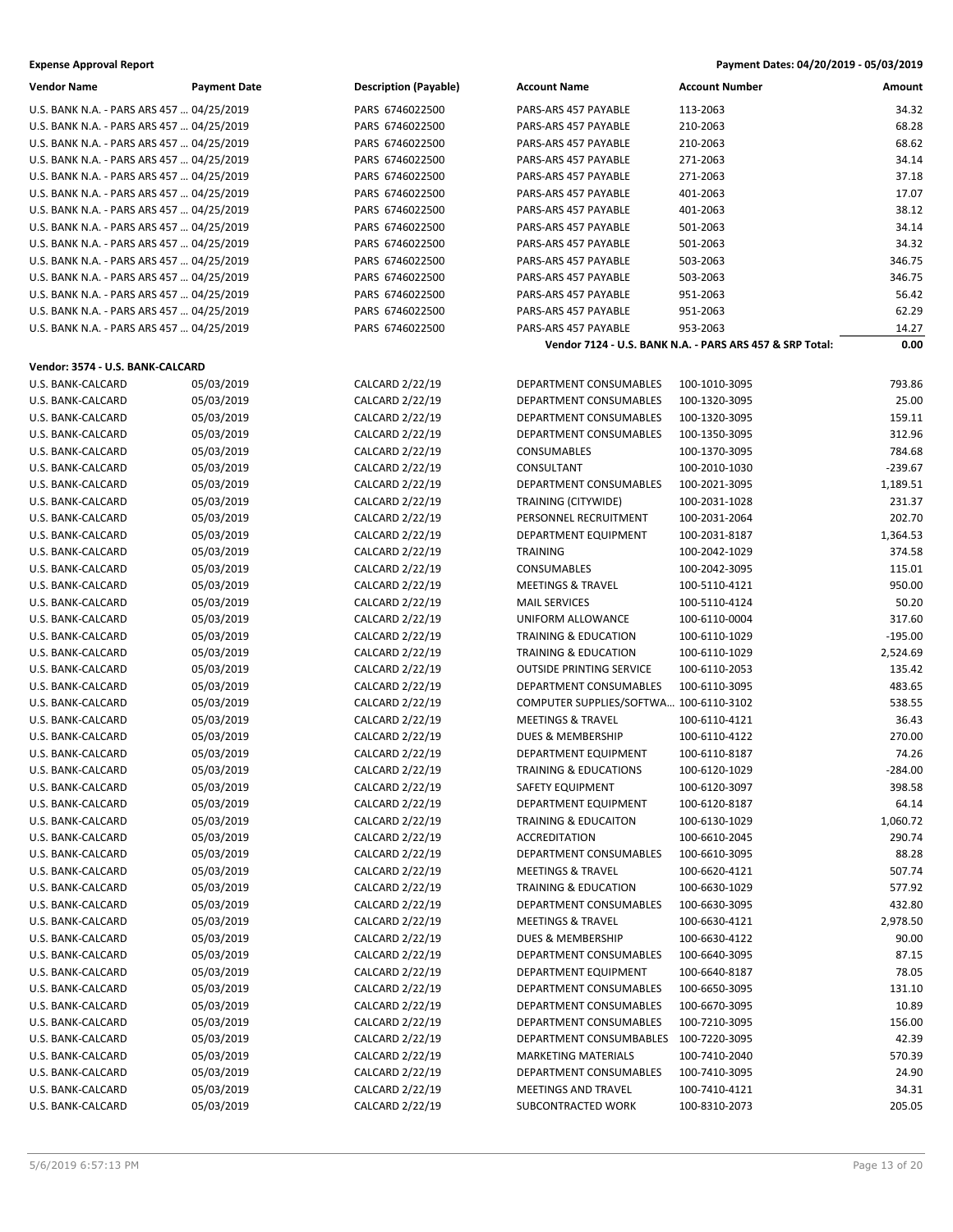| <b>Expense Approval Report</b> | Payment Dates: 04/20/2019 - 05/03/2019 |
|--------------------------------|----------------------------------------|
|--------------------------------|----------------------------------------|

| <b>Vendor Name</b>             | <b>Payment Date</b> | <b>Description (Payable)</b> | <b>Account Name</b>                       | <b>Account Number</b>                  | Amount    |
|--------------------------------|---------------------|------------------------------|-------------------------------------------|----------------------------------------|-----------|
| U.S. BANK-CALCARD              | 05/03/2019          | CALCARD 2/22/19              | DEPARTMENT CONSUMABLES                    | 100-8310-3095                          | 544.73    |
| U.S. BANK-CALCARD              | 05/03/2019          | CALCARD 2/22/19              | <b>CHEMICALS</b>                          | 100-8310-3099                          | 84.78     |
| U.S. BANK-CALCARD              | 05/03/2019          | CALCARD 2/22/19              | DEPARTMENT EQUIPMENT                      | 100-8420-8187                          | 911.31    |
| U.S. BANK-CALCARD              | 05/03/2019          | CALCARD 2/22/19              | <b>DEPARTMENT CONSUMABLES</b>             | 100-8440-3095                          | 115.24    |
| U.S. BANK-CALCARD              | 05/03/2019          | CALCARD 2/22/19              | <b>TRAINING &amp; EDUCATION</b>           | 100-8910-1029                          | 105.00    |
| U.S. BANK-CALCARD              | 05/03/2019          | CALCARD 2/22/19              | <b>OUTSIDE PRINTING SERVICE</b>           | 100-8910-2053                          | 19.92     |
| U.S. BANK-CALCARD              | 05/03/2019          | CALCARD 2/22/19              | DEPARTMENT CONSUMABLES                    | 100-8910-3095                          | 291.52    |
| U.S. BANK-CALCARD              | 05/03/2019          | CALCARD 2/22/19              | <b>MEETINGS &amp; TRAVEL</b>              | 100-8910-4121                          | 2.00      |
| U.S. BANK-CALCARD              | 05/03/2019          | CALCARD 2/22/19              | DEPARTMENT CONSUMABLES                    | 100-9100-3095                          | 581.70    |
| U.S. BANK-CALCARD              | 05/03/2019          | CALCARD 2/22/19              | <b>COMPUTER SUPPLIES</b>                  | 100-9100-3102                          | 976.39    |
| U.S. BANK-CALCARD              | 05/03/2019          | CALCARD 2/22/19              | <b>MEETINGS &amp; TRAVEL</b>              | 100-9100-4121                          | 5.00      |
| U.S. BANK-CALCARD              | 05/03/2019          | CALCARD 2/22/19              | <b>JANITORIAL SUPPLIES</b>                | 100-9105-3093                          | 220.39    |
| U.S. BANK-CALCARD              | 05/03/2019          | CALCARD 2/22/19              | DEPARTMENT CONSUMABLES                    | 100-9200-3095                          | 204.96    |
| U.S. BANK-CALCARD              | 05/03/2019          | CALCARD 2/22/19              | FATHER DAUGHTER DANCE                     | 100-9200-7131                          | 242.65    |
| U.S. BANK-CALCARD              | 05/03/2019          | CALCARD 2/22/19              | DEPARTMENT CONSUMABLES                    | 100-9310-3095                          | 609.85    |
| U.S. BANK-CALCARD              | 05/03/2019          | CALCARD 2/22/19              | DEPARTMENT CONSUMABLES                    | 100-9320-3095                          | 10.88     |
| U.S. BANK-CALCARD              | 05/03/2019          | CALCARD 2/22/19              | DEPARTMENT CONSUMABLES                    | 100-9340-3095                          | 5.97      |
| U.S. BANK-CALCARD              | 05/03/2019          | CALCARD 2/22/19              | DEPARTMENT CONSUMABLES                    | 100-9350-3095                          | 292.44    |
| U.S. BANK-CALCARD              | 05/03/2019          | CALCARD 2/22/19              | <b>TRAINING &amp; EDUCATION</b>           | 100-9400-1029                          | 1,130.00  |
| U.S. BANK-CALCARD              | 05/03/2019          | CALCARD 2/22/19              | DEPARTMENT CONSUMABLES                    | 100-9400-3095                          | 1,380.50  |
| U.S. BANK-CALCARD              | 05/03/2019          | CALCARD 2/22/19              | DEPARTMENT CONSUMABLES                    | 210-8110-3095                          | 55.67     |
| U.S. BANK-CALCARD              | 05/03/2019          | CALCARD 2/22/19              | SENIOR ACTIVITIES                         | 251-9500-7125                          | 994.99    |
| U.S. BANK-CALCARD              | 05/03/2019          | CALCARD 2/22/19              | SENIOR ACTIVITIES                         | 251-9500-7125                          | 514.50    |
| U.S. BANK-CALCARD              | 05/03/2019          | CALCARD 2/22/19              | CONSUMABLES                               | 271-8110-3095                          | 17.98     |
| U.S. BANK-CALCARD              | 05/03/2019          | CALCARD 2/22/19              | DEPARTMENT EQUIPMENT                      | 271-8110-8187                          | 131.34    |
| U.S. BANK-CALCARD              | 05/03/2019          | CALCARD 2/22/19              | <b>TRAINING &amp; EDUCATION</b>           | 401-8610-1029                          | 150.00    |
| U.S. BANK-CALCARD              | 05/03/2019          | CALCARD 2/22/19              | DUES & MEMBERSHIP                         | 401-8610-4122                          | 188.00    |
| U.S. BANK-CALCARD              | 05/03/2019          | CALCARD 2/22/19              | DEPARTMENT EQUIPMENT                      | 401-8620-8187                          | 131.34    |
| U.S. BANK-CALCARD              | 05/03/2019          | CALCARD 2/22/19              | DEPARTMENT CONSUMABLES                    | 501-8510-3095                          | 50.79     |
| U.S. BANK-CALCARD              | 05/03/2019          | CALCARD 2/22/19              | <b>BOOKS &amp; PERIODICALS</b>            | 501-8510-4123                          | 188.00    |
| U.S. BANK-CALCARD              | 05/03/2019          | CALCARD 2/22/19              | DEPARTMENT CONSUMABLES                    | 501-8520-3095                          | 14.66     |
| U.S. BANK-CALCARD              | 05/03/2019          | CALCARD 2/22/19              | <b>VEHICLE PARTS</b>                      | 501-8520-6144                          | 1,649.71  |
| U.S. BANK-CALCARD              | 05/03/2019          | CALCARD 2/22/19              | <b>OUTSIDE REPAIRS</b>                    | 501-8520-6148                          | 250.00    |
| U.S. BANK-CALCARD              | 05/03/2019          | CALCARD 2/22/19              | TRAINING AND EDUCATION                    | 502-5120-1029                          | 37.18     |
| U.S. BANK-CALCARD              | 05/03/2019          | CALCARD 2/22/19              | COMPUTER SUPPLIES/SOFTWA 503-4010-3102    |                                        | 652.01    |
| U.S. BANK-CALCARD              | 05/03/2019          | CALCARD 2/22/19              | <b>COMPUTER EQUIPMENT</b>                 | 503-4010-8182                          | 148.71    |
| U.S. BANK-CALCARD              | 05/03/2019          | CALCARD 2/22/19              | PUBLISHING & LEGAL ADVERTIS 951-8810-2063 |                                        | 30.87     |
| U.S. BANK-CALCARD              | 05/03/2019          | CALCARD 2/22/19              | DEPARTMENT CONSUMABLES                    | 951-8820-3095                          | 325.05    |
| U.S. BANK-CALCARD              | 05/03/2019          | CALCARD 2/22/19              | DEPARTMENT EQUIPMENT                      | 951-8820-8187                          | 131.34    |
|                                |                     |                              |                                           | Vendor 3574 - U.S. BANK-CALCARD Total: | 31,442.46 |
| Vendor: 7370 - UPEC, LOCAL 792 |                     |                              |                                           |                                        |           |
| UPEC, LOCAL 792                | 04/25/2019          | LIUNA/UNION DUES             | MISC PAYROLL PAYABLES                     | 100-2062                               | 488.11    |
| UPEC, LOCAL 792                | 04/25/2019          | LIUNA/UNION DUES             | MISC PAYROLL PAYABLES                     | 100-2062                               | 490.75    |
| UPEC, LOCAL 792                | 04/25/2019          | LIUNA/UNION DUES             | MISC PAYROLL PAYABLES                     | 100-2062                               | 511.55    |
| UPEC, LOCAL 792                | 04/25/2019          | LIUNA/UNION DUES             | MISC PAYROLL PAYABLES                     | 100-2062                               | 514.13    |
| UPEC, LOCAL 792                | 04/25/2019          | LIUNA/UNION DUES             | MISC PAYROLL PAYABLES                     | 103-2062                               | 4.61      |
| UPEC, LOCAL 792                | 04/25/2019          | LIUNA/UNION DUES             | MISC PAYROLL PAYABLES                     | 103-2062                               | 4.93      |
| UPEC, LOCAL 792                | 04/25/2019          | LIUNA/UNION DUES             | MISC PAYROLL PAYABLES                     | 103-2062                               | 3.38      |
| UPEC, LOCAL 792                | 04/25/2019          | LIUNA/UNION DUES             | MISC PAYROLL PAYABLES                     | 103-2062                               | 4.09      |
| UPEC, LOCAL 792                | 04/25/2019          | LIUNA/UNION DUES             | MISC PAYROLL PAYABLES                     | 113-2062                               | 75.46     |
| UPEC, LOCAL 792                | 04/25/2019          | LIUNA/UNION DUES             | MISC PAYROLL PAYABLES                     | 113-2062                               | 79.06     |
| UPEC, LOCAL 792                | 04/25/2019          | LIUNA/UNION DUES             | MISC PAYROLL PAYABLES                     | 113-2062                               | 62.84     |
| UPEC, LOCAL 792                | 04/25/2019          | LIUNA/UNION DUES             | MISC PAYROLL PAYABLES                     | 113-2062                               | 69.14     |
| UPEC, LOCAL 792                | 04/25/2019          | LIUNA/UNION DUES             | MISC PAYROLL PAYABLES                     | 210-2062                               | 53.41     |
| UPEC, LOCAL 792                | 04/25/2019          | LIUNA/UNION DUES             | MISC PAYROLL PAYABLES                     | 210-2062                               | 67.93     |
| UPEC, LOCAL 792                | 04/25/2019          | LIUNA/UNION DUES             | MISC PAYROLL PAYABLES                     | 210-2062                               | 41.00     |
| UPEC, LOCAL 792                | 04/25/2019          | LIUNA/UNION DUES             | MISC PAYROLL PAYABLES                     | 210-2062                               | 53.25     |
| UPEC, LOCAL 792                | 04/25/2019          | LIUNA/UNION DUES             | MISC PAYROLL PAYABLES                     | 271-2062                               | 59.44     |
| UPEC, LOCAL 792                | 04/25/2019          | LIUNA/UNION DUES             | MISC PAYROLL PAYABLES                     | 271-2062                               | 54.31     |
| UPEC, LOCAL 792                | 04/25/2019          | LIUNA/UNION DUES             | MISC PAYROLL PAYABLES                     | 271-2062                               | 54.79     |
|                                |                     |                              |                                           |                                        |           |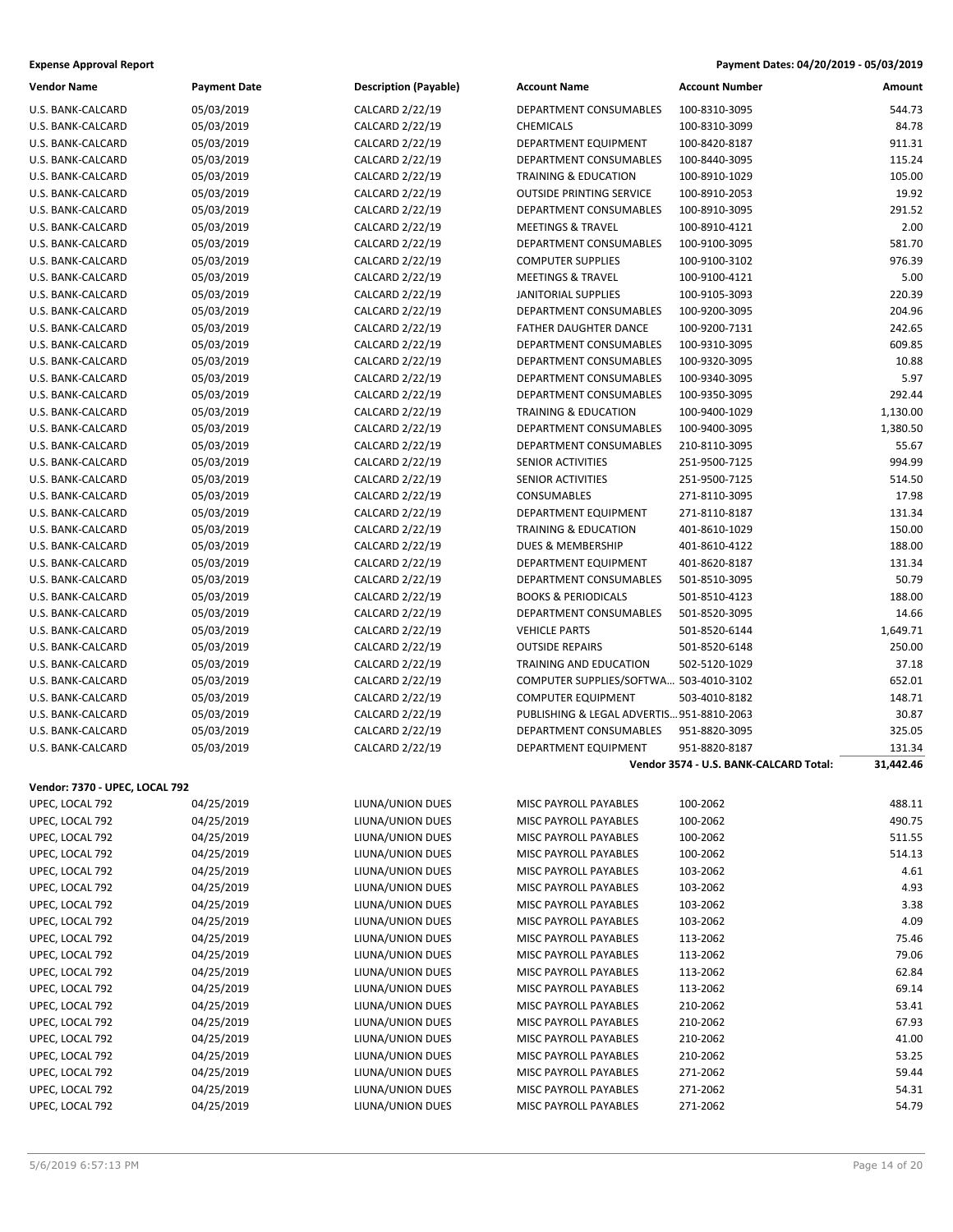| <b>Vendor Name</b>                      | <b>Payment Date</b> | <b>Description (Payable)</b>                                       | <b>Account Name</b>          | <b>Account Number</b>                         | Amount   |
|-----------------------------------------|---------------------|--------------------------------------------------------------------|------------------------------|-----------------------------------------------|----------|
| UPEC, LOCAL 792                         | 04/25/2019          | LIUNA/UNION DUES                                                   | MISC PAYROLL PAYABLES        | 271-2062                                      | 49.69    |
| UPEC, LOCAL 792                         | 04/25/2019          | LIUNA/UNION DUES                                                   | <b>MISC PAYROLL PAYABLES</b> | 401-2062                                      | 54.17    |
| UPEC, LOCAL 792                         | 04/25/2019          | LIUNA/UNION DUES                                                   | MISC PAYROLL PAYABLES        | 401-2062                                      | 37.66    |
| UPEC, LOCAL 792                         | 04/25/2019          | LIUNA/UNION DUES                                                   | MISC PAYROLL PAYABLES        | 401-2062                                      | 49.41    |
| UPEC, LOCAL 792                         | 04/25/2019          | LIUNA/UNION DUES                                                   | <b>MISC PAYROLL PAYABLES</b> | 401-2062                                      | 44.00    |
| UPEC, LOCAL 792                         | 04/25/2019          | LIUNA/UNION DUES                                                   | MISC PAYROLL PAYABLES        | 501-2062                                      | 47.50    |
| UPEC, LOCAL 792                         | 04/25/2019          | LIUNA/UNION DUES                                                   | MISC PAYROLL PAYABLES        | 501-2062                                      | 47.50    |
| UPEC, LOCAL 792                         | 04/25/2019          | LIUNA/UNION DUES                                                   | <b>MISC PAYROLL PAYABLES</b> | 501-2062                                      | 47.50    |
| UPEC, LOCAL 792                         | 04/25/2019          | LIUNA/UNION DUES                                                   | MISC PAYROLL PAYABLES        | 501-2062                                      | 47.50    |
| UPEC, LOCAL 792                         | 04/25/2019          | LIUNA/UNION DUES                                                   | MISC PAYROLL PAYABLES        | 951-2062                                      | 48.55    |
| UPEC, LOCAL 792                         | 04/25/2019          | LIUNA/UNION DUES                                                   | MISC PAYROLL PAYABLES        | 951-2062                                      | 49.11    |
| UPEC, LOCAL 792                         | 04/25/2019          | LIUNA/UNION DUES                                                   | MISC PAYROLL PAYABLES        | 951-2062                                      | 60.78    |
| UPEC, LOCAL 792                         | 04/25/2019          | LIUNA/UNION DUES                                                   | MISC PAYROLL PAYABLES        | 951-2062                                      | 49.45    |
|                                         |                     |                                                                    |                              | Vendor 7370 - UPEC, LOCAL 792 Total:          | 3,325.00 |
| Vendor: 8142 - US FOODS, INC.           |                     |                                                                    |                              |                                               |          |
| US FOODS, INC.                          | 04/26/2019          | ORDER #662321/FOOD DELIVE SENIOR ACTIVITIES                        |                              | 251-9500-7125                                 | 650.05   |
|                                         |                     |                                                                    |                              | Vendor 8142 - US FOODS, INC. Total:           | 650.05   |
| Vendor: 3535 - USA BLUEBOOK             |                     |                                                                    |                              |                                               |          |
| <b>USA BLUEBOOK</b>                     | 04/26/2019          | (1) EYEWASH STATION                                                | DEPARTMENT EQUIPMENT         | 100-8310-8187                                 | 267.04   |
| <b>USA BLUEBOOK</b>                     | 04/26/2019          | (1) 4" PRESSURE RECORDER, (4) DEPARTMENT CONSUMABLES               |                              | 401-8620-3095                                 | 679.73   |
|                                         |                     |                                                                    |                              | Vendor 3535 - USA BLUEBOOK Total:             | 946.77   |
| Vendor: 6671 - VERIZON WIRELESS         |                     |                                                                    |                              |                                               |          |
| <b>VERIZON WIRELESS</b>                 | 04/26/2019          | ACCT #772515511-00004; 3/23 DEPARTMENT CONSUMABLES                 |                              | 113-8730-3095                                 | 38.01    |
|                                         |                     |                                                                    |                              | Vendor 6671 - VERIZON WIRELESS Total:         | 38.01    |
| Vendor: 2328 - WALLACE GROUP            |                     |                                                                    |                              |                                               |          |
| <b>WALLACE GROUP</b>                    | 04/26/2019          | MARCH 2019 - STORM GRATE P SUBCONTRACTED WORK                      |                              | 210-8110-2073                                 | 651.25   |
| <b>WALLACE GROUP</b>                    | 04/26/2019          | MARCH 2019 - DEL MONTE BLV 90-INCH STORM DRAIN IMPRO 271-8910-9963 |                              |                                               | 303.75   |
| <b>WALLACE GROUP</b>                    | 05/03/2019          | MARCH 2019 - TIOGA DEVL SE CONSULTANT                              |                              | 951-8810-1030                                 | 442.50   |
| <b>WALLACE GROUP</b>                    | 04/26/2019          | MARCH 2019 - SCSD, DEL MON DEL MONTE SWR MAIN REPLAC 953-8820-9214 |                              |                                               | 2,501.25 |
|                                         |                     |                                                                    |                              | Vendor 2328 - WALLACE GROUP Total:            | 3,898.75 |
| <b>Vendor: 4970 - WHITSON ENGINEERS</b> |                     |                                                                    |                              |                                               |          |
| <b>WHITSON ENGINEERS</b>                | 04/26/2019          | FEB 2019 - DIVARTY STREET - S CONSULTANT                           |                              | 100-8910-1030                                 | 4,117.00 |
| <b>WHITSON ENGINEERS</b>                | 05/03/2019          | MARCH 2019 - ELLIS PARK SVCS ELLIS PARK                            |                              | 342-8910-9574                                 | 396.00   |
|                                         |                     |                                                                    |                              | <b>Vendor 4970 - WHITSON ENGINEERS Total:</b> | 4,513.00 |
| Vendor: 3785 - ZAP MANUFACTURING INC.   |                     |                                                                    |                              |                                               |          |
| ZAP MANUFACTURING INC.                  | 04/26/2019          | (10) 18x24 SIGNS                                                   | DEPARTMENT CONSUMABLES       | 210-8110-3095                                 | 291.28   |
|                                         |                     |                                                                    |                              | Vendor 3785 - ZAP MANUFACTURING INC. Total:   | 291.28   |
|                                         |                     |                                                                    |                              |                                               |          |

**Grand Total: 1,021,035.46**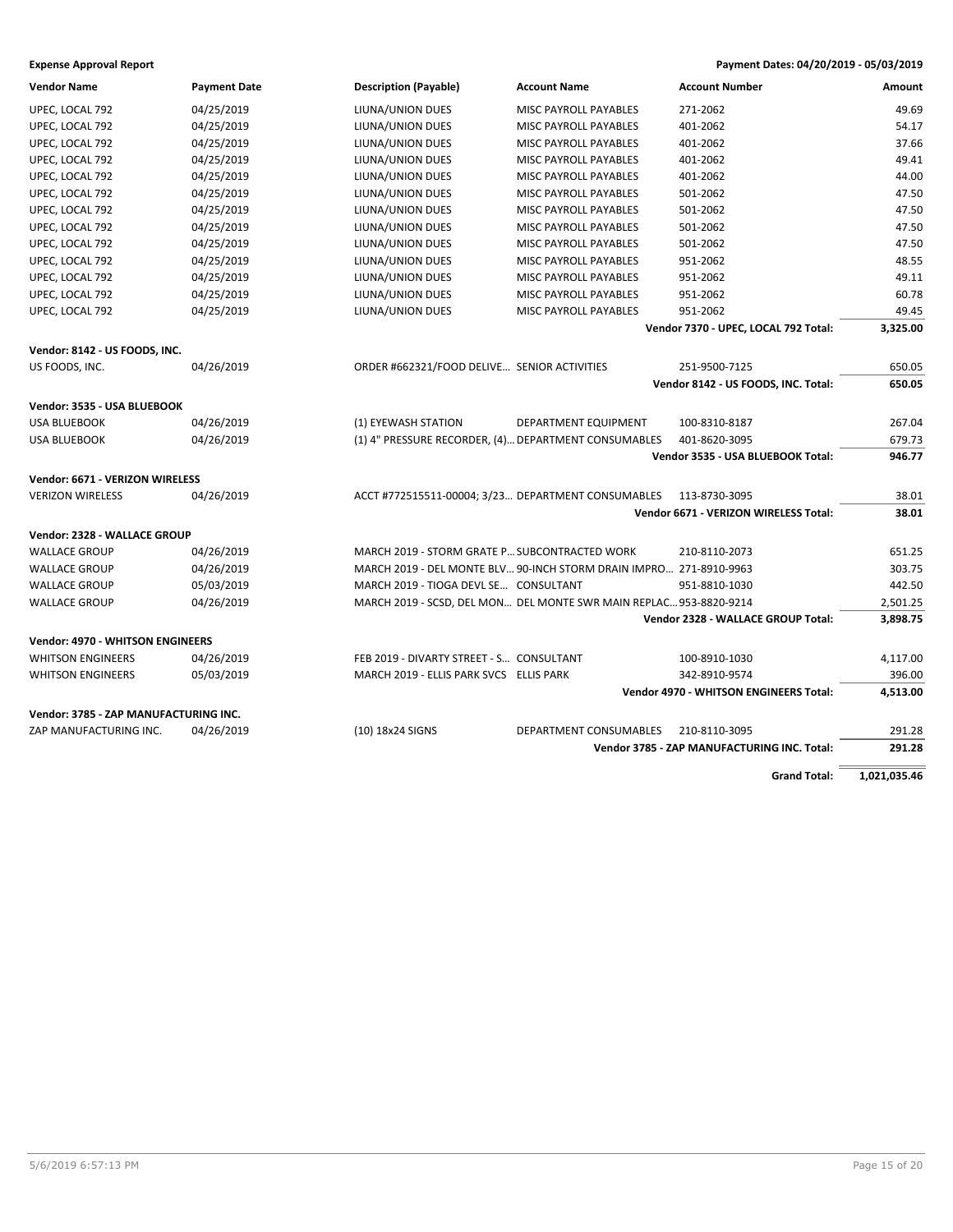## **Report Summary**

## **Fund Summary**

| Fund                            |                     | <b>Payment Amount</b> |
|---------------------------------|---------------------|-----------------------|
| 100 - GENERAL FUND              |                     | 398,861.03            |
| 103 - LAGUNA GRANDE PKG FUND    |                     | 145.19                |
| 113 - POMA & DMDC FUND          |                     | 6,581.29              |
| 200 - CDBG FUND                 |                     | 16,275.69             |
| 207 - CNTY GRNT DOMSTIC VIOLNC  |                     | 4,158.24              |
| 210 - STREETS FUND              |                     | 15,961.42             |
| 221 - CA SUPP LAW ENF. FUND     |                     | 194.22                |
| 251 - SENIOR PROGRAMS           |                     | 2,738.25              |
| 252 - OLDEMEYER MAINTENANCE     |                     | 1,591.38              |
| 257 - PARKS MAINTENANCE         |                     | 235.50                |
| 271 - STORMWATER FUND           |                     | 2,394.09              |
| 297 - HS - MERGED HOUSING       |                     | 1,254.45              |
| 342 - PARKS-PLAYGROUND IMPRVMNT |                     | 396.00                |
| 347 - SOLAR PANELS              |                     | 354.00                |
| 348 - CUTINO PARK IMPRVMTS      |                     | 495,985.15            |
| 401 - WATER FUND                |                     | 5,996.72              |
| 501 - EQUIPMT MAINT FUND        |                     | 24,264.71             |
| 502 - PROP/CASUALTY INS FUND    |                     | 37.18                 |
| 503 - MIS FUND                  |                     | 17,422.30             |
| 601 - EXPEND TRUST FUND         |                     | 6,000.00              |
| 951 - SAN, DISTRICT GEN, FUND   |                     | 10,371.20             |
| 953 - SAN, DISTRICT CAP, IMPROV |                     | 8,577.95              |
| 961 - SA FORT ORD CAPITAL PROJ  |                     | 1,239.50              |
|                                 | <b>Grand Total:</b> | 1,021,035.46          |

## **Account Summary**

| Account Number | <b>Account Name</b>          | <b>Payment Amount</b> |
|----------------|------------------------------|-----------------------|
| 100-1010-3095  | DEPARTMENT CONSUMA           | 793.86                |
| 100-1010-7161  | LEAGUE OF CALIFORNIA C       | 12,766.00             |
| 100-1320-3095  | DEPARTMENT CONSUMA           | 184.11                |
| 100-1350-3095  | DEPARTMENT CONSUMA           | 312.96                |
| 100-1370-3095  | <b>CONSUMABLES</b>           | 784.68                |
| 100-2010-1030  | CONSULTANT                   | $-239.67$             |
| 100-2021-2063  | PUBLISHING & LEGAL AD        | 81.45                 |
| 100-2021-2075  | <b>CONTRACT SERVICES</b>     | 575.13                |
| 100-2021-3095  | DEPARTMENT CONSUMA           | 1,189.51              |
| 100-2031-1028  | TRAINING (CITYWIDE)          | 231.37                |
| 100-2031-1030  | CONSULTANT                   | 1,332.00              |
| 100-2031-2064  | PERSONNEL RECRUITMENT        | 202.70                |
| 100-2031-3092  | <b>STATIONARY SUPPLIES</b>   | 33.41                 |
| 100-2031-8187  | DEPARTMENT EQUIPMENT         | 1,364.53              |
| 100-2042-1029  | <b>TRAINING</b>              | 374.58                |
| 100-2042-2092  | <b>VILLAGE PROJECT</b>       | 1,350.22              |
| 100-2042-3095  | <b>CONSUMABLES</b>           | 115.01                |
| 100-2042-7206  | <b>PARTNERS FOR PEACE</b>    | 3,179.26              |
| 100-2052       | FEDERAL TAX PAYABLE          | 55,921.06             |
| 100-2053       | <b>STATE TAX PAYABLE</b>     | 21,376.18             |
| 100-2057       | EE HEALTHCARE PAYABLE        | 32,056.35             |
| 100-2059       | <b>GARNISHMENT PAYABLE</b>   | 2,221.40              |
| 100-2060       | DEFERRED COMP PAYABLE        | 29,343.85             |
| 100-2062       | <b>MISC PAYROLL PAYABLES</b> | 3,166.42              |
| 100-2063       | PARS-ARS 457 PAYABLE         | 7,663.44              |
| 100-2066       | <b>DENTAL PAYABLE</b>        | 2,857.85              |
| 100-3010-1023  | LEGAL SERVICES - SPECIAL     | 501.00                |
| 100-3010-3095  | DEPARTMENT CONSUMA           | 168.52                |
| 100-3010-4121  | <b>MEETINGS &amp; TRAVEL</b> | 625.00                |
| 100-5110-2044  | <b>COPIER SERVICES</b>       | 188.50                |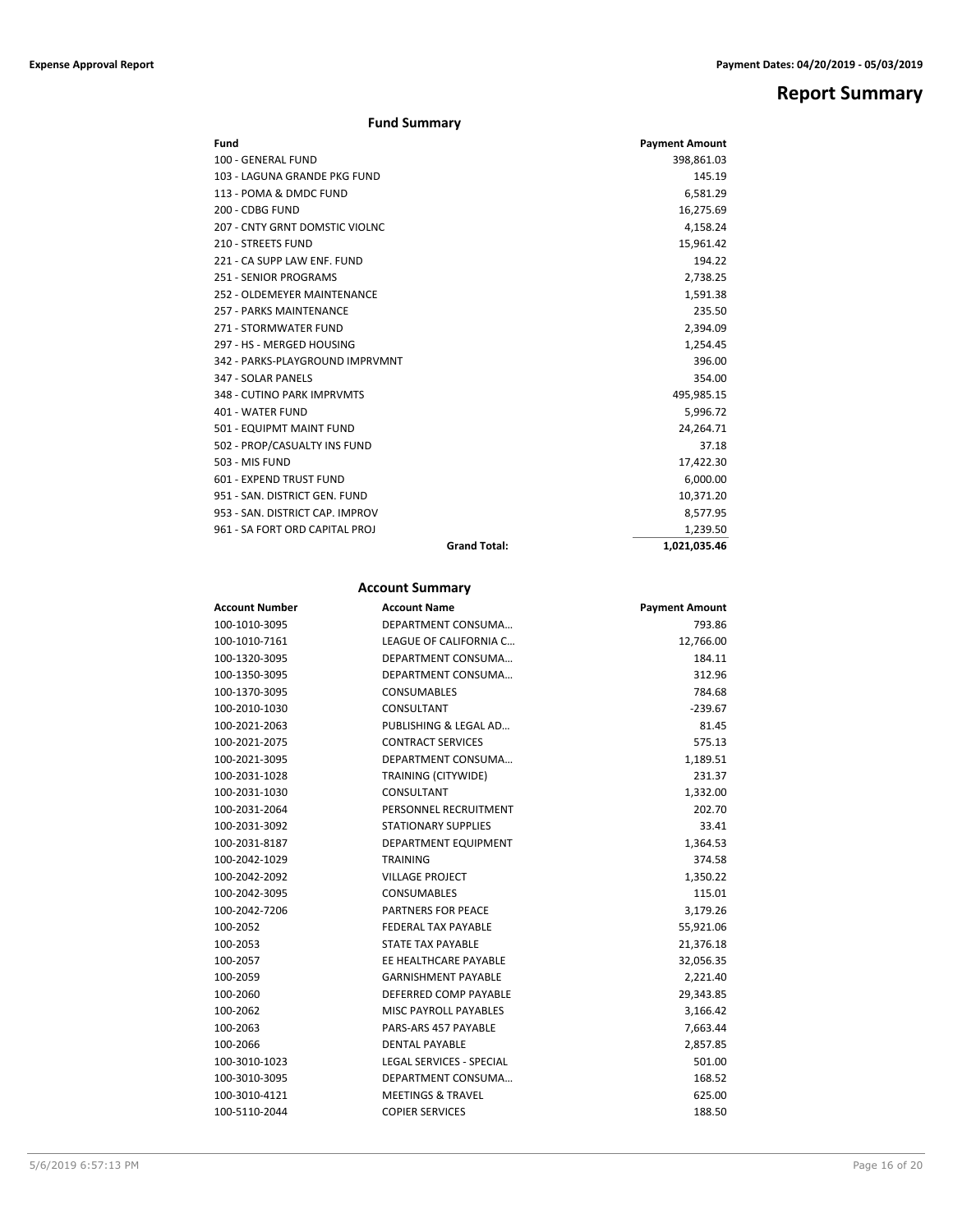|  | <b>Account Summary</b> |
|--|------------------------|
|--|------------------------|

| Account Number | <b>Account Name</b>              | <b>Payment Amount</b> |
|----------------|----------------------------------|-----------------------|
| 100-5110-4121  | <b>MEETINGS &amp; TRAVEL</b>     | 950.00                |
| 100-5110-4124  | <b>MAIL SERVICES</b>             | 1,050.20              |
| 100-6110-0004  | UNIFORM ALLOWANCE                | 317.60                |
| 100-6110-1026  | MEDICAL EXAMS                    | 444.00                |
| 100-6110-1027  | BACKGROUND INVESTIGA             | 1,037.50              |
| 100-6110-1029  | <b>TRAINING &amp; EDUCATION</b>  | 2,614.52              |
| 100-6110-2041  | COUNTY COMMUNICATI               | 7,708.00              |
| 100-6110-2049  | UNIFORM SERVICE/LAUN             | 256.81                |
| 100-6110-2053  | <b>OUTSIDE PRINTING SERVI</b>    | 135.42                |
| 100-6110-2057  | PEST CONTROL                     | 140.00                |
| 100-6110-2078  | <b>OTHER EXPENSE</b>             | 189.44                |
| 100-6110-3092  | <b>STATIONARY SUPPLIES</b>       | 1,117.36              |
| 100-6110-3095  | DEPARTMENT CONSUMA               | 548.89                |
| 100-6110-3102  | COMPUTER SUPPLIES/SO             | 538.55                |
| 100-6110-4121  | <b>MEETINGS &amp; TRAVEL</b>     | 36.43                 |
| 100-6110-4122  | <b>DUES &amp; MEMBERSHIP</b>     | 270.00                |
| 100-6110-4124  | <b>MAIL SERVICES</b>             | 166.63                |
| 100-6110-4202  | <b>CALEA PROGRAM</b>             | 100.00                |
| 100-6110-5132  | <b>TELEPHONE</b>                 | 558.20                |
| 100-6110-8187  | DEPARTMENT EQUIPMENT             | 1,486.09              |
| 100-6110-9602  | PRINCIPAL- LEASE                 | 483.07                |
| 100-6110-9605  | <b>INTEREST-COPIER LEASE</b>     | 34.93                 |
| 100-6120-1029  | <b>TRAINING &amp; EDUCATIONS</b> | $-81.95$              |
| 100-6120-2060  | <b>BLOOD ALCOHOL</b>             | 192.00                |
| 100-6120-3096  | CSA74 APPROVED MEDIC             | 196.07                |
| 100-6120-3097  | SAFETY EQUIPMENT                 | 398.58                |
| 100-6120-8134  | <b>BODY CAMERAS</b>              | 59,115.60             |
| 100-6120-8187  | DEPARTMENT EQUIPMENT             | 64.14                 |
| 100-6130-1029  | <b>TRAINING &amp; EDUCAITON</b>  | 1,060.72              |
| 100-6160-2073  | SUBCONTRACTED WORK               | 4,087.94              |
| 100-6610-2041  | COUNTY COMMUNICATI               | 5,355.00              |
| 100-6610-2043  | TEMPORARY CONTRACT S             | 415.00                |
| 100-6610-2045  | <b>ACCREDITATION</b>             | 290.74                |
| 100-6610-3095  | DEPARTMENT CONSUMA               | 88.28                 |
| 100-6620-4121  | <b>MEETINGS &amp; TRAVEL</b>     | 507.74                |
| 100-6630-1029  | <b>TRAINING &amp; EDUCATION</b>  | 577.92                |
| 100-6630-3095  | DEPARTMENT CONSUMA               | 432.80                |
| 100-6630-4121  | <b>MEETINGS &amp; TRAVEL</b>     | 2,978.50              |
| 100-6630-4122  | DUES & MEMBERSHIP                | 90.00                 |
| 100-6640-1026  | MEDICAL EXAMS                    | 3,232.50              |
| 100-6640-2049  | UNIFORM SERVICE/LAUN             | 2,254.98              |
| 100-6640-3093  | <b>JANITORIAL SUPPLIES</b>       | 95.34                 |
| 100-6640-3095  | DEPARTMENT CONSUMA               | 87.15                 |
| 100-6640-8187  | DEPARTMENT EQUIPMENT             | 78.05                 |
| 100-6650-3095  | DEPARTMENT CONSUMA               | 131.10                |
| 100-6670-3095  | DEPARTMENT CONSUMA               | 10.89                 |
| 100-7110-0032  | <b>PARS PENSION</b>              | $-8,890.25$           |
| 100-7210-2073  | SUBCONTRACTED WORK               | 3,420.00              |
| 100-7210-3095  | DEPARTMENT CONSUMA               | 156.00                |
| 100-7220-3095  | DEPARTMENT CONSUMB               | 42.39                 |
| 100-7310-1035  | CONSULTANT - GENERAL             | 76,286.19             |
| 100-7410-2040  | <b>MARKETING MATERIALS</b>       | 570.39                |
| 100-7410-3095  | DEPARTMENT CONSUMA               | 24.90                 |
| 100-7410-4121  | <b>MEETINGS AND TRAVEL</b>       | 34.31                 |
| 100-7410-4207  | SATELLITE OFFICE                 | 2,730.00              |
| 100-8310-2057  | PEST CONTROL                     | 526.00                |
| 100-8310-2070  | <b>ALARM SERVICE</b>             | 1,717.80              |
| 100-8310-2073  | SUBCONTRACTED WORK               | 6,682.82              |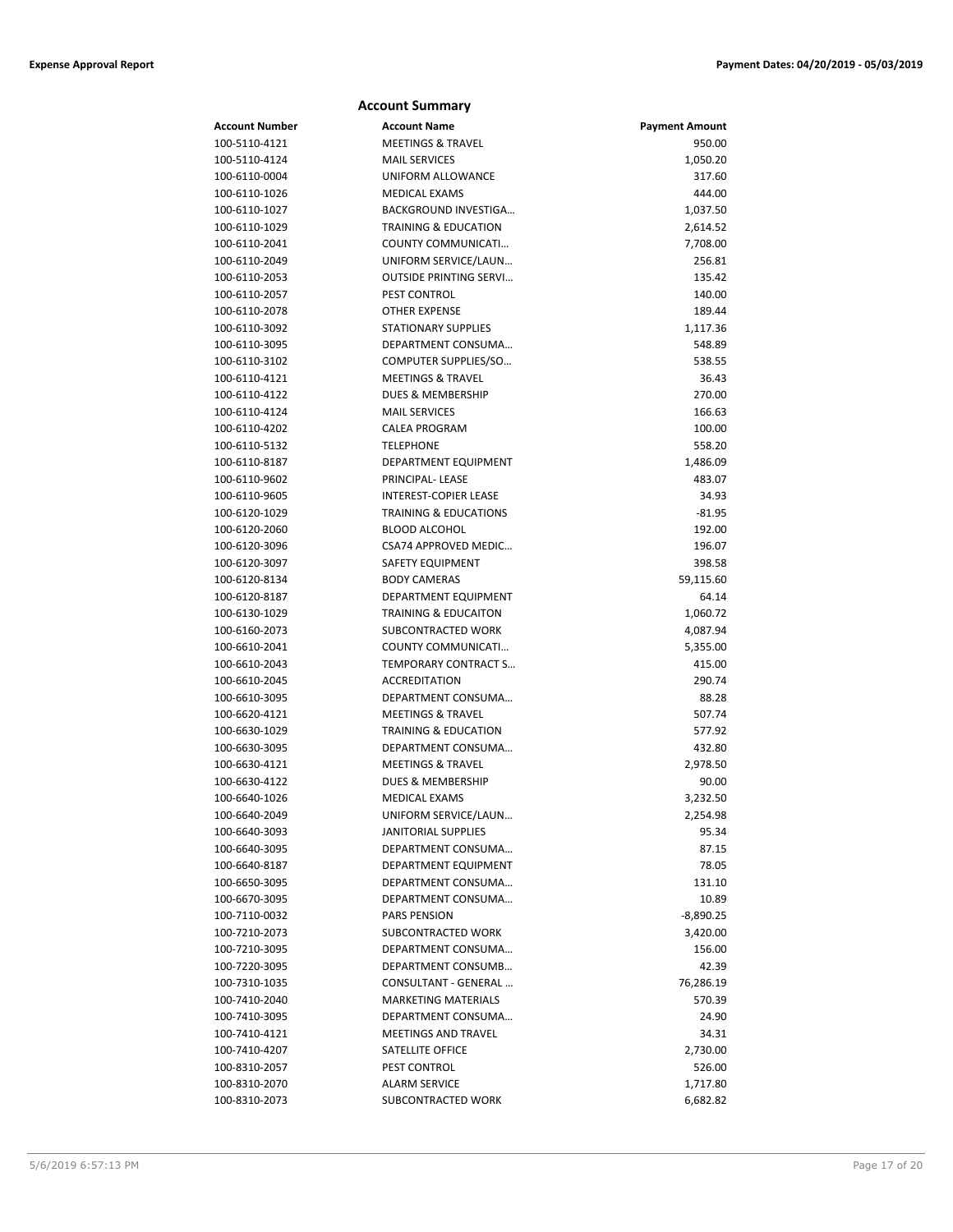|                                | <b>Account Summary</b>                    |                       |
|--------------------------------|-------------------------------------------|-----------------------|
| <b>Account Number</b>          | <b>Account Name</b>                       | <b>Payment Amount</b> |
| 100-8310-3095                  | DEPARTMENT CONSUMA                        | 1,294.23              |
| 100-8310-3099                  | <b>CHEMICALS</b>                          | 5,419.80              |
| 100-8310-5133                  | <b>WATER</b>                              | 544.78                |
| 100-8310-8187                  | DEPARTMENT EQUIPMENT                      | 267.04                |
| 100-8420-2041                  | COUNTY COMMUNICATI                        | 1,292.00              |
| 100-8420-2073                  | SUBCONTRACTED WORK                        | 500.00                |
| 100-8420-3093                  | <b>JANITORIAL SUPPLIES</b>                | 27.49                 |
| 100-8420-3095                  | DEPARTMENT CONSUMA                        | 939.20                |
| 100-8420-8187                  | DEPARTMENT EQUIPMENT                      | 911.31                |
| 100-8440-3095                  | DEPARTMENT CONSUMA                        | 166.74                |
| 100-8440-5133                  | <b>WATER</b>                              | 254.64                |
| 100-8910-1029                  | <b>TRAINING &amp; EDUCATION</b>           | 105.00                |
| 100-8910-1030                  | CONSULTANT                                | 4,639.50              |
| 100-8910-2053                  | <b>OUTSIDE PRINTING SERVI</b>             | 19.92                 |
| 100-8910-3092                  | <b>STATIONARY SUPPLIES</b>                | 133.81                |
| 100-8910-3095                  | DEPARTMENT CONSUMA                        | 291.52                |
| 100-8910-4121                  | <b>MEETINGS &amp; TRAVEL</b>              | 2.00                  |
| 100-8910-9602                  | PRINCIPAL-COPIER LEASE                    | 138.64                |
| 100-8910-9605                  | <b>INTEREST-COPIER LEASE</b>              | 13.19                 |
| 100-9100-3095                  | DEPARTMENT CONSUMA                        | 767.11                |
| 100-9100-3102                  | <b>COMPUTER SUPPLIES</b>                  | 976.39                |
| 100-9100-4121                  | <b>MEETINGS &amp; TRAVEL</b>              | 5.00                  |
| 100-9105-2049                  | UNIFORM SERVICE/LAUN                      | 113.60                |
| 100-9105-3093                  | <b>JANITORIAL SUPPLIES</b>                | 388.15                |
| 100-9200-2044                  | <b>COPIER SERVICES</b>                    | 311.75                |
| 100-9200-2063                  | PUBLISHING & LEGAL AD                     | 3,940.01              |
| 100-9200-3095                  | DEPARTMENT CONSUMA<br>FATHER DAUGHTER DAN | 204.96<br>242.65      |
| 100-9200-7131<br>100-9200-7175 | <b>SUMMER PARK CONCERTS</b>               | 1,250.00              |
| 100-9200-7186                  | <b>EASTER EGG HUNT</b>                    | 1,274.00              |
| 100-9200-7190                  | ART PROGRAM                               | 868.44                |
| 100-9310-3095                  | DEPARTMENT CONSUMA                        | 728.35                |
| 100-9320-3095                  | DEPARTMENT CONSUMA                        | 10.88                 |
| 100-9330-3095                  | DEPARTMENT CONSUMA                        | 42.90                 |
| 100-9340-3095                  | DEPARTMENT CONSUMA                        | 5.97                  |
| 100-9350-3095                  | DEPARTMENT CONSUMA                        | 292.44                |
| 100-9400-1029                  | <b>TRAINING &amp; EDUCATION</b>           | 1,130.00              |
| 100-9400-3095                  | DEPARTMENT CONSUMA                        | 1,380.50              |
| 100-9500-7132                  | <b>EXCURSIONS</b>                         | 967.62                |
| 100-9603-2075                  | RECREATION CONTRACT S                     | 1,135.54              |
| 103-2052                       | <b>FEDERAL TAX PAYABLE</b>                | 35.85                 |
| 103-2053                       | STATE TAX PAYABLE                         | 11.93                 |
| 103-2057                       | EE HEALTHCARE PAYABLE                     | 60.80                 |
| 103-2060                       | DEFERRED COMP PAYABLE                     | 19.60                 |
| 103-2062                       | <b>MISC PAYROLL PAYABLES</b>              | 17.01                 |
| 113-2052                       | FEDERAL TAX PAYABLE                       | 894.88                |
| 113-2053                       | STATE TAX PAYABLE                         | 294.36                |
| 113-2057                       | EE HEALTHCARE PAYABLE                     | 586.57                |
| 113-2060                       | DEFERRED COMP PAYABLE                     | 204.29                |
| 113-2062                       | MISC PAYROLL PAYABLES                     | 286.50                |
| 113-2063                       | PARS-ARS 457 PAYABLE                      | 68.46                 |
| 113-8730-3095                  | DEPARTMENT CONSUMA                        | 4,246.23              |
| 200-2052                       | FEDERAL TAX PAYABLE                       | 133.37                |
| 200-2053                       | STATE TAX PAYABLE                         | 40.25                 |
| 200-2057                       | EE HEALTHCARE PAYABLE                     | 221.52                |
| 200-2060                       | DEFERRED COMP PAYABLE                     | 116.91                |
| 200-2062                       | MISC PAYROLL PAYABLES                     | 19.97                 |
| 200-5410-7500                  | MICROBUSINESS ASSISTA                     | 1,666.67              |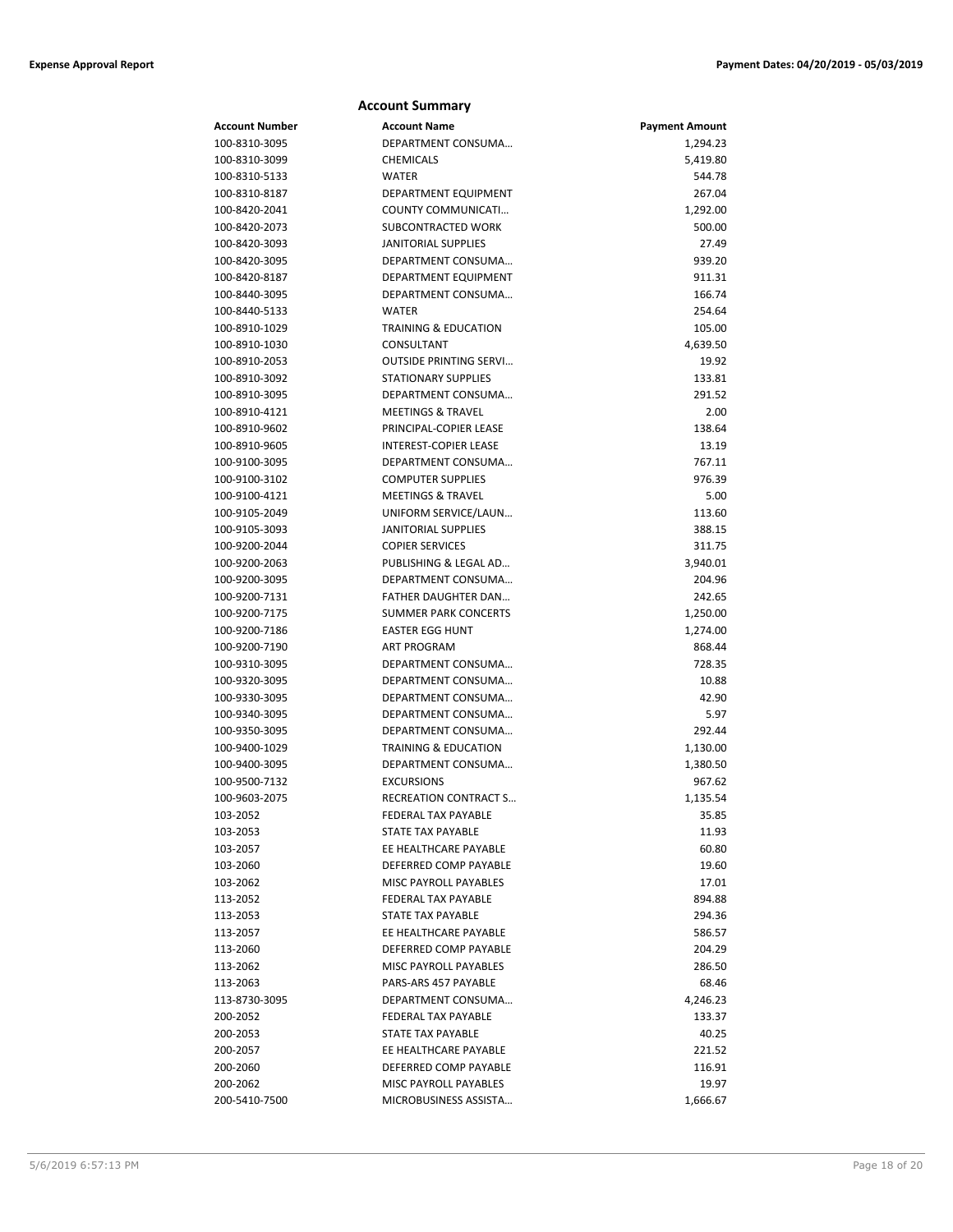|                                | <b>Account Summary</b>                   |                          |
|--------------------------------|------------------------------------------|--------------------------|
| <b>Account Number</b>          | <b>Account Name</b>                      | <b>Payment Amount</b>    |
| 200-5410-7601                  | DEL MONTE MANOR - SE                     | 14,077.00                |
| 207-6180-2073                  | SUBCONTRACTED WORK                       | 4,158.24                 |
| 210-2052                       | <b>FEDERAL TAX PAYABLE</b>               | 448.03                   |
| 210-2053                       | STATE TAX PAYABLE                        | 153.49                   |
| 210-2057                       | EE HEALTHCARE PAYABLE                    | 493.89                   |
| 210-2059                       | <b>GARNISHMENT PAYABLE</b>               | 58.36                    |
| 210-2060                       | DEFERRED COMP PAYABLE                    | 319.38                   |
| 210-2062                       | <b>MISC PAYROLL PAYABLES</b>             | 215.59                   |
| 210-2063                       | PARS-ARS 457 PAYABLE                     | 136.90                   |
| 210-8110-2068                  | <b>REFUSE DISPOSAL</b>                   | 181.29                   |
| 210-8110-2073                  | SUBCONTRACTED WORK                       | 882.03                   |
| 210-8110-3095                  | DEPARTMENT CONSUMA                       | 3,504.65                 |
| 210-8210-2077                  | TRAFFIC SIGNAL MAINTE                    | 7,421.21                 |
| 210-8420-2093                  | SUBCONTRACTED WORK                       | 1,042.00                 |
| 210-8420-5133                  | <b>WATER</b>                             | 1,104.60                 |
| 221-6120-8184                  | POLICE EQUIPMENT                         | 194.22                   |
| 251-9500-7125                  | <b>SENIOR ACTIVITIES</b>                 | 2,738.25                 |
| 252-2345                       | <b>CENTER RENTAL DEPOSITS</b>            | 1,591.38                 |
| 257-2345                       | <b>RENTAL DEPOSITS</b>                   | 235.50                   |
| 271-2052                       | <b>FEDERAL TAX PAYABLE</b>               | 457.19                   |
| 271-2053                       | <b>STATE TAX PAYABLE</b>                 | 141.92                   |
| 271-2057                       | EE HEALTHCARE PAYABLE                    | 570.72                   |
| 271-2060                       | DEFERRED COMP PAYABLE                    | 471.19                   |
| 271-2062                       | <b>MISC PAYROLL PAYABLES</b>             | 228.68                   |
| 271-2063                       | PARS-ARS 457 PAYABLE                     | 71.32                    |
| 271-8110-3095                  | CONSUMABLES                              | 17.98                    |
| 271-8110-8187                  | DEPARTMENT EQUIPMENT                     | 131.34                   |
| 271-8910-9963                  | 90-INCH STORM DRAIN I                    | 303.75                   |
| 297-7993-2078                  | <b>OTHER EXPENSE</b>                     | 1,254.45                 |
| 342-8910-9574                  | <b>ELLIS PARK</b><br><b>SOLAR PANELS</b> | 396.00                   |
| 347-8910-9539<br>348-8910-9570 | <b>PARKS IMPROVEMENTS</b>                | 354.00                   |
| 348-8910-9571                  | CUTINO PARK ADA IMPR                     | 331,395.84<br>164,589.31 |
| 401-2052                       | <b>FEDERAL TAX PAYABLE</b>               | 636.58                   |
| 401-2053                       | STATE TAX PAYABLE                        | 252.25                   |
| 401-2057                       | EE HEALTHCARE PAYABLE                    | 743.09                   |
| 401-2060                       | DEFERRED COMP PAYABLE                    | 556.10                   |
| 401-2062                       | <b>MISC PAYROLL PAYABLES</b>             | 240.32                   |
| 401-2063                       | PARS-ARS 457 PAYABLE                     | 55.19                    |
| 401-8610-1029                  | TRAINING & EDUCATION                     | 150.00                   |
| 401-8610-4122                  | DUES & MEMBERSHIP                        | 188.00                   |
| 401-8620-3095                  | DEPARTMENT CONSUMA                       | 2,515.34                 |
| 401-8620-8187                  | DEPARTMENT EQUIPMENT                     | 659.85                   |
| 501-2052                       | FEDERAL TAX PAYABLE                      | 431.80                   |
| 501-2053                       | STATE TAX PAYABLE                        | 119.44                   |
| 501-2057                       | EE HEALTHCARE PAYABLE                    | 489.49                   |
| 501-2060                       | DEFERRED COMP PAYABLE                    | 291.20                   |
| 501-2062                       | MISC PAYROLL PAYABLES                    | 190.00                   |
| 501-2063                       | PARS-ARS 457 PAYABLE                     | 68.46                    |
| 501-8510-3095                  | DEPARTMENT CONSUMA                       | 50.79                    |
| 501-8510-4123                  | <b>BOOKS &amp; PERIODICALS</b>           | 188.00                   |
| 501-8520-3095                  | DEPARTMENT CONSUMA                       | 295.63                   |
| 501-8520-3107                  | <b>TOOLS</b>                             | 946.71                   |
| 501-8520-6144                  | <b>VEHICLE PARTS</b>                     | 2,019.96                 |
| 501-8520-6145                  | <b>VEHICLE FUEL</b>                      | 8,572.51                 |
| 501-8520-6147                  | TIRES                                    | 169.88                   |
| 501-8520-6148                  | <b>OUTSIDE REPAIRS</b>                   | 9,336.84                 |
| 501-8520-8187                  | DEPARTMENT EQUIPMENT                     | 1,094.00                 |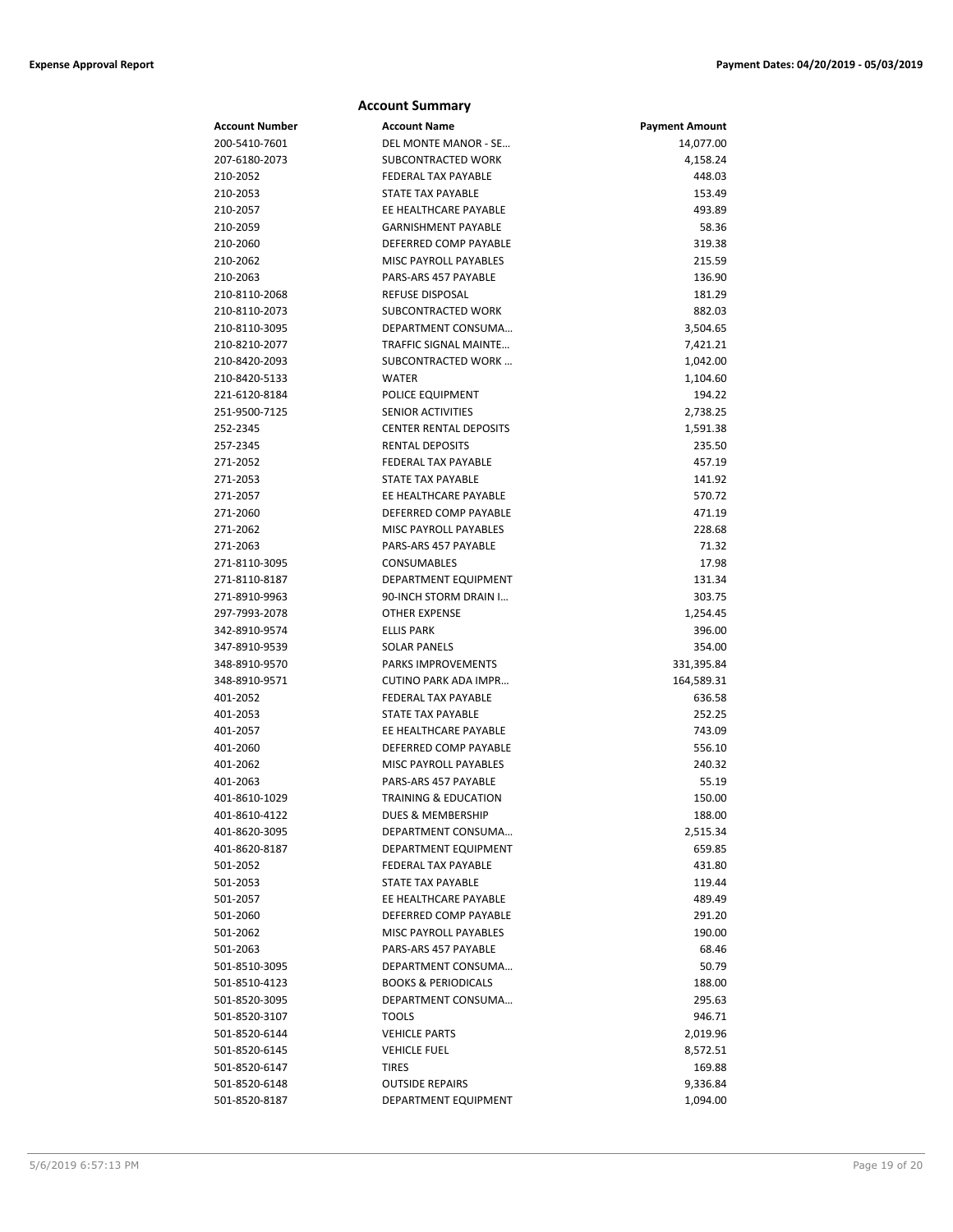|                | <b>Account Summary</b>           |                       |
|----------------|----------------------------------|-----------------------|
| Account Number | <b>Account Name</b>              | <b>Payment Amount</b> |
| 502-5120-1029  | <b>TRAINING AND EDUCATI</b>      | 37.18                 |
| 503-2052       | <b>FEDERAL TAX PAYABLE</b>       | 1,283.59              |
| 503-2053       | <b>STATE TAX PAYABLE</b>         | 303.23                |
| 503-2057       | EE HEALTHCARE PAYABLE            | 561.52                |
| 503-2060       | DEFERRED COMP PAYABLE            | 687.67                |
| 503-2062       | <b>MISC PAYROLL PAYABLES</b>     | 77.00                 |
| 503-2063       | PARS-ARS 457 PAYABLE             | 693.50                |
| 503-4010-3102  | COMPUTER SUPPLIES/SO             | 7,225.35              |
| 503-4010-5132  | <b>TELEPHONE</b>                 | 28.00                 |
| 503-4010-5135  | MOBILE COMMUNICATIO              | 1,804.60              |
| 503-4010-5138  | DATA COMMUNICATION               | 4,609.13              |
| 503-4010-8182  | <b>COMPUTER EQUIPMENT</b>        | 148.71                |
| 601-2106       | <b>MAYOR'S YOUTH PROGR</b>       | 6,000.00              |
| 951-2052       | <b>FEDERAL TAX PAYABLE</b>       | 574.80                |
| 951-2053       | <b>STATE TAX PAYABLE</b>         | 195.50                |
| 951-2057       | EE HEALTHCARE PAYABLE            | 466.72                |
| 951-2060       | DEFERRED COMP PAYABLE            | 411.41                |
| 951-2062       | <b>MISC PAYROLL PAYABLES</b>     | 223.51                |
| 951-2063       | PARS-ARS 457 PAYABLE             | 118.71                |
| 951-8810-1022  | <b>LEGAL SERVICES</b>            | 1,214.52              |
| 951-8810-1030  | CONSULTANT                       | 442.50                |
| 951-8810-2063  | PUBLISHING & LEGAL AD            | 30.87                 |
| 951-8820-2068  | <b>REFUSE DISPOSAL</b>           | 113.72                |
| 951-8820-2073  | SUBCONTRACTED WORK               | 2,182.25              |
| 951-8820-3095  | DEPARTMENT CONSUMA               | 1,990.23              |
| 951-8820-8187  | DEPARTMENT EQUIPMENT             | 2,406.46              |
| 953-2052       | <b>FEDERAL TAX PAYABLE</b>       | 15.20                 |
| 953-2053       | <b>STATE TAX PAYABLE</b>         | 11.02                 |
| 953-2057       | EE HEALTHCARE PAYABLE            | 5.66                  |
| 953-2060       | DEFERRED COMP PAYABLE            | 8.05                  |
| 953-2063       | PARS-ARS 457 PAYABLE             | 14.27                 |
| 953-8820-9201  | DEL MONTE LIFT STATION           | 6,022.50              |
| 953-8820-9214  | DEL MONTE SWR MAIN R             | 2,501.25              |
| 961-9610-9599  | <b>RENTAL PROPERTY EXP &amp;</b> | 1,239.50              |
|                | <b>Grand Total:</b>              | 1,021,035.46          |

## **Project Account Summary**

| <b>Project Account Key</b> |                     | <b>Payment Amount</b> |
|----------------------------|---------------------|-----------------------|
| **None**                   |                     | 1,008,265.48          |
| 5005010 AA                 |                     | 361.10                |
| 5005014 AA                 |                     | 19.40                 |
| 5005060 AA                 |                     | 3,865.73              |
| 951VENDOR                  |                     | 2,501.25              |
| 953VENDORS                 |                     | 6.022.50              |
|                            | <b>Grand Total:</b> | 1,021,035.46          |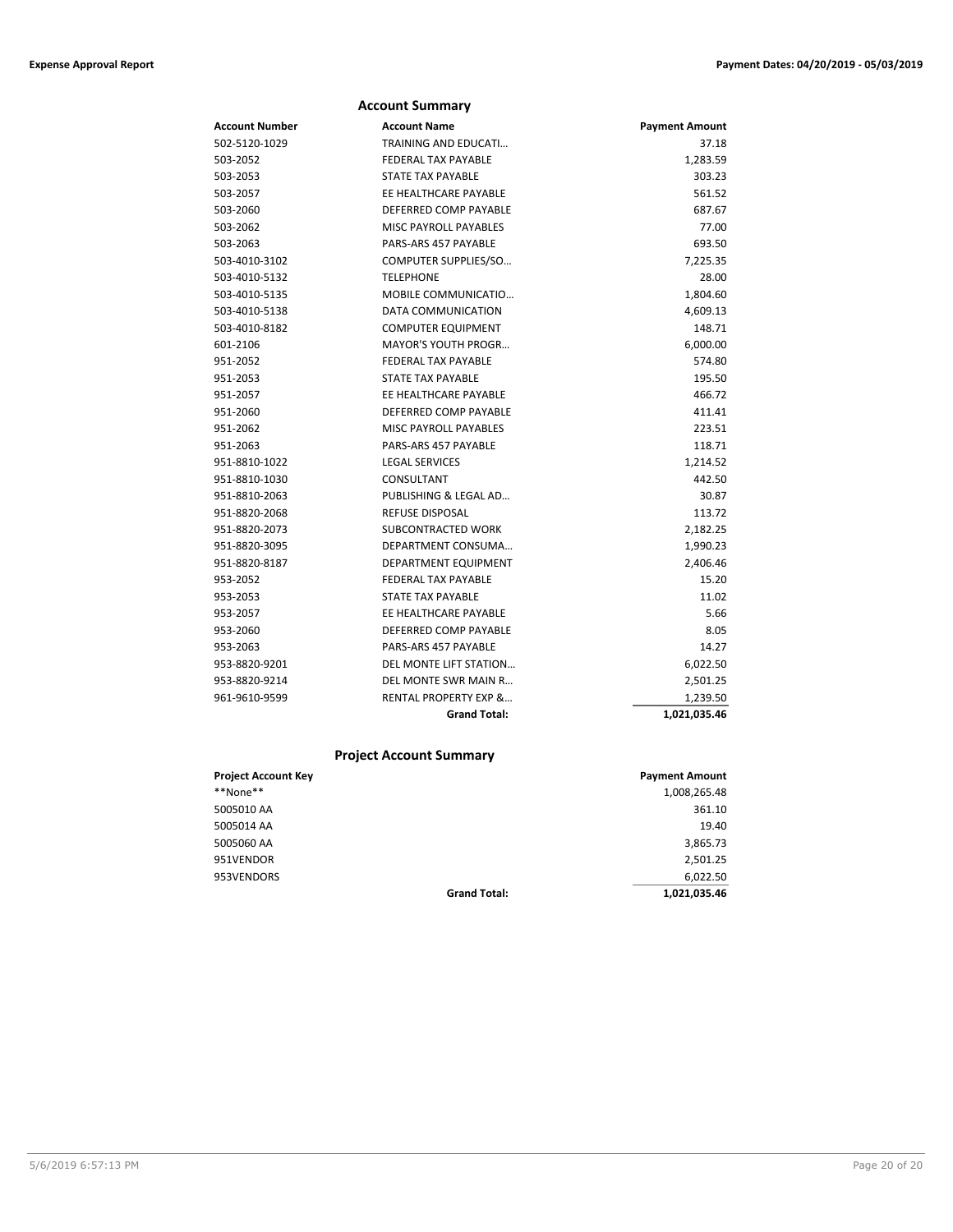# **Distribution Report**

Seaside, CA Payroll Set: 01 Expense Range - Payment Range 04/20/2019-05/03/2019

| <b>Fund: 100 - GENERAL FUND</b> |                                 |            |
|---------------------------------|---------------------------------|------------|
| 100-1010-0001                   | SALARIES                        | 861.62     |
| 100-1010-7177                   | CHILDCARE was TUTORING PROGRAM  | 39.62      |
| 100-2010-0001                   | SALARIES                        | 9,746.90   |
| 100-2010-0018                   | AUTO ALLOWANCE                  | 200.00     |
| 100-2021-0001                   | SALARIES                        | 6,153.65   |
| 100-2031-0001                   | SALARIES                        | 11,928.86  |
| 100-2031-1033                   | <b>FITNESS PROGRAM</b>          | 45.00      |
| 100-2042-0020                   | PART-TIME HOURLY WAGES          | 3,580.67   |
| 100-3010-0001                   | SALARIES                        | 10,269.26  |
| 100-5110-0001                   | SALARIES                        | 21,307.12  |
| 100-5110-0002                   | <b>OVERTIME</b>                 | 177.25     |
| 100-5110-0041                   | <b>MEDICAL INSURANCE</b>        | 46.15      |
| 100-5110-1029                   | TRAINING & EDUCATION            | 1,386.66   |
| 100-6110-0001                   | SALARIES                        | 28,930.90  |
| 100-6110-0002                   | <b>OVERTIME</b>                 | 1,474.49   |
| 100-6110-0004                   | UNIFORM ALLOWANCE               | 564.00     |
| 100-6110-0020                   | PART-TIME HOURLY WAGES          | 1,792.39   |
| 100-6110-1029                   | <b>TRAINING &amp; EDUCATION</b> | 97.00      |
| 100-6110-1033                   | <b>FITNESS PROGRAM</b>          | 183.94     |
| 100-6120-0001                   | SALARIES                        | 119,856.20 |
| 100-6120-0002                   | <b>OVERTIME</b>                 | 18,324.26  |
| 100-6120-0004                   | UNIFORM ALLOWANCE               | 1,710.00   |
| 100-6120-1033                   | <b>FITNESS PROGRAM</b>          | 224.91     |
| 100-6130-0001                   | SALARIES                        | 31,095.02  |
| 100-6130-0002                   | <b>OVERTIME</b>                 | 5,032.86   |
| 100-6130-0004                   | UNIFORM ALLOWANCE               | 486.00     |
| 100-6130-1029                   | <b>TRAINING &amp; EDUCAITON</b> | 83.00      |
| 100-6150-0001                   | SALARIES                        | 3,404.57   |
| 100-6150-0004                   | UNIFORM ALLOWANCE               | 78.00      |
| 100-6160-0001                   | SALARIES                        | 2,600.22   |
| 100-6160-0004                   | UNIFORM ALLOWANCE               | 78.00      |
| 100-6160-0041                   | <b>MEDICAL INSURANCE</b>        | 46.15      |
| 100-6170-0020                   | PART-TIME HOURLY WAGES          | 2,582.15   |
| 100-6610-0001                   | SALARIES                        | 8,155.92   |
| 100-6610-0004                   | UNIFORM ALLOWANCE               | 75.00      |
| 100-6620-1029                   | <b>TRAINING &amp; EDUCATION</b> | 869.56     |
| 100-6630-1029                   | TRAINING & EDUCATION            | 734.42     |
| 100-6640-0001                   | SALARIES                        | 117,736.49 |
| 100-6640-0002                   | <b>OVERTIME</b>                 | 6,603.13   |
| 100-6640-0004                   | UNIFORM ALLOWANCE               | 2,225.00   |
| 100-6640-0008                   | OPER COMP DIV CHIEFS ST TIME    | 3,953.82   |
| 100-6640-1033                   | <b>FITNESS PROGRAM</b>          | 61.54      |
| 100-7110-0001                   | SALARIES                        | 4,658.56   |
| 100-7110-0020                   | PART-TIME HOURLY WAGES          | 1,474.02   |
| 100-7210-0001                   | SALARIES                        | 4,903.84   |
| 100-7220-0001                   | SALARIES                        | 3,041.11   |
| 100-7220-0002                   | OVERTIME                        | 85.53      |
| 100-7310-0001                   | SALARIES                        | 11,318.01  |
| 100-7410-0001                   | SALARIES                        | 11,658.45  |
| 100-7410-0020                   | PART-TIME HOURLY                | 754.80     |
| 100-7410-0041                   | MEDICAL INSURANCE               | 46.15      |
| 100-8310-0001                   | SALARIES                        | 3,436.63   |
| 100-8310-0002                   | OVERTIME                        | 627.64     |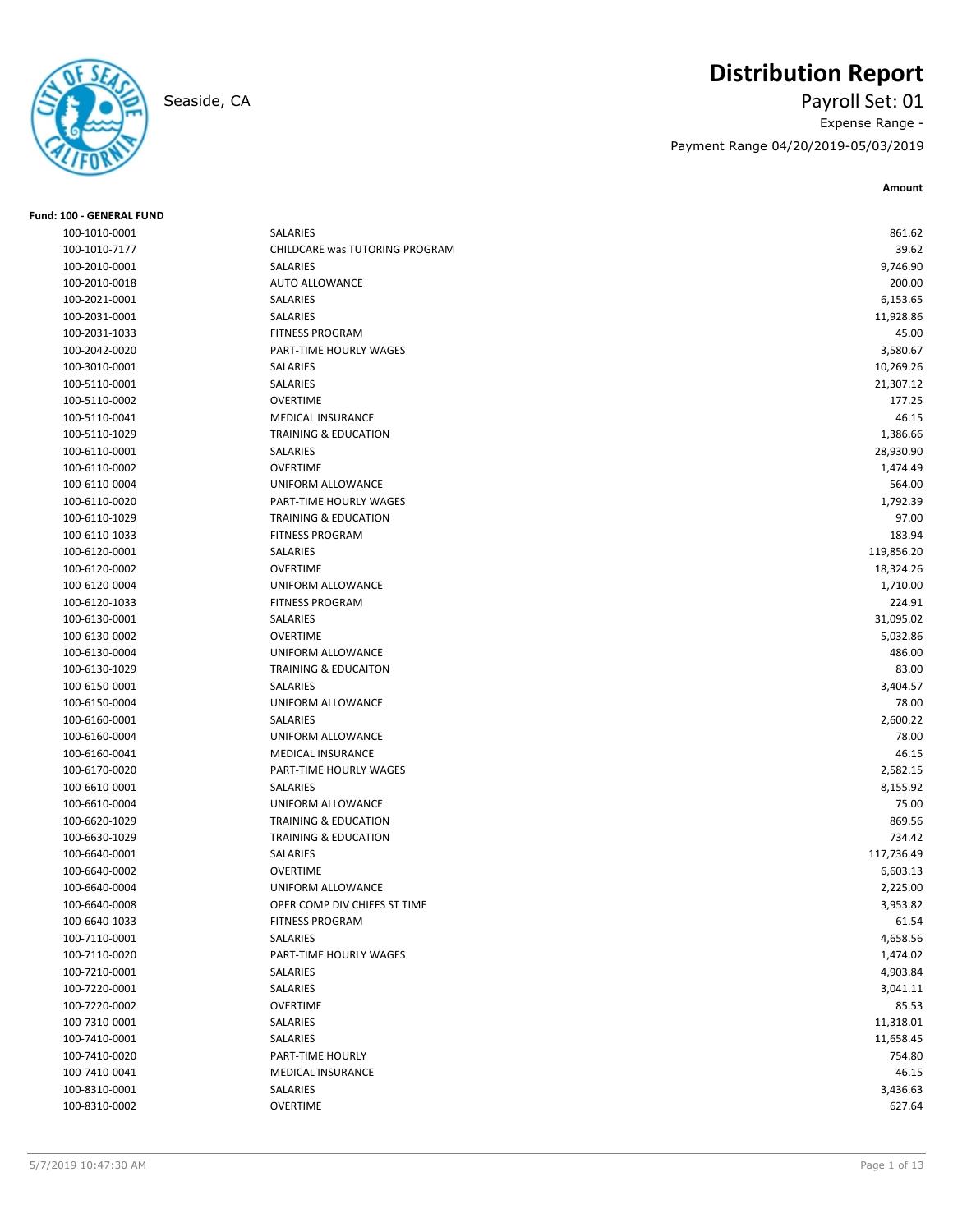| 100-8310-0097 |
|---------------|
| 100-8410-0001 |
| 100-8420-0001 |
| 100-8420-0002 |
| 100-8420-1033 |
| 100-8430-0001 |
| 100-8430-0002 |
| 100-8440-0001 |
| 100-8440-0002 |
| 100-8450-0001 |
| 100-8910-0001 |
| 100-8910-0002 |
| 100-8910-0020 |
| 100-8910-1029 |
| 100-9100-0001 |
| 100-9100-0020 |
| 100-9105-0001 |
| 100-9105-0002 |
| 100-9105-0020 |
| 100-9200-0002 |
| 100-9200-0020 |
| 100-9310-0001 |
| 100-9310-0020 |
| 100-9320-0020 |
| 100-9330-0020 |
| 100-9340-0020 |
| 100-9350-0020 |
| 100-9400-0001 |
| 100-9400-0002 |
| 100-9400-0020 |
| 100-9500-0020 |

|               |                                 |                                          | Amount     |
|---------------|---------------------------------|------------------------------------------|------------|
| 100-8310-0097 | UNALLOCATED PAGER               |                                          | 1,945.82   |
| 100-8410-0001 | SALARIES                        |                                          | 2,386.12   |
| 100-8420-0001 | SALARIES                        |                                          | 11,106.82  |
| 100-8420-0002 | <b>OVERTIME</b>                 |                                          | 66.85      |
| 100-8420-1033 | <b>FITNESS PROGRAM</b>          |                                          | 44.99      |
| 100-8430-0001 | SALARIES                        |                                          | 1,460.93   |
| 100-8430-0002 | <b>OVERTIME</b>                 |                                          | 489.32     |
| 100-8440-0001 | <b>SALARIES</b>                 |                                          | 3,483.43   |
| 100-8440-0002 | <b>OVERTIME</b>                 |                                          | 263.84     |
| 100-8450-0001 | SALARIES                        |                                          | 572.22     |
| 100-8910-0001 | <b>SALARIES</b>                 |                                          | 20,838.00  |
| 100-8910-0002 | <b>OVERTIME</b>                 |                                          | 13.37      |
| 100-8910-0020 | PART-TIME HOURLY WAGES          |                                          | 352.50     |
| 100-8910-1029 | <b>TRAINING &amp; EDUCATION</b> |                                          | 178.46     |
| 100-9100-0001 | SALARIES                        |                                          | 9,572.02   |
| 100-9100-0020 | PART-TIME HOURLY WAGES          |                                          | 5,564.12   |
| 100-9105-0001 | SALARIES                        |                                          | 2,364.74   |
| 100-9105-0002 | <b>OVERTIME</b>                 |                                          | 621.03     |
| 100-9105-0020 | <b>PART-TIME HOURLY WAGES</b>   |                                          | 4,669.40   |
| 100-9200-0002 | <b>OVERTIME</b>                 |                                          | 12.29      |
| 100-9200-0020 | PART-TIME HOURLY WAGES          |                                          | 5,086.88   |
| 100-9310-0001 | <b>SALARIES</b>                 |                                          | 5,244.54   |
| 100-9310-0020 | PART-TIME HOURLY WAGES          |                                          | 2,288.94   |
| 100-9320-0020 | <b>PART-TIME HOURLY WAGES</b>   |                                          | 2,213.48   |
| 100-9330-0020 | <b>PART-TIME HOURLY WAGES</b>   |                                          | 3,396.98   |
| 100-9340-0020 | PART-TIME HOURLY WAGES          |                                          | 1,753.90   |
| 100-9350-0020 | PART-TIME HOURLY WAGES          |                                          | 3,892.04   |
| 100-9400-0001 | SALARIES                        |                                          | 2,280.64   |
| 100-9400-0002 | <b>OVERTIME</b>                 |                                          | 228.22     |
| 100-9400-0020 | PART-TIME HOURLY WAGES          |                                          | 11,469.90  |
| 100-9500-0020 | <b>PART-TIME HOURLY WAGES</b>   |                                          | 2,680.98   |
|               |                                 | Fund 100 - GENERAL FUND Total: 13.864.80 | 573,349.21 |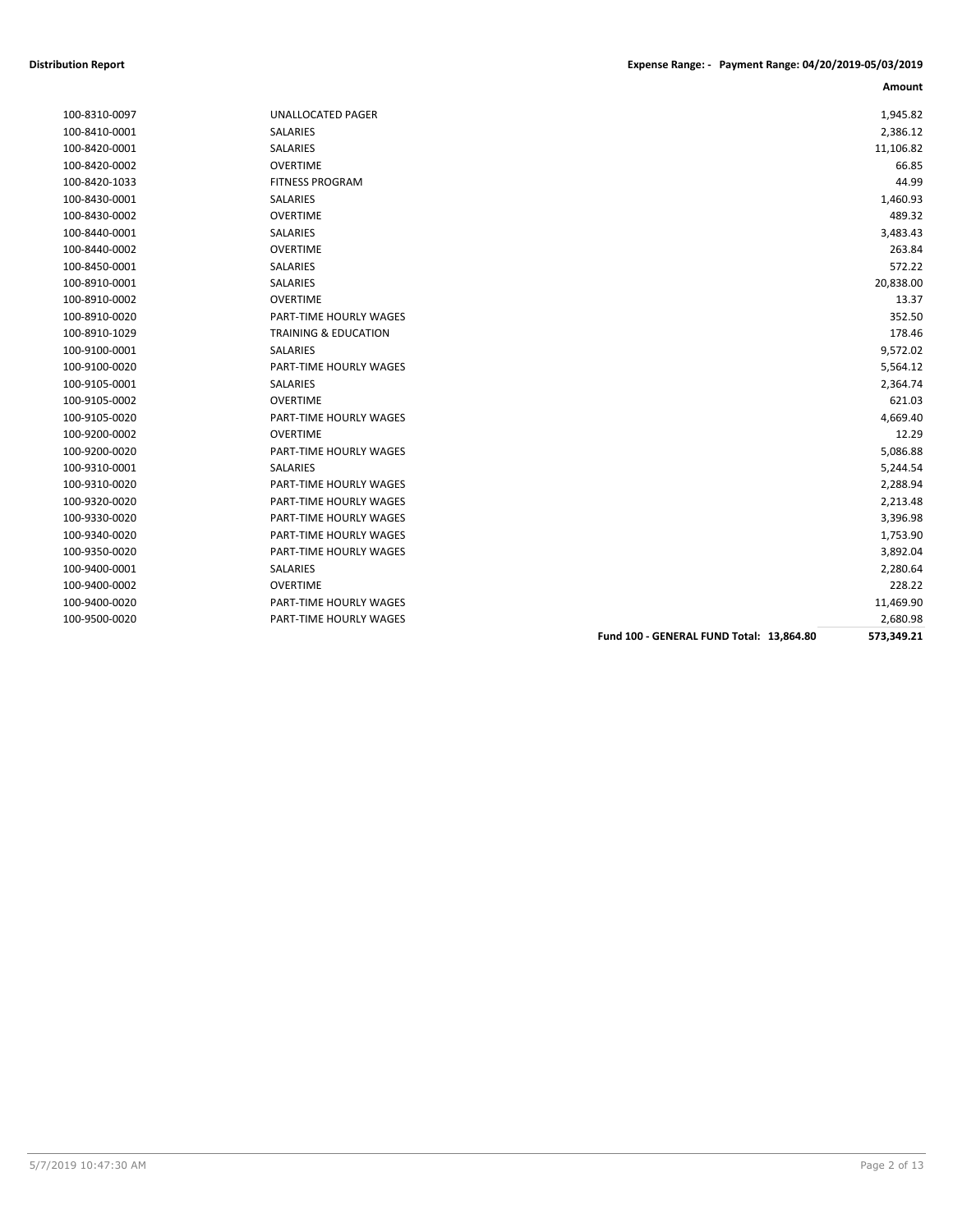**Fund: 103 - LAGUNA GRANDE PKG FUND**

103-8710-0001 SALARIES 463.17

**Fund 103 - LAGUNA GRANDE PKG FUND Total: 11.50 463.17**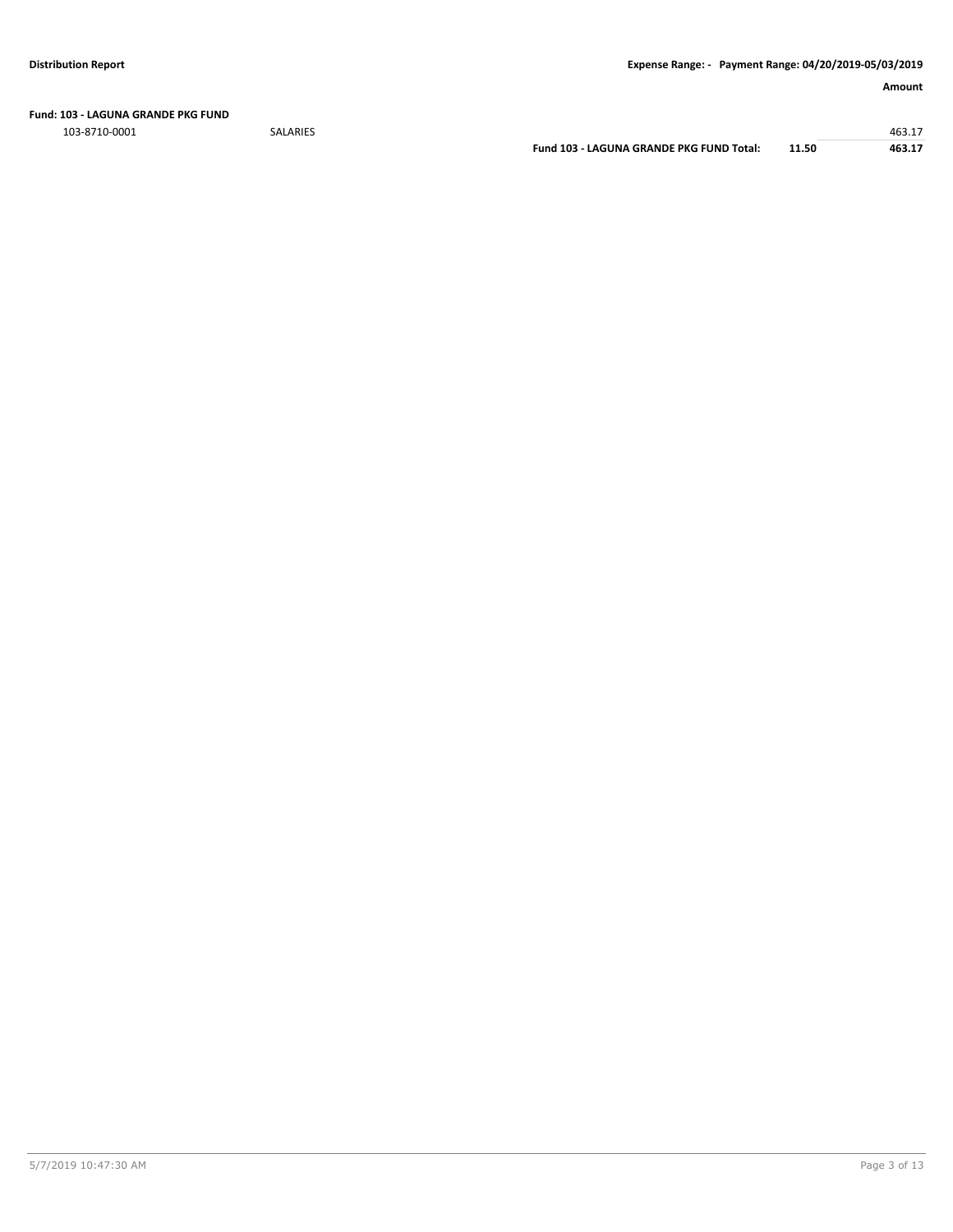| <b>Fund: 113 - POMA &amp; DMDC FUND</b> |          |
|-----------------------------------------|----------|
| 113-8730-0001                           | SALARIES |
| 113-8730-0002                           | OVERTIME |

|               |                          | Fund 113 - POMA & DMDC FUND Total: | 320.60 | 11,495.98 |
|---------------|--------------------------|------------------------------------|--------|-----------|
| 113-8730-0041 | <b>MEDICAL INSURANCE</b> |                                    |        | 92.30     |
| 113-8730-0002 | <b>OVERTIME</b>          |                                    |        | 233.24    |
| 113-8730-0001 | <b>SALARIES</b>          |                                    |        | 11,170.44 |
|               |                          |                                    |        |           |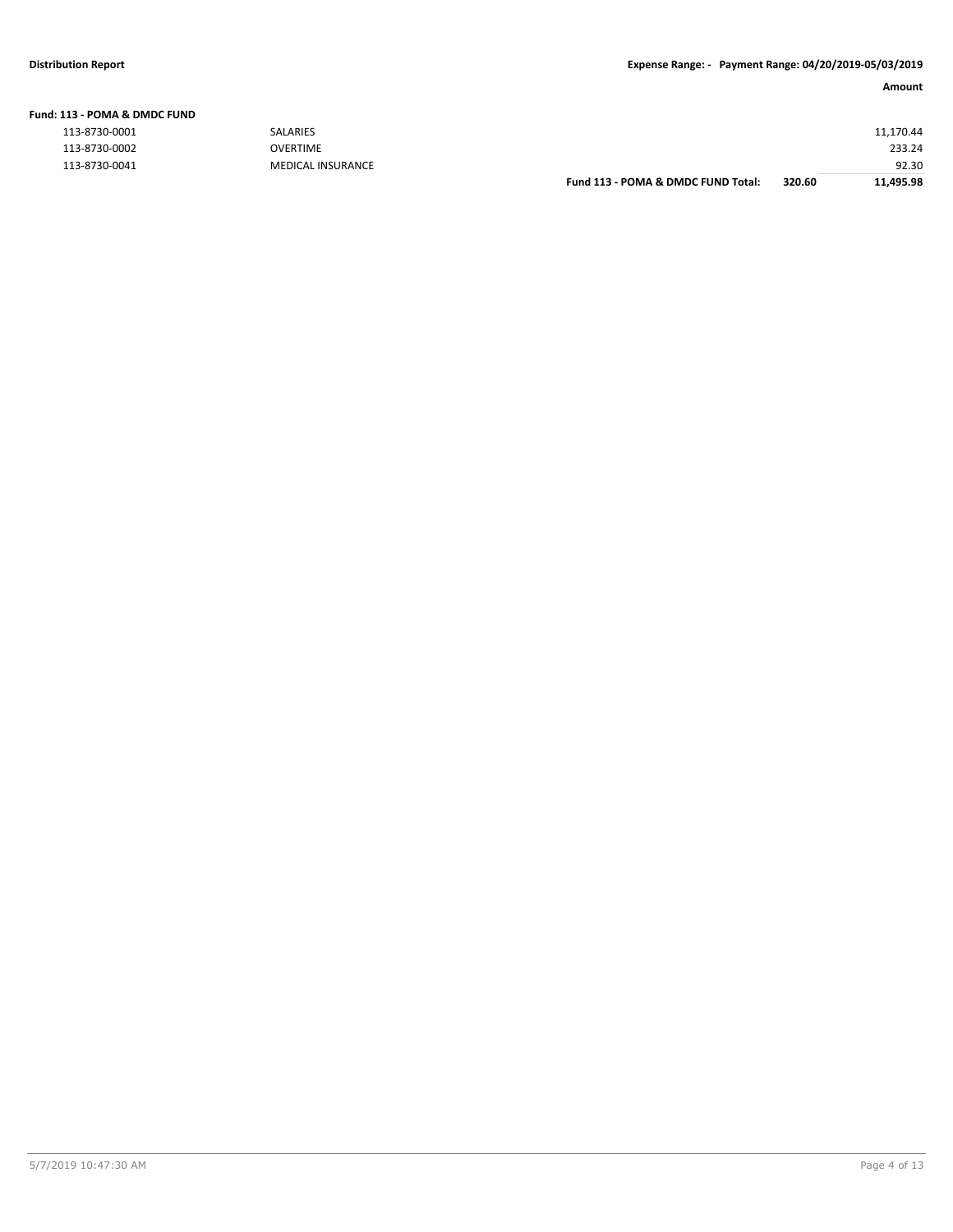**Fund: 200 - CDBG FUND** 200-5410-0001 SALARIES 1,725.62

**Fund 200 - CDBG FUND Total: 38.60 1,725.62**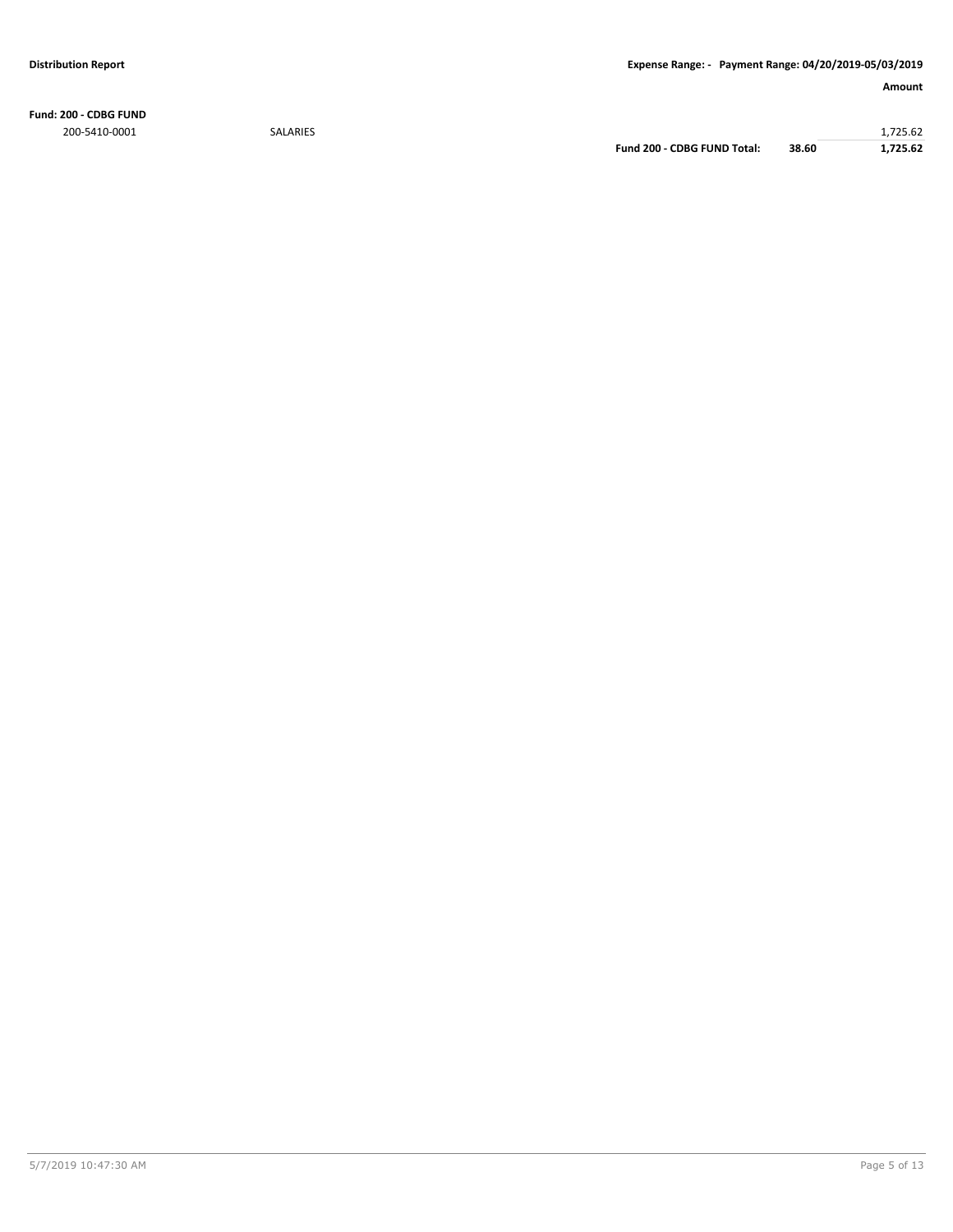### **Fund: 210 - STREETS FUND**

| 210-8110-0001 | SALARIES        |                                       |        | 4,758.57 |
|---------------|-----------------|---------------------------------------|--------|----------|
| 210-8110-0002 | <b>OVERTIME</b> |                                       |        | 113.75   |
| 210-8420-0001 | SALARIES        |                                       |        | 1,058.42 |
|               |                 | <b>Fund 210 - STREETS FUND Total:</b> | 193.50 | 5,930.74 |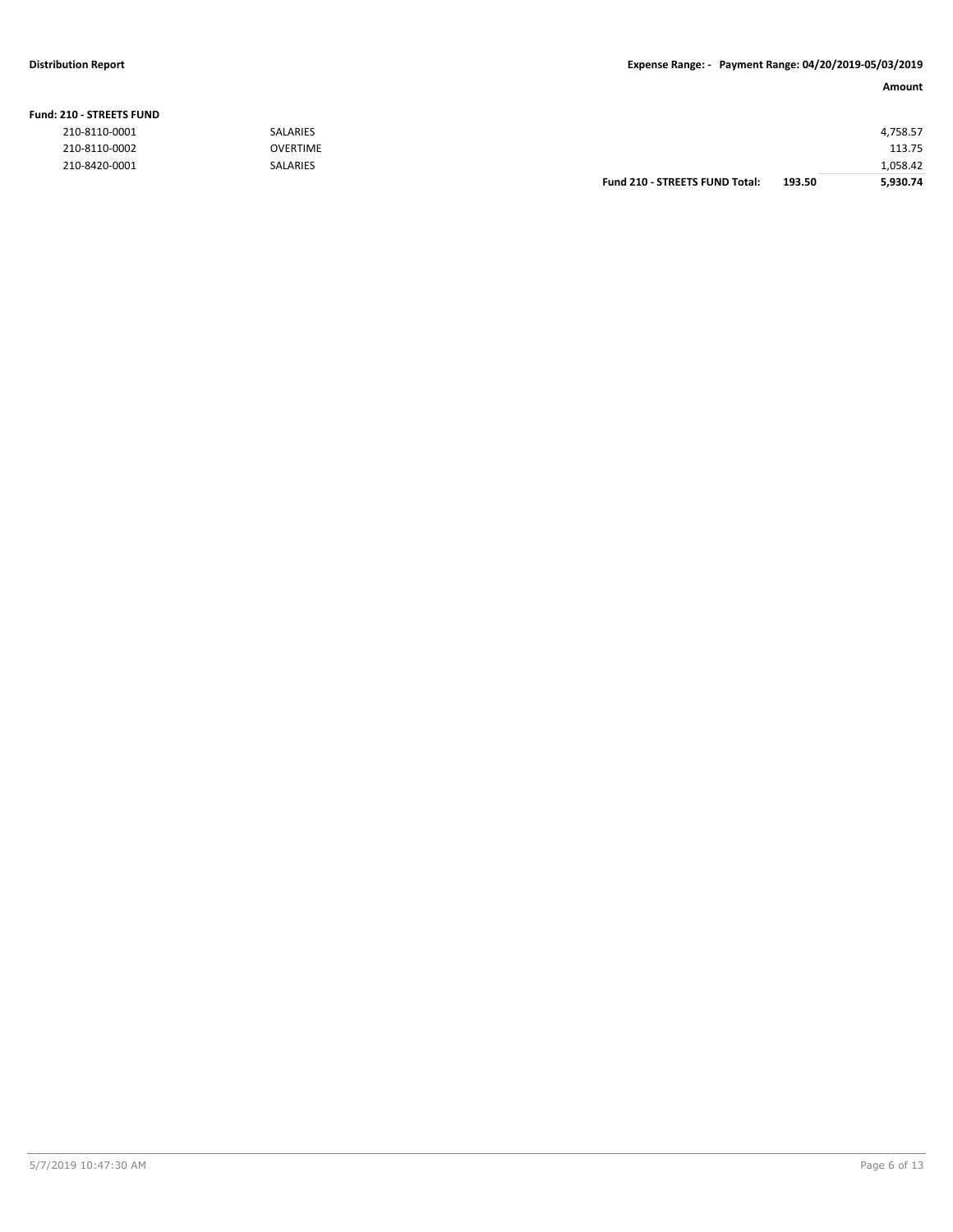**Fund: 271 - STORMWATER FUND**

|               |                              | <b>Fund 271 - STORMWATER FUND Total:</b> | 191.76 | 6,816.79 |
|---------------|------------------------------|------------------------------------------|--------|----------|
| 271-8910-8000 | STRORM WATER TRASH AMENDMENT |                                          |        | 40.10    |
| 271-8110-0002 | <b>OVERTIME</b>              |                                          |        | 18.70    |
| 271-8110-0001 | <b>SALARIES</b>              |                                          |        | 6,757.99 |
|               |                              |                                          |        |          |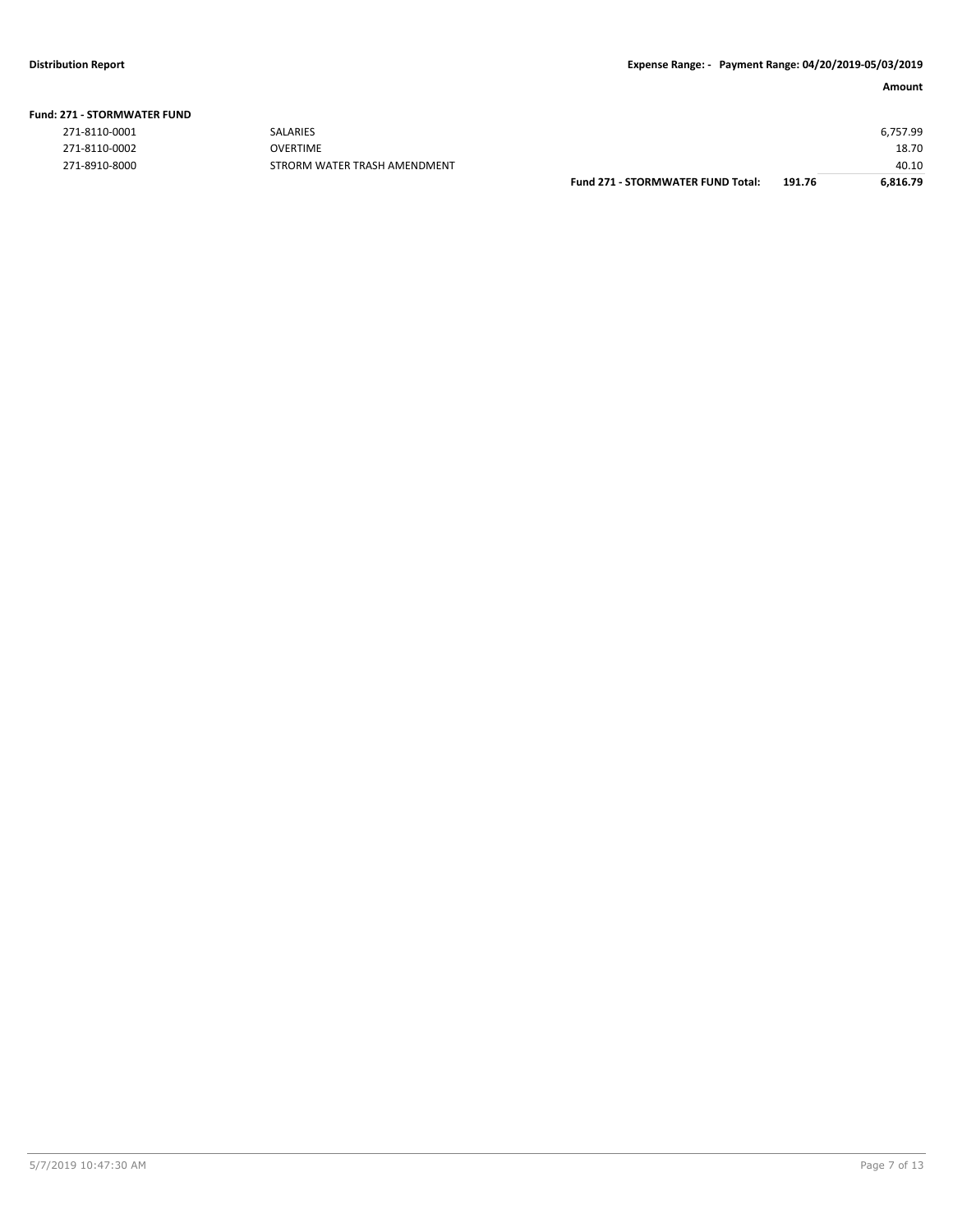### **Fund: 401 - WATER FUND**

|               |                 | <b>Fund 401 - WATER FUND Total:</b> | 266.49 | 10,162.44 |
|---------------|-----------------|-------------------------------------|--------|-----------|
| 401-8620-0002 | <b>OVERTIME</b> |                                     |        | 87.30     |
| 401-8620-0001 | <b>SALARIES</b> |                                     |        | 9,835.40  |
| 401-8610-0001 | <b>SALARIES</b> |                                     |        | 239.74    |
|               |                 |                                     |        |           |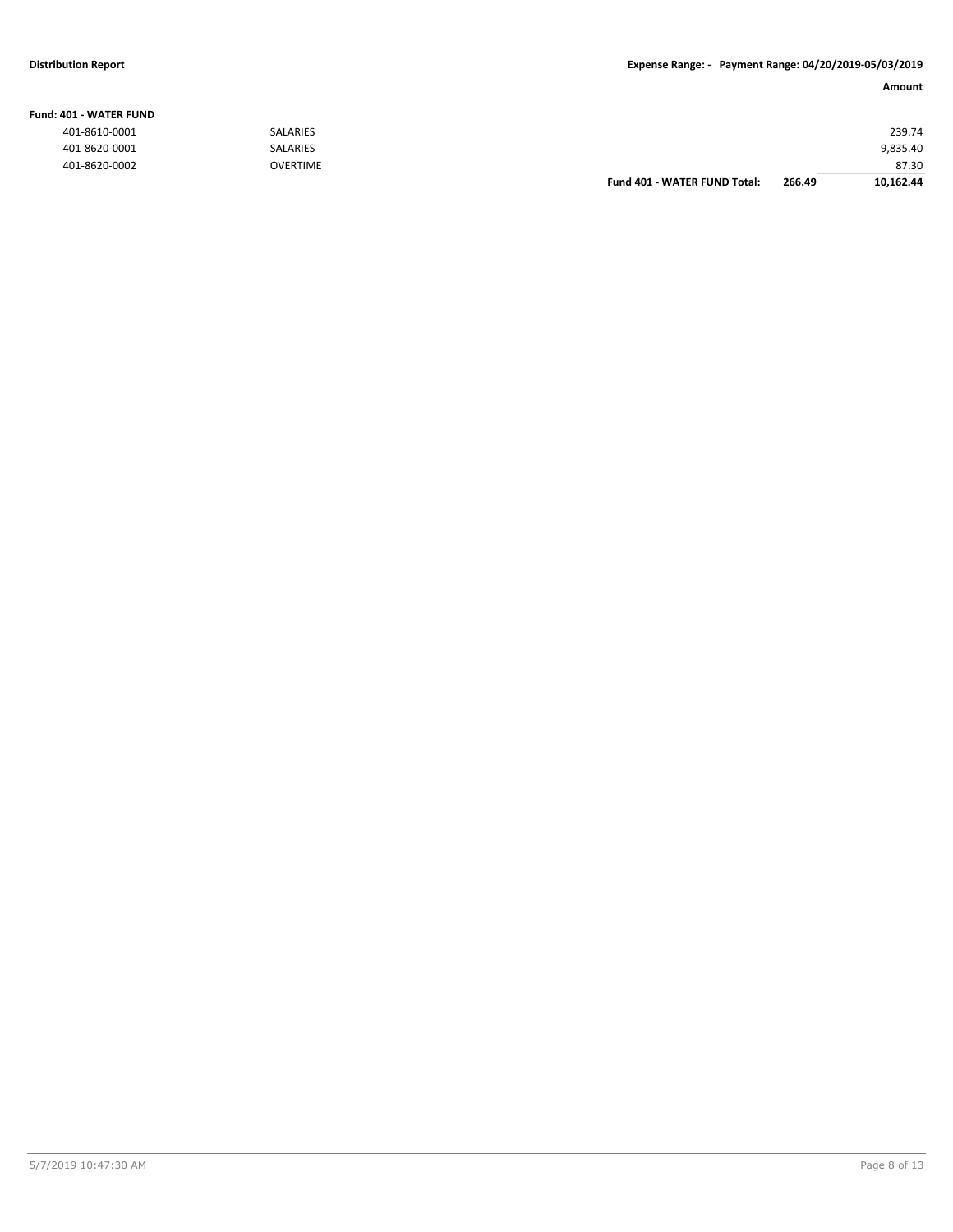| Fund: 501 - EQUIPMT MAINT FUND |  |
|--------------------------------|--|
|--------------------------------|--|

|               |                 | <b>Fund 501 - EQUIPMT MAINT FUND Total:</b> | 168.00 | 6.332.24 |
|---------------|-----------------|---------------------------------------------|--------|----------|
| 501-8520-0001 | <b>SALARIES</b> |                                             |        | 5,852.76 |
| 501-8510-0001 | <b>SALARIES</b> |                                             |        | 479.48   |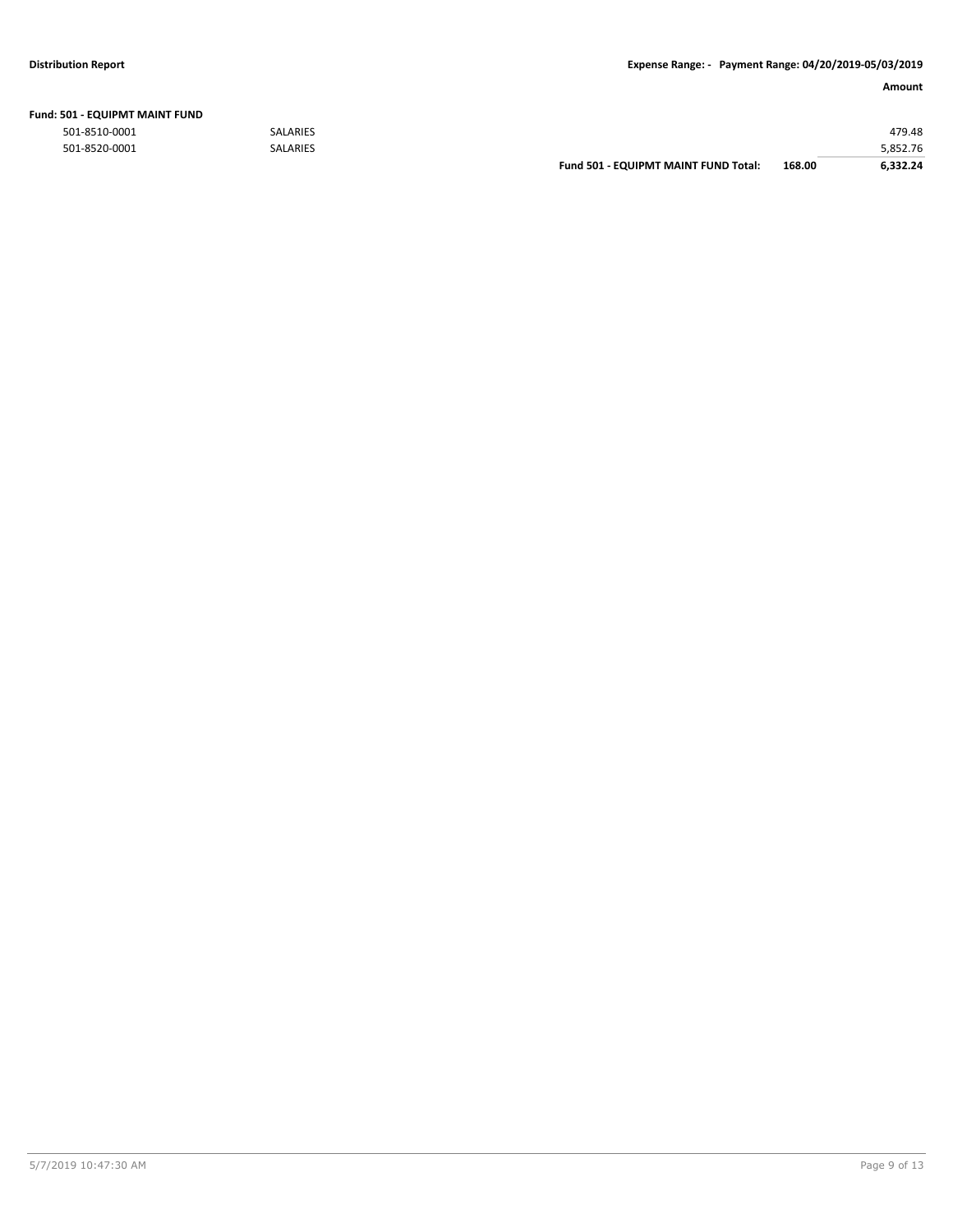**Fund: 503 - MIS FUND**

| 2.450.16 |
|----------|
| 5,102.83 |
|          |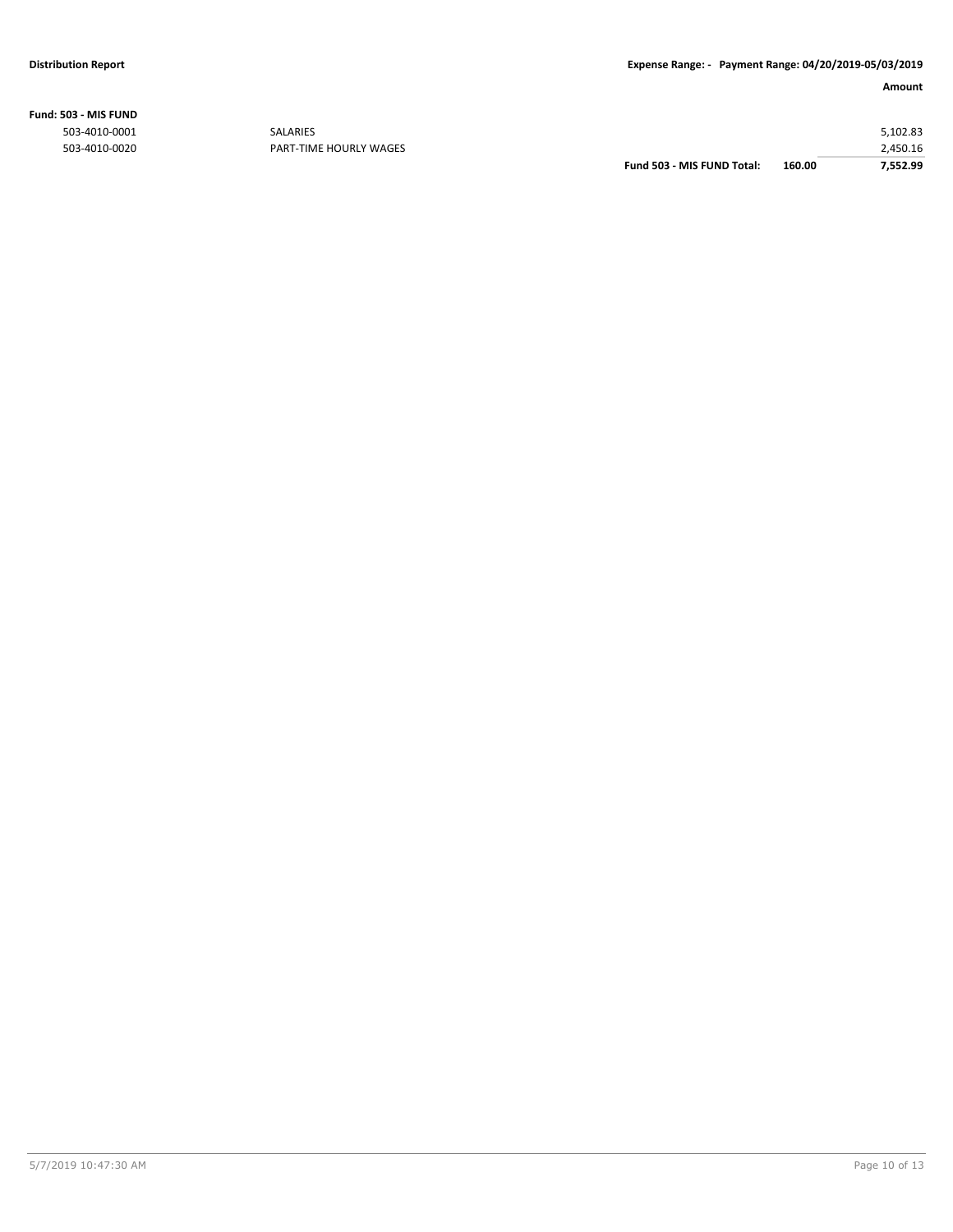| Fund: 951 - SAN. DISTRICT GEN. FUND |                 |                                           |        |          |
|-------------------------------------|-----------------|-------------------------------------------|--------|----------|
| 951-8810-0001                       | SALARIES        |                                           |        | 792.74   |
| 951-8820-0001                       | <b>SALARIES</b> |                                           |        | 6,461.03 |
| 951-8820-0002                       | <b>OVERTIME</b> |                                           |        | 279.28   |
|                                     |                 | Fund 951 - SAN, DISTRICT GEN, FUND Total: | 197.50 | 7.533.05 |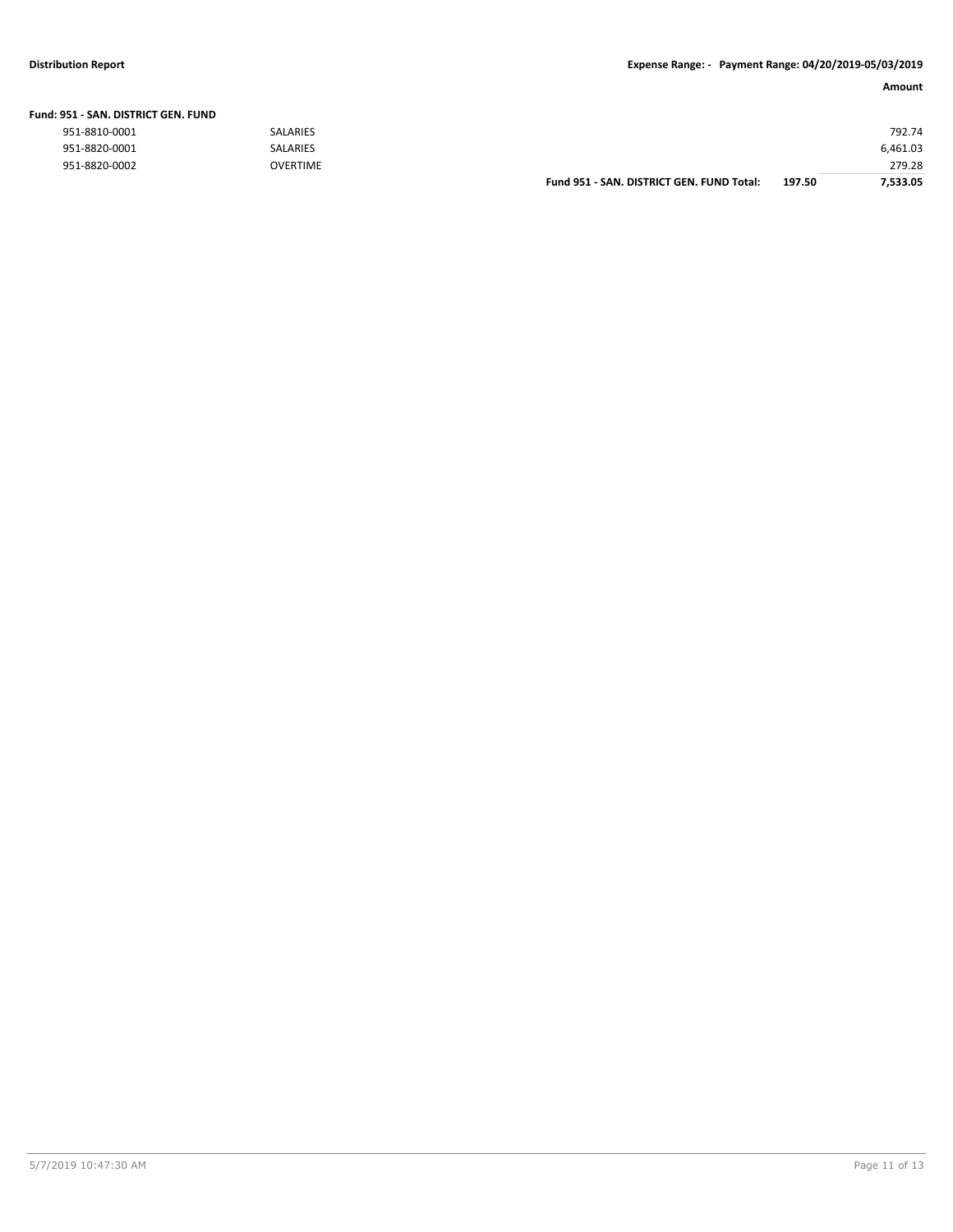# **Fund: 953 - SAN. DISTRICT CAP. IMPROV**

CANYON DEL REY SEWER LINE REPLACEMENT 953-8820-9214 DEL MONTE SWR MAIN REPLACEMENT

|                                             |      | 80.19  |
|---------------------------------------------|------|--------|
|                                             |      | 120.29 |
| Fund 953 - SAN, DISTRICT CAP, IMPROV Total: | 3.75 | 200.48 |